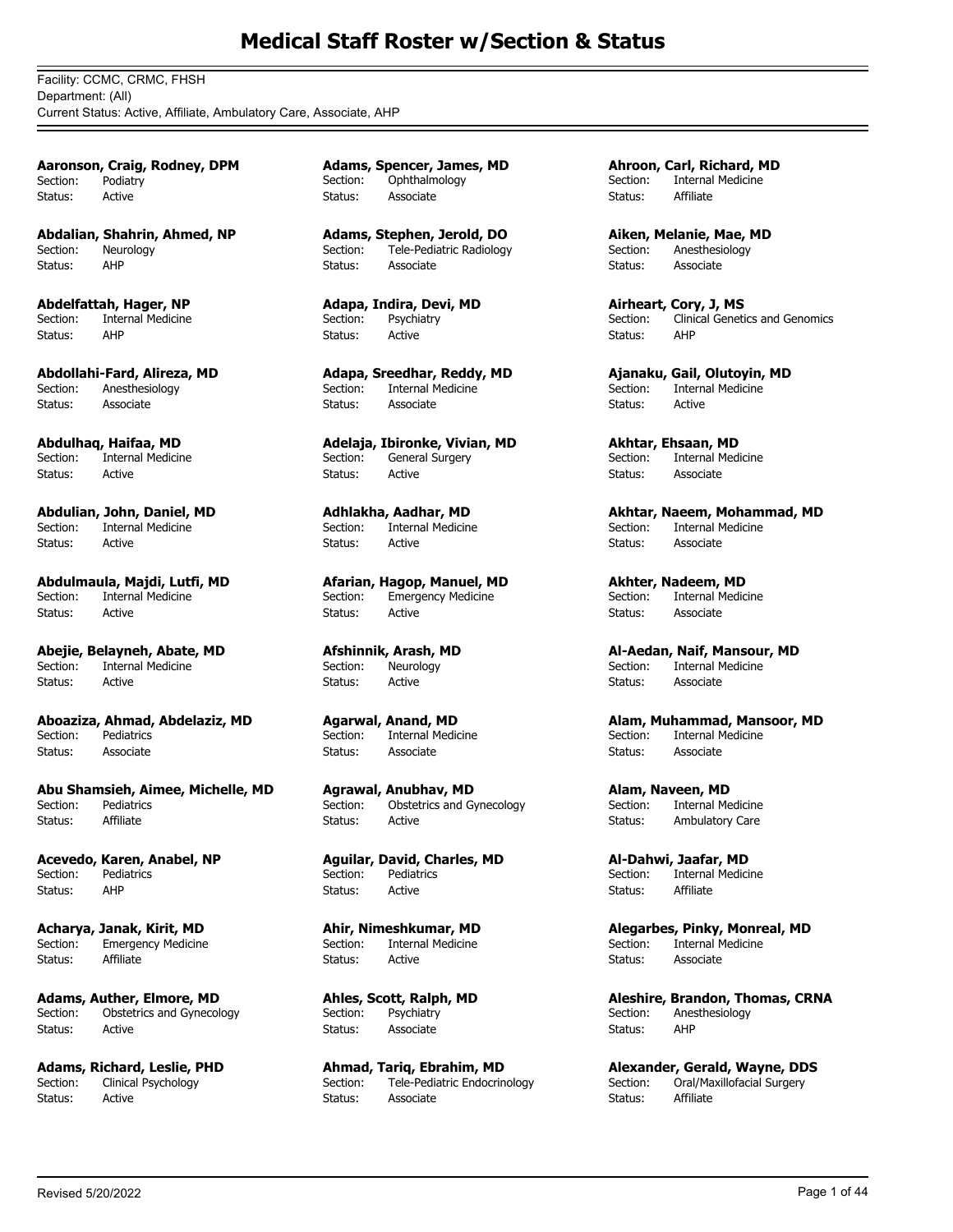Facility: CCMC, CRMC, FHSH Department: (All) Current Status: Active, Affiliate, Ambulatory Care, Associate, AHP

**Alexianu, Maria, Eliza, MD** Section: Tele-Neurology Status: Associate

**Alfaro Quezada, Jose, Esteban, MD** Section: General Surgery Status: Associate

**Alhadi, Sameir, Ali, MD** Section: Emergency Medicine Status: Active

**Ali, Ayesha, CNM**<br>Section: Obstetrics Obstetrics and Gynecology Status: AHP

**Ali, Shaukat, MD** Section: Cardiovascular Disease Status: Active

**Alifano, Jesse, Adam, DO** Pediatrics Status: Associate

**Alimasuya, Joseph, MD** Section: Psychiatry Status: Affiliate

**Alkhairy, Tahir, MD** Tele-Radiology Status: Associate

**Almasri, Eyad, MD**<br>Section: Internal Me Internal Medicine Status: Associate

**Almodovar, Kyle, Mejia, DO Internal Medicine** Status: Associate

**Alpas, Mehmet, Deniz, MD** Section: Internal Medicine Status: Associate

**Alper, Marina, Y., MD** Section: Pediatrics Status: Active

**Al-Shoubaki, Heba, PA** Section: Cardiovascular Disease Status: AHP

**Alsofrom, Jessica, Sarah, MD**<br>Section: Tele-Child Neurology Tele-Child Neurology Status: Associate

**Altamimi, Laith, Mohammad, NP** Section: Internal Medicine Status: AHP

**Alving, Loren, Ingrid, MD** Section: Neurology Status: Associate

**Ambati, Narayana, Sirman, MD** Section: Urology Status: Active

**Ambe, Chenwi, Mfobefu, MD** Section: General Surgery Status: Active

**Ambrose, John, Anthony, MD** Section: Cardiovascular Disease Status: Active

**Ameer, Adnan, MD**<br>Section: Internal Me Internal Medicine Status: Affiliate

**Amezcua, Denise, PA** Section: Family Medicine Status: AHP

**Amin, Raj, Mayur, MD** Orthopaedic Surgery Status: Associate

**Aminian, A, M, MD** Section: Allergy and Immunology Status: Associate

**Amsalem, David, A, MD Emergency Medicine** Status: Active

**Anderson, Casandra, Ann, MD** Section: General Surgery Status: Associate

**Anderson, Erin, Nicole, NP** Section: Internal Medicine Status: AHP

**Anderson, Jon, Kenneth, NP** Section: General Surgery Status: AHP

**Anderson, Rylea Jane, Morgan Kos, NP Pediatrics** Status: AHP

**Andrews, James, Edward, MD** Section: Emergency Medicine Status: Affiliate

**Angiulli, Bradford, Christian, PA** Section: Oral/Maxillofacial Surgery Status: AHP

**Aoki, Jeffrey, E., MD** Section: Family Medicine Status: Ambulatory Care

**Araim, Leheb, Hisham, MD** Section: Thoracic and Cardiac Surgery Status: Associate

**Arakere, Pushpalatha, Vishakanta, MD** Section: Internal Medicine Status: Active

**Araya, Monica, Sandra, MD** Family Medicine Status: Affiliate

**Arcilla, Lisa, Michele, MD** Section: Tele-Pediatric Cardiology Status: Associate

**Armenian, Patil, MD**<br>Section: Emergency M Emergency Medicine Status: Active

**Arnold, Thomas, Darmody, MD** Section: Tele-Pediatric Critical Care Status: Associate

**Arora, Ajit, Singh, MD**<br>Section: Internal Medicir **Internal Medicine** Status: Affiliate

**Arreola, Esmeralda, MD** Section: Family Medicine Status: Ambulatory Care

**Aryan, Henry, Eyad, MD** Section: Neurological Surgery Status: Affiliate

**Ashok, Seetharaman, MD** Section: Urology Status: Associate

**Ashraf, Mohammad, MD**<br>Section: Cardiovascular Dis Cardiovascular Disease Status: Affiliate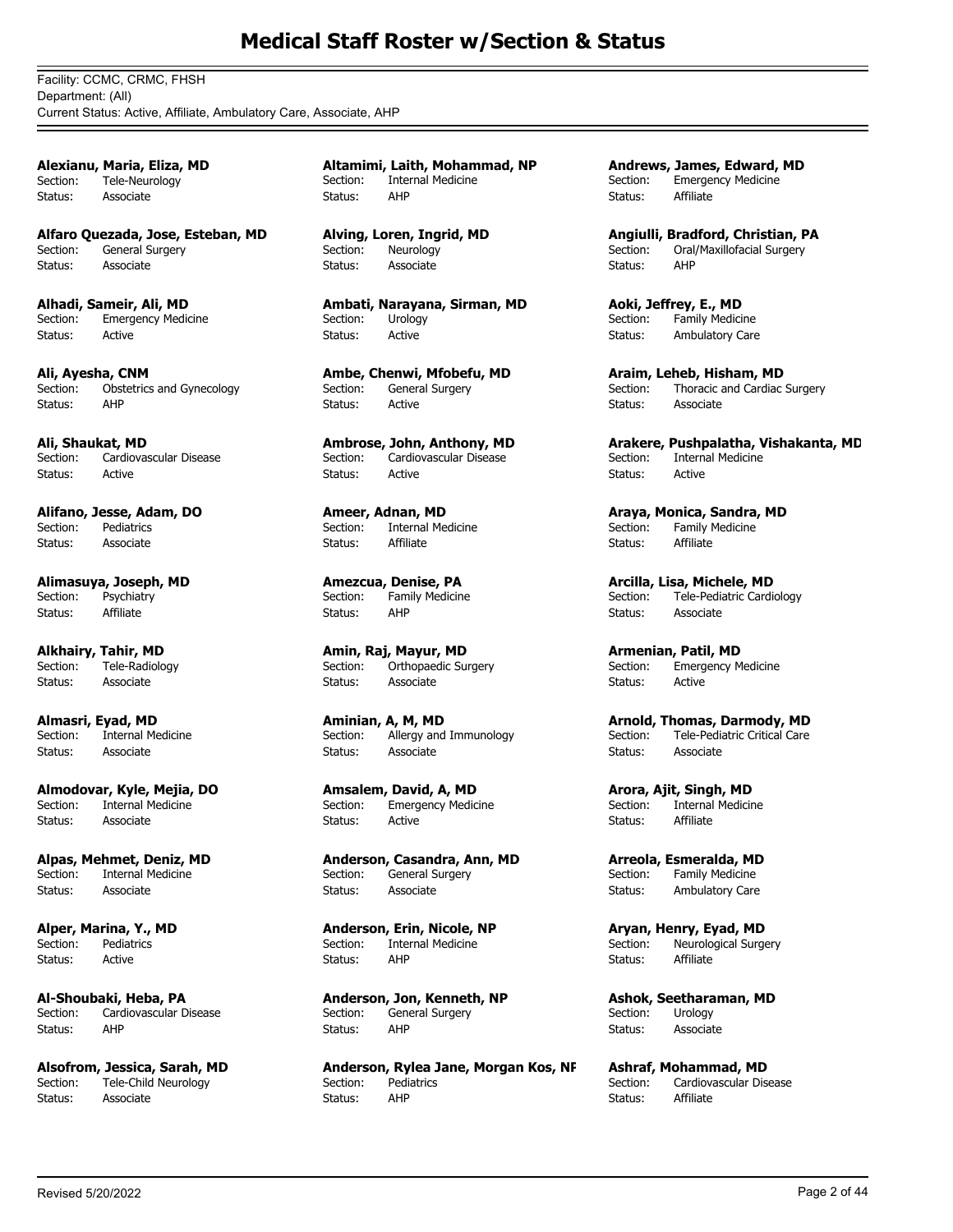Facility: CCMC, CRMC, FHSH Department: (All) Current Status: Active, Affiliate, Ambulatory Care, Associate, AHP

**Askren, Carl, Colwell, MD** Section: Plastic Surgery Status: Affiliate

**Aslam, Waqas, MD** Section: Internal Medicine Status: Active

**Aslan, Ivy, Pinto Ribeiro, MD** Section: Tele-Pediatric Endocrinology Status: Associate

**Assar, Mahdieh, MD**<br>Section: Tele-Radiolog Tele-Radiology Status: Associate

**Atallah, Najdat, Abdullah, MD** Physical Medicine and Rehabilitation<br>Active Section: Status:

**Athwal, Sukhdeep, Singh, DO** Section: Anesthesiology Status: Active

**Atigapramoj, Nisa, Sapianchai, MD** Tele-Pediatric Emergency Medicine Section: Status: Associate

**Atkinson, Denis, Stuart, MD** Section: Tele-Radiology Status: Associate

**Attia, Enas, Farouk, MD** Pediatrics Status: Active

**Attraplsi, Shada, M, MD** Section: Internal Medicine Status: Active

**Atwal, Sukhvir, Singh, MD** Section: Internal Medicine Status: Active

**Au Yeung, Kam Lun, Robert, MD** Section: Internal Medicine Status: Active

**Audd, Lee, Michael, MD**<br>Section: Anesthesiology .<br>Anesthesiology Status: Active

**Auerbach, Thomas, PA** Section: Orthopaedic Surgery Status: AHP

**Aulakh, Amardeep, Singh, DO** Section: Internal Medicine Status: Affiliate

**Aulakh, Kimpreet, Kaur, MD** Section: Internal Medicine Status: Ambulatory Care

**Aung, Naw, Aye Aye, MD** Section: Internal Medicine Status: Associate

**Aung, Soe, Myint, MD** Section: Tele-Neurology Status: Associate

**Autry, Amy, Margaret, MD** Section: Obstetrics and Gynecology Status: Associate

**Avalos, Stephen, Michael, MD** Pathology-Anatomic/Pathology-Clinical<br>Active Section: Status:

**Avasarala, Kishor, MD** .<br>Tele-Pediatric Cardiology Status: Associate

**Avena, Ricardo, MD** Section: General Surgery Status: Affiliate

**Awobuluyi, Marc, Taiwo, MD** Section: Tele-Radiology Status: Associate

**Awwad, Reem, Saadeh, MD** Section: Tele-Radiology Status: Associate

**Ayala, Adela, Yniguez, NP** Section: Internal Medicine<br>Status: AHP Status:

**Ayoub, Mark, MD** Section: Orthopaedic Surgery Status: Active

**Aziz, Kusai, Saadeldin, MD** Section: Cardiovascular Disease Status: Associate

**Baber, Robert, Raymond, PA**<br>Section: Vascular Surgery Vascular Surgery Status: AHP

**Babu, Varsha, MD** Section: Internal Medicine Status: Active

**Bacon, Anina, Dee, PA** Section: Internal Medicine Status: AHP

**Badhesha, Upkar, Kaur, NP** Section: Psychiatry<br>Status: AHP Status:

**Baer, Cynthia, L, NP**<br>Section: Internal Medi **Internal Medicine** Status: AHP

**Bafuma, Patrick, PA** Section: Internal Medicine Status: AHP

**Baig, Nabil, Asghar, DO** Internal Medicine Status: Associate

**Bailey, Jason, James, MD** Section: Nuclear Medicine Status: Active

**Bajwa, Alisha, Kaur, DO** Pediatrics Status: Associate

**Baker, Cameron, Avon Adain, PA** Section: General Surgery Status: AHP

**Baker, Wendy, Sue, NP**<br>Section: Internal Medicine **Internal Medicine** Status: AHP

**Bala, Narinder, Singh, MD** Section: Pediatrics Status: Affiliate

**Balachandran, Banujan, MD** Section: Family Medicine Status: Associate

**Balasubramanian, Vijay, Purushoth, MD Internal Medicine** Status: Active

**Ballow, Shana, Lynn, DO** Section: General Surgery<br>Status: Active Status: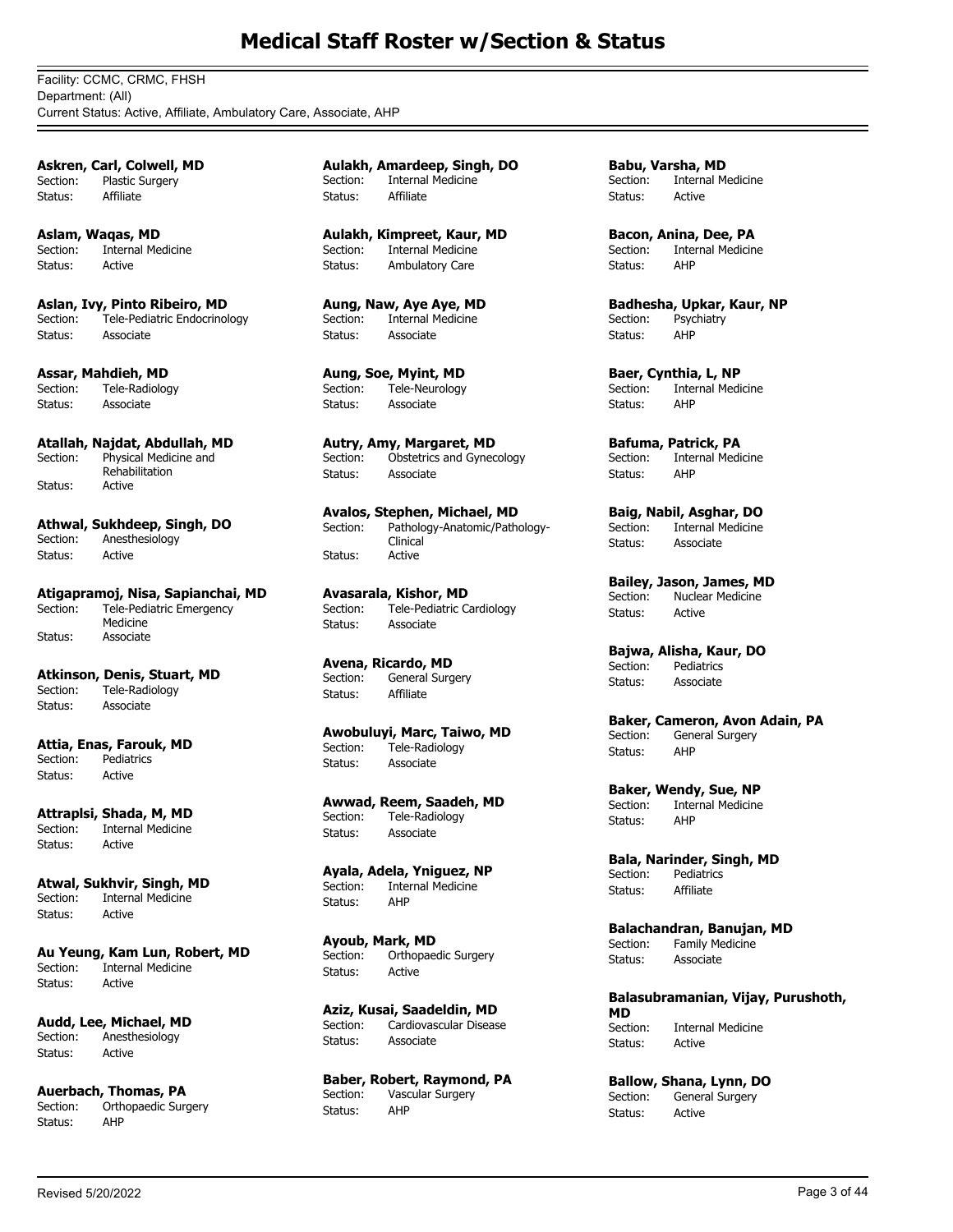Facility: CCMC, CRMC, FHSH Department: (All) Current Status: Active, Affiliate, Ambulatory Care, Associate, AHP

**Balodimas, James, Dimitrios, MD** Section: Tele-Radiology Status: Associate

**Banales, Vanessa, Amanda, PA** Section: General Surgery Status: AHP

**Bandy, Tyler, Daniel, NP** Section: Internal Medicine<br>Status: AHP Status:

**Banerjee, Sara, MD** Section: Tele-Radiology Status: Associate

**Banh, Kenny, Vinh, MD** Section: Emergency Medicine Status: Active

**Banh, Nicole, Tere, MD**<br>Section: Pediatrics Pediatrics Status: Associate

**Bansal, Manu, MD**<br>Section: Internal M **Internal Medicine** Status: Active

**Barakzai, David, Devereux, RNFA**<br>Section: Thoracic and Cardiac Surgery Thoracic and Cardiac Surgery Status: AHP

**Barasch, Eugene, MD** Section: Tele-Radiology Status: Associate

**Bardini, Renee, MS** Clinical Genetics and Genomics Status: AHP

**Barga, Renato, Beralde, MD** Section: Anesthesiology Status: Active

**Barghouthi, Tamara, Thair, MD** Section: Tele-Neurology Status: Associate

**Barnhart, Shannon, Katharine, DDS** Section: Oral/Maxillofacial Surgery Status: Associate

**Barreto, William, Michael, MD** Physical Medicine and Rehabilitation Section: Status: Affiliate

**Barrows, Susan, MD** Section: Diagnostic Radiology Status: Affiliate

**Barthel, Erik, Ryan, MD** Section: General Surgery Status: Affiliate

**Basaula, Kamala, CRNA** Section: Anesthesiology<br>Status: AHP Status:

**Bashir, Muhammad, Hassan, MD** Section: Allergy and Immunology Status: Associate

**Basraon, Jagroop, Singh, DO** Section: Cardiovascular Disease Status: Affiliate

**Basraon, Jaswant, DO**<br>Section: Cardiovascular D Cardiovascular Disease Status: Affiliate

**Basraon, Rajvir, Kaur, MD**<br>Section: Internal Medicine **Internal Medicine** Status: Associate

**Bassi, Christian, NP** Pediatrics Status: AHP

**Bassi, Simranjit, Singh, CRNA** Section: Anesthesiology Status: AHP

**Bates, Faye, Maja, CNM** Section: Obstetrics and Gynecology Status: AHP

**Batth, Amtinder, Singh, MD** Section: Internal Medicine Status: Active

**Batth, Nitasha, Klar, MD** Section: Diagnostic Radiology Status: Active

**Bauer, Leah, Marie, MD** Section: Emergency Medicine Status: Active

**Bauer, Stephanie, Jane, DO** Section: Emergency Medicine Status: Active

**Bautista, Jose Luis, MD** Section: Internal Medicine Status: Affiliate

**Bayrer, James, Robert, MD** Section: Tele-Pediatric Gastroenterology Status: Associate

**Baysal, Deniz, MD** Section: Orthopaedic Surgery Status: Active

**Baz, Malik, M Nasir, MD** Section: Allergy and Immunology Status: Affiliate

**Bazyani, Menouchehr, MD** Section: Pediatrics Status: Associate

**Beatty, Andrew, Edwin Lee, PA**<br>Section: Neurological Surgery Neurological Surgery Status: AHP

**Bedrosian, Armen, Hovhannes, MD**<br>Section: Internal Medicine **Internal Medicine** Status: Associate

**Behniwal, Kuldip, JBS, MD**<br>Section: Urology Urology Status: Associate

**Behr, Kathleen, Louise, MD** Section: Dermatology Status: Affiliate

**Bekmezian, Arpi, MD** Section: Tele-Pediatric Hospital Medicine Status: Associate

**Belapurkar, Sonali, MD** Section: Tele-Pediatric Endocrinology Status: Associate

**Bencomo, Christopher, Daniel, MD** Section: Obstetrics and Gynecology Status: Affiliate

**Bennett, Christine, Michele, NP** Section: Cardiovascular Disease Status: AHP

**Berg, Ryan, Alan, MD**<br>Section: Cardiovascular Cardiovascular Disease Status: Active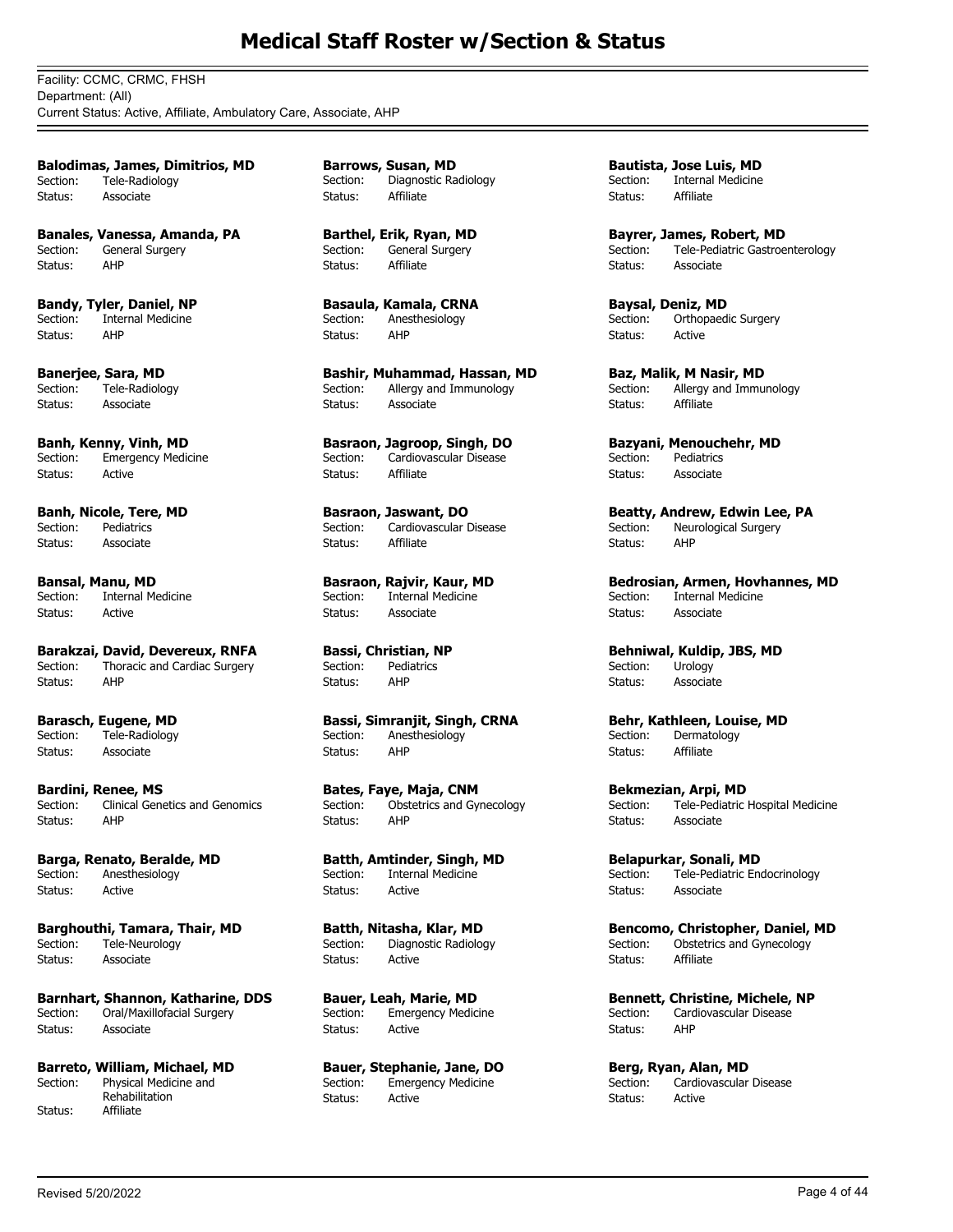Facility: CCMC, CRMC, FHSH Department: (All) Current Status: Active, Affiliate, Ambulatory Care, Associate, AHP

**Bergdahl, David, Michael, MD** Section: Pediatrics Status: Associate

**Bergin, Michael, Warren, MD** Section: Anesthesiology Status: Associate

**Berquist, Richard, MD** Section: Family Medicine Status: Ambulatory Care

**Bertken, Richard, Dennis, MD** Section: Internal Medicine Status: Affiliate

**Bertolucci, George, A, MD** Section: Ophthalmology Status: Affiliate

**Beshore, Jordan, L, DO** Section: Emergency Medicine Status: Active

**Bhangoo, Rupinder, Kaur, NP** Section: Obstetrics and Gynecology Status: AHP

**Bhatia, Perminder, J.S., MD**<br>Section: Neurology Neurology Status: Active

**Bhatt, Ashwin, N, MD** Section: Anesthesiology Status: Active

**Bhogireddy, Varija, MD**<br>Section: Internal Medicine **Internal Medicine** Status: Active

**Bhullar, Manminder, Singh, MD** Section: Internal Medicine Status: Active

**Bhullar, Pardeep, Singh, MD** Section: Internal Medicine Status: Active

**Bidar, Maziar, MD** Section: Ophthalmology Status: Affiliate

**Bierma, Ronald, Scott, MD** Section: Anesthesiology Status: Active

**Biesenthal, Tami, Deanne, NP** Section: Obstetrics and Gynecology Status: AHP

**Bilello, John, Francis, MD** Section: General Surgery Status: Associate

**Bilello, Kathryn, Louise, MD** Section: Internal Medicine Status: Associate

**Bin, Steven, Sun, MD** Tele-Pediatric Emergency Medicine Section: Status: Associate

**Bishop, Frank, Michael, MD**<br>Section: Ophthalmology Ophthalmology Status: Associate

**Bista, Prakriti, MD** Section: Internal Medicine Status: Active

**Bivins, Herbert, Ganahl, MD**<br>Section: Emergency Medicine Emergency Medicine Status: Active

**Black, Colleen, Rae, CNM** Section: Obstetrics and Gynecology Status: AHP

**Black, Elizabeth, Ashley, MD** Section: Pediatrics Status: Associate

**Boehme, Jason, Tyler, MD** Section: Tele-Pediatric Critical Care Status: Associate

**Bold, Jonathan, Wyatt, MD** Section: Tele-Radiology Status: Associate

**Bondale, Niyati, Satish, MD** Section: Pediatrics Status: Affiliate

**Boone, Keith, Brian, MD** Section: General Surgery Status: Active

**Boran, Kevin, J, MD**<br>Section: Cardiovascula Cardiovascular Disease Status: Active

**Borgstadt, Daniel, L., MD** Section: Family Medicine Status: Associate

**Borno, Sam, A, MD** Section: Cardiovascular Disease Status: Affiliate

**Bosch, Kelleen, Michelle, DO** Section: Obstetrics and Gynecology Status: Active

**Bose, Alok, Kumar, MD** Section: Tele-Pediatric Cardiology Status: Associate

**Boswell, John, Scott, MD** Section: Dermatology Status: Affiliate

**Botas, Carlos, Manuel, MD**<br>Section: Tele-Neonatal-Perinat Tele-Neonatal-Perinatal Medicine Status: Associate

**Boyd, Devon, Glenn, CRNA** Section: Anesthesiology Status: AHP

**Boyd, Gabriel, Manuel, PA**<br>Section: Emergency Medicine Emergency Medicine Status: AHP

**Bradni, Sharon, Rose, DNP, RNFA** Section: Neurological Surgery Status: AHP

**Brakeman, Paul, Ryland, MD, PHD** Section: Pediatrics Status: Active

**Bramanti, Thomas, Edward, DDS, PHD** Section: Oral/Maxillofacial Surgery Status: Associate

**Brambila, Maximino, Jesus, MD** Section: Orthopaedic Surgery Status: Active

**Braner, Todd, Michael, PA** Section: Orthopaedic Surgery Status: AHP

**Brant, Adam, Jason, MD**<br>Section: **Meurological Surge** Neurological Surgery Status: Affiliate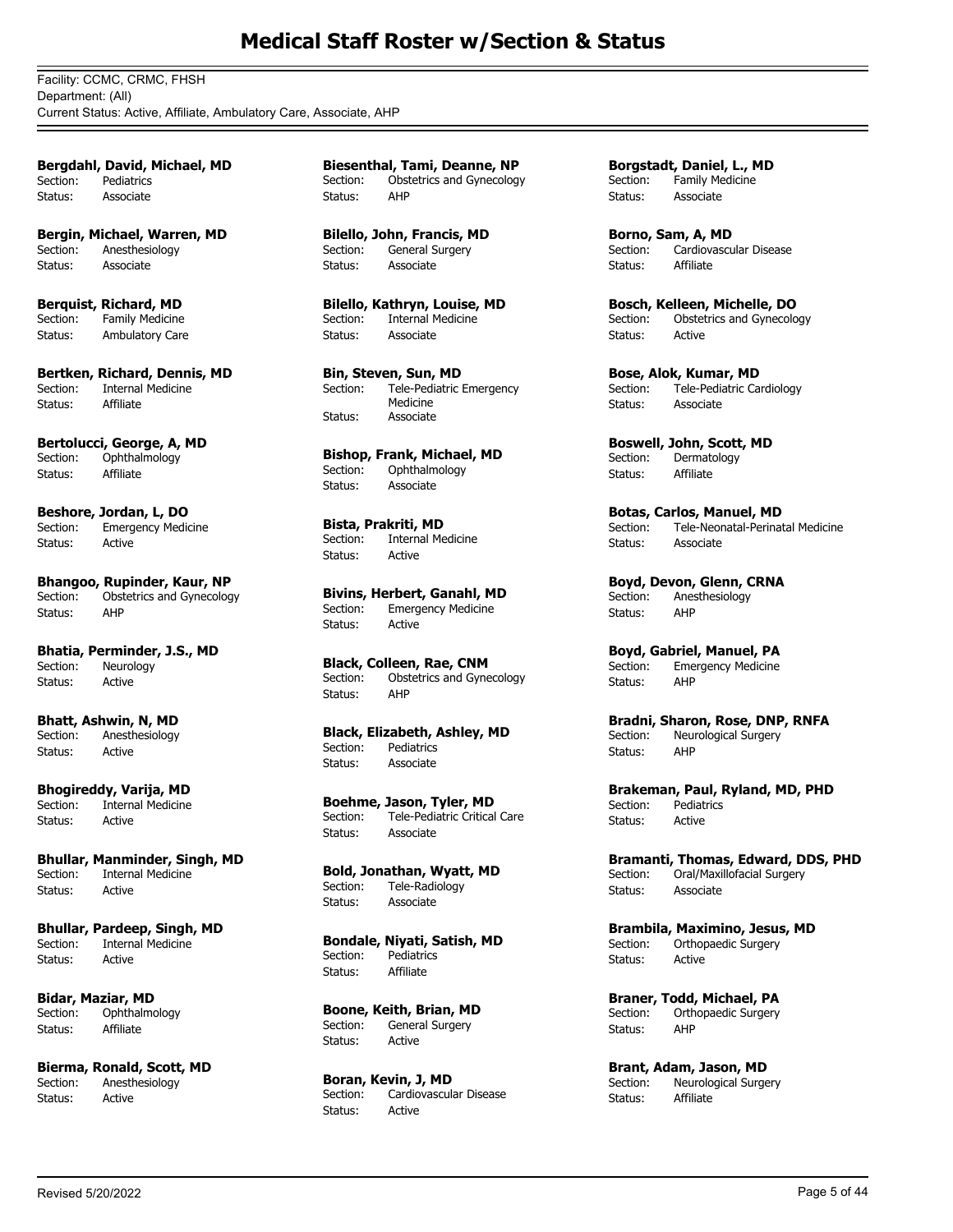Facility: CCMC, CRMC, FHSH Department: (All) Current Status: Active, Affiliate, Ambulatory Care, Associate, AHP

**Breuer, Tuvia, Toby, DO** Section: Tele-Psychiatry Status: Associate

**Broniec, Heather, Marie, PA** Section: Neurological Surgery Status: AHP

**Brook, Michael, Morris, MD** Section: Tele-Pediatric Cardiology Status: Associate

**Brown, Jr., Jeffrey, Martin, PA** Section: Neurological Surgery Status: AHP

**Brown, Jr., Willie, Lee, MD** Section: Obstetrics and Gynecology Status: Affiliate

**Bryan, Jr., Sylvester, J., MD** Section: Pediatrics Status: Affiliate

**Buckenberger, Robert, Kendall, DPM** Section: Podiatry Status: Affiliate

**Buddiga, Praveen, MD**<br>Section: Allergy and Imm Allergy and Immunology Status: Affiliate

**Buhari, Cyrus, Fram, DO** Section: Cardiovascular Disease Status: Affiliate

**Buhler, Jeannie, A, NP** Section: Plastic Surgery Status: AHP

**Bukari, Mohammed, Sani, MD** Section: Internal Medicine Status: Active

**Bunnalai, Thianchai, MD** Section: Pediatrics Status: Active

**Bunzel, William, Lawrence, DO** Section: Emergency Medicine Status: Associate

**Burger, Molly, Marie, CRNA** Section: Anesthesiology Status: AHP

**Burnett, John, Fredrick, MD** Section: Plastic Surgery Status: Active

**Bustamante Dayanghirang, Alma, MD** Section: Obstetrics and Gynecology Status: Active

**Caceres, Liliana, Edith, MD** Section: Pediatrics Status: Associate

**Calderon, Raul, MD** Section: Anesthesiology Status: Active

**Caminata, Jr., Timothy, Stephen, NP** Section: Internal Medicine Status: AHP

**Campagne, Danielle, Durney, MD**<br>Section: Emergency Medicine **Emergency Medicine** Status: Active

**Campbell, Craig, Christopher, MD** Section: Psychiatry Status: Active

**Caneta, Denia, Bayore, NP** Urology Status: AHP

**Cao, Yangming, MD** Section: Internal Medicine Status: Active

**Carbonell, Armyn Anne, Boado, MD** Section: Internal Medicine Status: Ambulatory Care

**Cardona, David, Wayne, MD** Section: Family Medicine Status: Ambulatory Care

**Carey, David, Francis, MD** Section: Family Medicine<br>Status: Affiliate Status:

**Carey-Ledford, Latanya, Tania, MD** Section: Internal Medicine Status: Active

**Carlock, Julie, RNFA** Section: General Surgery Status: AHP

**Carpenter, Tamara, Virginia, NP** Section: Emergency Medicine Status: AHP

**Carr, Glenn, Alan, MD** Section: Internal Medicine Status: Affiliate

**Carrigan, III, Warren, Vincent, MD** Section: Tele-Neurology Status: Associate

**Carson, William, Keith, MD** Section: Diagnostic Radiology Status: Active

**Cartwright, Karen, Charlotte, MD** Section: General Surgery Status: Associate

**Carveth, William, Lauritz, MD**<br>Section: Colon & Rectal Surgery Colon & Rectal Surgery Status: Affiliate

**Castillo, Manolito, Velasquez, MD** Section: Psychiatry Status: Affiliate

**Castillo, Robert, Gary, MD**<br>Section: Family Medicine Family Medicine Status: Ambulatory Care

**Castle, Brent, Allen, DO** Section: Emergency Medicine Status: Active

**Castle, Shannon, Leigh, MD**<br>Section: General Surgery General Surgery Status: Associate

**Castro, Irma, Yolanda, MD** Section: Family Medicine Status: Ambulatory Care

**Caverly, Jeffrey, MD** Section: Tele-Radiology<br>Status: Associate Associate

**Cawdery, Michael, MD** Section: Emergency Medicine Status: Affiliate

**Chahal, Harinderpal, Singh, MD** Section: Ophthalmology Status: Associate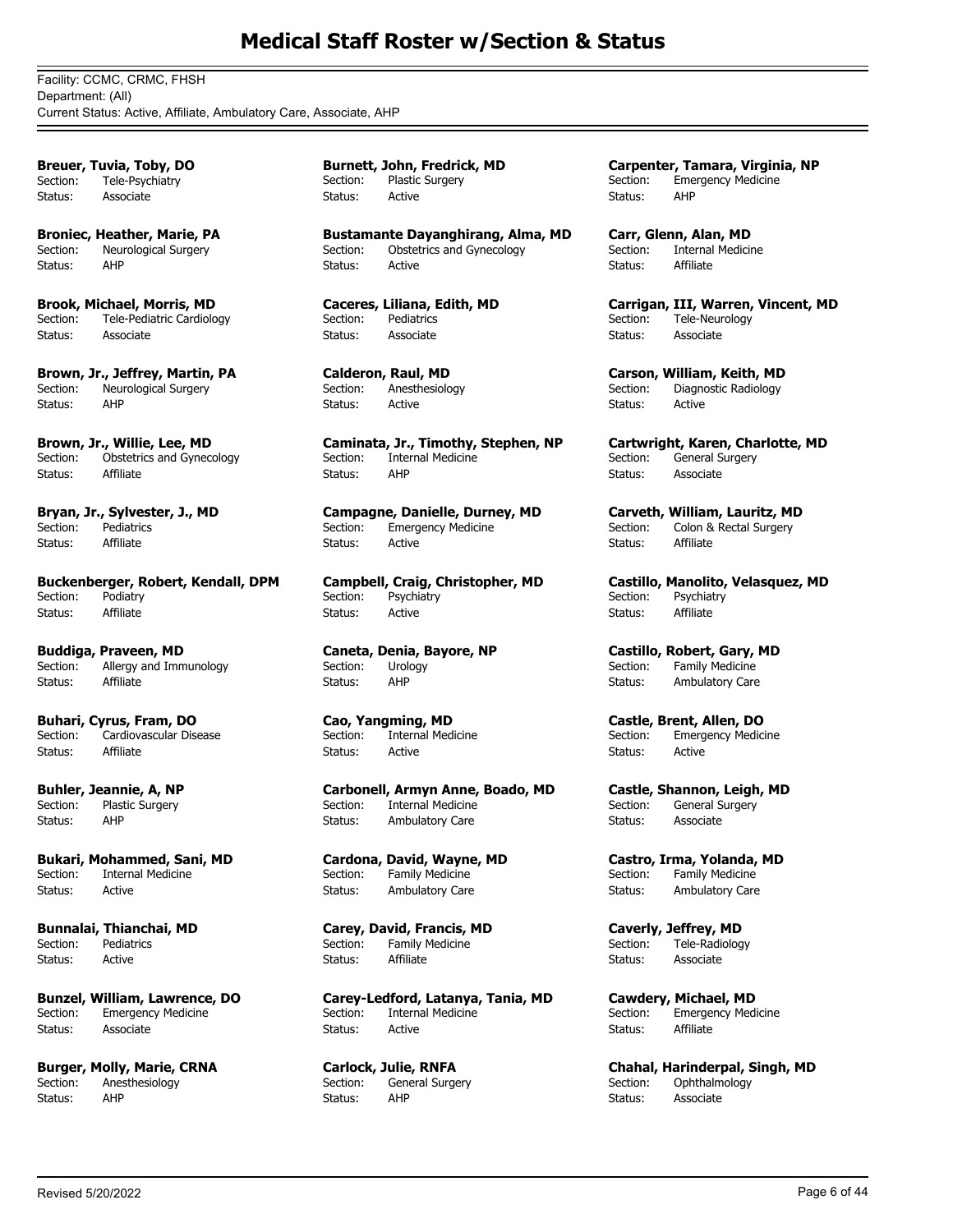Facility: CCMC, CRMC, FHSH Department: (All) Current Status: Active, Affiliate, Ambulatory Care, Associate, AHP

**Chahwala, Jugal, Rameshbhai, MD** Section: Internal Medicine Status: Associate

**Chalfin, Brandon, Philip, MD** Section: Emergency Medicine Status: Active

**Chambers, Robert, D, MD** Section: Cardiovascular Disease Status: Affiliate

**Champaign, Judy, L., MD** Diagnostic Radiology Status: Associate

**Chan, Andrea, Anpei, MD** Section: Urology Status: Associate

**Chan, Randall, MD**<br>Section: Internal Me Internal Medicine Status: Associate

**Chan, Roxanne, MD** Section: Tele-Radiology Status: Associate

**Chandrasoma, Shahin, Tissa, MD**<br>Section: Urology Section: Status: Associate

**Chang, Brandalyn, Rhea, NP** Section: Cardiovascular Disease Status: AHP

**Chang, Frank, S H, MD**<br>Section: Diagnostic Radio Diagnostic Radiology Status: Active

**Chang, Kevin, Wonsuk, MD** Section: Pediatrics Status: Affiliate

**Chang, Scott, Chunsik, MD** Section: Tele-Radiology Status: Associate

**Chann, Harcharn, Singh, MD** Section: Cardiovascular Disease Status: Affiliate

**Chann, Jagmeet, K, MD**<br>Section: **Psychiatry** Psychiatry Status: Affiliate

**Chapa, Mercedes, Cerda, MD** Section: Pediatrics Status: Associate

**Chapman, Tara, Elizabeth, NP** Section: Internal Medicine Status: AHP

**Chatham, James, Robert, MD** Section: Tele-Radiology Status: Associate

**Chaudhary, Gulafsha, MD** Section: Pediatrics Status: Affiliate

**Chaudhary, Uzair, Bashir, MD** Section: Internal Medicine Status: Active

**Chavira, Cynthia, Ann, MD**<br>Section: **Psychiatry** Psychiatry Status: Associate

**Chelbegean, Matei, Ionatan, CRNA** Section: Anesthesiology Status: AHP

**Chen, Baorong, MD** Pathology-Anatomic/Pathology-Clinical Section: Status: Active

**Chen, Calvin, Kuan-Jung, DO** Pathology-Anatomic/Pathology-Clinical<br>Active Section: Status:

**Chen, Carol, Connie, MD** Tele-Pediatric Emergency Medicine Section: Status: Associate

**Chen, Jesse, Liangyu, DO** Section: Internal Medicine Status: Associate

**Cheng, Philip, Yu-Shyang, MD**<br>Section: Pediatrics Pediatrics Status: Associate

**Chi, Andrew, Allen, MD** Section: Urology Status: Associate

**Chiang, George, MD** Section: Urology Status: Associate

**Chien, Allen, Terry, DDS** Section: Oral/Maxillofacial Surgery Status: Associate

**Chin, Mark, Andrew, MD** Section: Plastic Surgery Status: Associate

**Chinnock, Brian, F, MD** Section: Emergency Medicine Status: Active

**Chintanaboina, Jaya Krishna, MD** Section: Internal Medicine Status: Active

**Chogle, Ishwaree, P, MD** Section: Family Medicine Status: Affiliate

**Choi, Liana, PA**<br>Section: Neurol Neurology Status: AHP

**Chooljian, Carolyn, Janet, MD** Section: Emergency Medicine Status: Active

**Choudhury, Jayanta, MD**<br>Section: Internal Medicine Internal Medicine Status: Active

**Choulakian, Armen, MD** Section: Neurological Surgery Status: Affiliate

**Chowdhury, Nagib, MD**<br>Section: Tele-Psychiatry Tele-Psychiatry Status: Associate

**Chu, Jennifer, Grace, MD** Section: Tele-Neurology Status: Associate

**Chulamorkodt, Natakom, Nash, MD** Section: Urology Status: Associate

**Chun, Kelsea, Jillian, CRNA**<br>Section: Anesthesiology Anesthesiology Status: AHP

**Chyu, Christopher, Ko-Chia, MD** Section: Tele-Pediatric Cardiology Status: Associate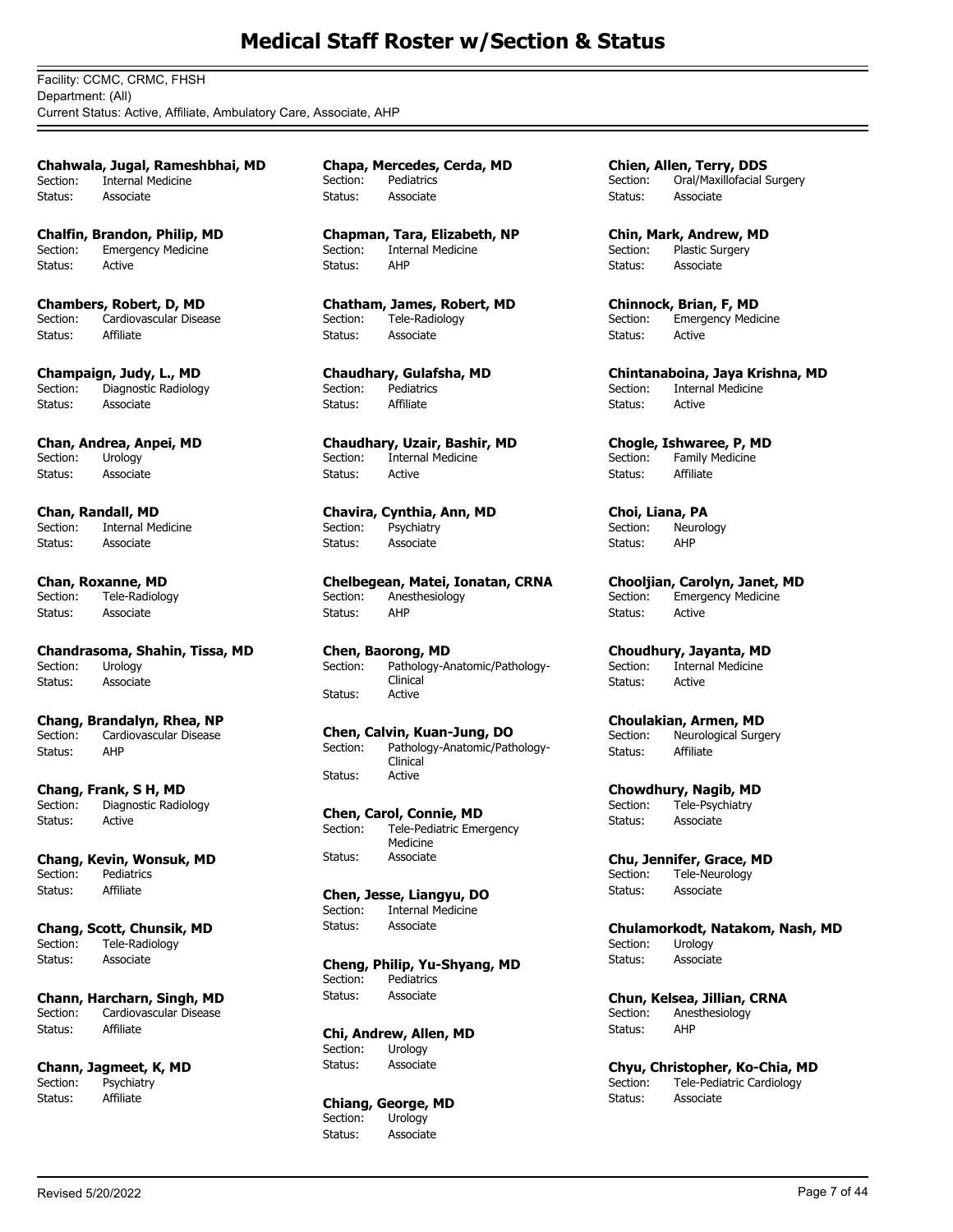Facility: CCMC, CRMC, FHSH Department: (All) Current Status: Active, Affiliate, Ambulatory Care, Associate, AHP

**Cipolla, Frances, Kay, NP** Section: Pediatrics Status: AHP

**Cisco, Michael, Joshua, MD** Section: Tele-Pediatric Critical Care Status: Associate

**Clark, Jack, Douglas, MD** Section: Ophthalmology<br>Status: Affiliate Status:

**Claudio-Rodriguez, Carlos, Manuel, MI** Section: Internal Medicine Status: Active

**Clayman, Marty, Stewart, MD** Section: Anesthesiology Status: Associate

**Cocalis, Mark, MD** Section: Tele-Pediatric Cardiology Status: Associate

**Cockrum, Tasha, R, PA** Section: Orthopaedic Surgery Status: AHP

**Cody, Kia, M, PA** General Surgery Status: AHP

**Coelho-Longo, Julianne, Renee, CNM** Section: Obstetrics and Gynecology Status: AHP

**Coll, Ana, Carolina, MD** Section: Pediatrics Status: Associate

**Collin, Carlos, MD** Section: Tele-Psychiatry Status: Associate

**Collins, David, Lawrence, DO** Section: Internal Medicine Status: Associate

**Colon, Dennis, Casanova, CRNA** Section: Anesthesiology Status: AHP

**Comes, James, A, MD** Section: Emergency Medicine Status: Active

**Comrie, Frederick, Kyle, MD** Physical Medicine and Rehabilitation<br>Affiliate Section: Status:

**Conley, Diane, Huntington, MD** Section: Tele-Radiology Status: Associate

**Conley, Harry, Nelson, MD** Section: Tele-Pediatric Radiology Status: Associate

**Conte, Stephanie, Lynne, PA** Section: Emergency Medicine Status: AHP

**Conway, Deborah, Jo, MD** Tele-Radiology Status: Associate

**Cook, Christina, Julia, NP** Section: Internal Medicine Status: AHP

**Cooney, Michael, Joseph, MD**<br>Section: Tele-Radiology Tele-Radiology Status: Associate

**Cooper, Michael, Jeffrey, MD** Section: Tele-Pediatric Cardiology Status: Associate

**Copeland, Gregory, Lee, DO** Section: Family Medicine Status: Affiliate

**Copeland, Lee, Roy, MD** Section: Internal Medicine Status: Ambulatory Care

**Corbin, John, F., MD** Section: Anesthesiology Status: Associate

**Cordoba, Daniel, Vincent, MD** Section: Internal Medicine Status: Active

**Cortez, Daniel, A., MD** Section: Pathology Status: Associate

**Covell, Dustin, Mathew, MD**<br>Section: Diagnostic Radiology Diagnostic Radiology Status: Associate

**Crane, Desiree, Hansen, DO** Section: Emergency Medicine Status: Active

**Cresalia, Nicole, Marie, MD** Section: Tele-Pediatric Cardiology Status: Associate

**Crider, Allie, Nicholson, PA** Section: Neurological Surgery Status: AHP

**Crosby, Jonathan, PA** Section: Orthopaedic Surgery Status: AHP

**Cross, II, Cartrell, James, CCP** Section: Clinical Perfusionist Status: AHP

**Crouch, Kaitlyn, Nicole, PA**<br>Section: Obstetrics and Gyneco Obstetrics and Gynecology Status: AHP

**Cruz, Maximillian, Manalo, PA** Section: Emergency Medicine Status: AHP

**Cunningham, Mark, Alan, MD**<br>Section: General Surgery General Surgery Status: Active

**Curiel, Thomas, Michael, DMD** Section: Oral/Maxillofacial Surgery Status: Associate

**Curry, Cynthia, Jane Rapp, MD** Section: Clinical Genetics and Genomics Status: Active

**Curry, Robert, Eugene, MD** Section: Obstetrics and Gynecology Status: Active

**Cusson, Jeffrey, George, CRNA** Section: Anesthesiology Status: AHP

**Cuttriss, Nicolas, Leigh, MD** Section: Pediatrics Status: Associate

**Czaplicki, Christopher, David, MD**<br>Section: Diagnostic Radiology Diagnostic Radiology Status: Associate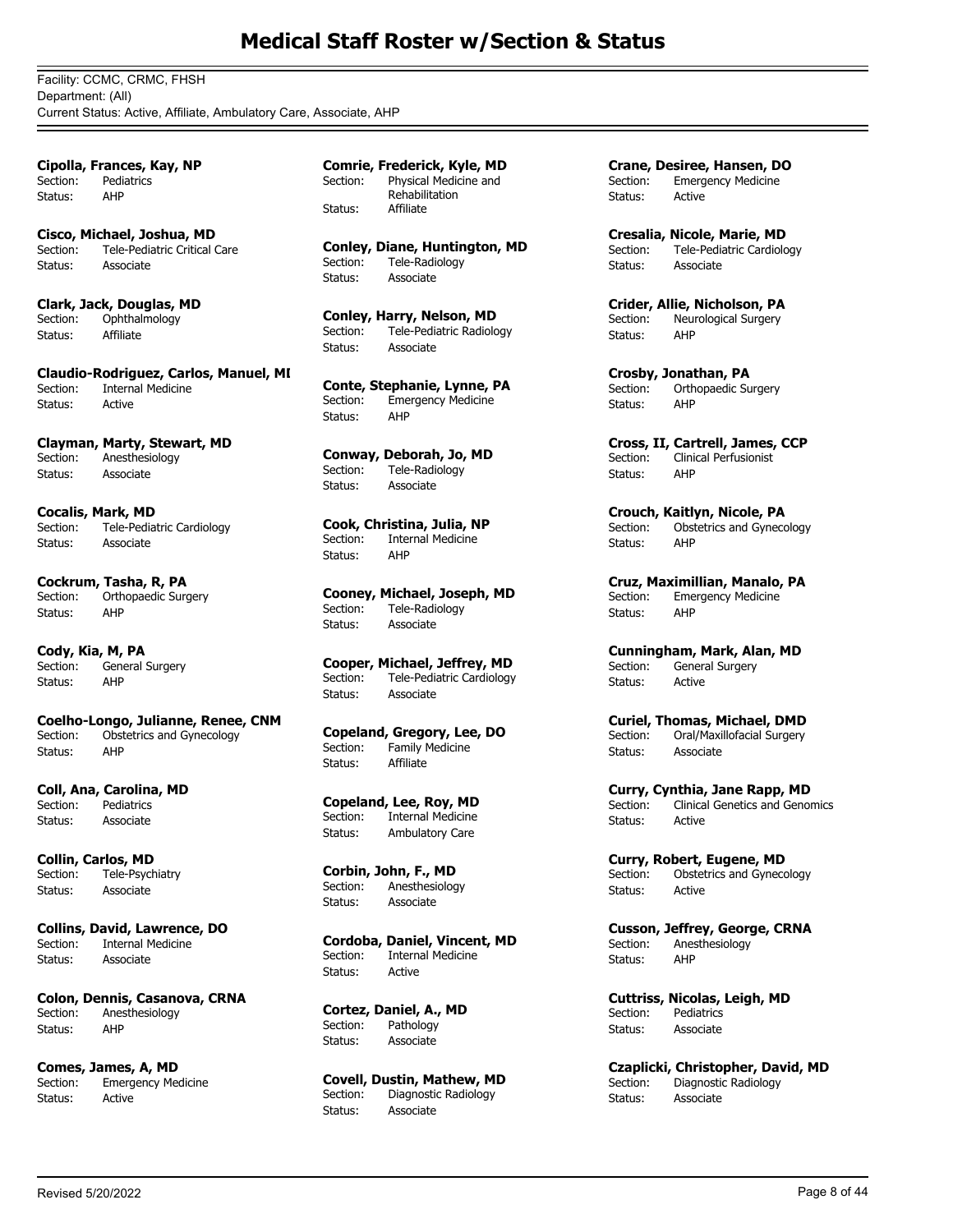Facility: CCMC, CRMC, FHSH Department: (All) Current Status: Active, Affiliate, Ambulatory Care, Associate, AHP

**Daftary, Rajesh, MD** Tele-Pediatric Emergency Medicine Section: Status: Associate

**Dang, Charlene, Kim, PA** Section: General Surgery Status: AHP

**Dang, Quan, Trung, PA** Section: General Surgery Status: AHP

**Daniel, Vijai, Joseph, MD**<br>Section: Internal Medicine **Internal Medicine** Status: Associate

**Daniele, Teresa, Patrizia, MD**<br>Section: Cardiovascular Disease Cardiovascular Disease Status: Active

**Daniels, Monica, Marie, NP** Section: Pediatrics Status: AHP

**Darcy, Diana, C, MS**<br>Section: Clinical Gene Clinical Genetics and Genomics Status: AHP

**Darracq, Michael, Anthony, MD** Section: Emergency Medicine Status: Active

**Das, Ankur Kumar, MD** Section: Internal Medicine Status: Associate

**Das, Rajib, PA** Section: Emergency Medicine Status: AHP

**Dasgupta, Deborshi, DPM** Section: Podiatry Status: Associate

**Datar, Sanjeev, Ashok, MD** Section: Tele-Pediatric Critical Care Status: Associate

**David, Flora, Gopez, NP**<br>Section: Cardiovascular Dis Cardiovascular Disease Status: AHP

**Davies, Jennifer, Nicole, MD**<br>Section: Otolaryngology Otolaryngology Status: Active

**Davis, Danielle, Sakaguchi, MD** Section: Emergency Medicine Status: Active

**Davis, James, Walter, MD** Section: General Surgery Status: Affiliate

**Davis, Judy, Jean, MD** Section: Pediatrics Status: Associate

**Davis, Natalie, NP** Section: Internal Medicine Status: AHP

**Davis, Stephen, Owen, MD** Section: Internal Medicine Status: Affiliate

**Davis, Trevor, Zollinger, DO** Section: Tele-Radiology Status: Associate

**Day, Kevin, MD** Section: Diagnostic Radiology Status: Active

**De Leo, Andrea, DO** Tele-Neurology Status: Associate

**De Los Santos, Mark, Anthony, NP** Section: Cardiovascular Disease Status: AHP

**De Soto, Mateo, Fernandez, MD** Section: Psychiatry Status: Affiliate

**Deedwania, Prakash, Chandra, MD** Section: Cardiovascular Disease Status: Associate

**DeGrood, Haylee, PA** Section: Emergency Medicine Status: AHP

**Dehesa, Luis, Alberto, MD** Section: Dermatology Status: Associate

**Deis, Nathan, Patrick, MD**<br>Section: Neurological Surgery Neurological Surgery Status: Active

**Della Vecchia, Jason, Anthony, DO** Section: Emergency Medicine Status: Associate

**DeLozier, Celia, Dawn, PHD** Clinical Cytogenetics and Genomics Section: Status: Active

**Desai, Anand, Himanshu, MD**<br>Section: Internal Medicine **Internal Medicine** Status: Associate

**Desai, Sonal, Subodh, MD**<br>Section: **Pediatrics Pediatrics** Status: Associate

**DeShields, Scott, Steven, MD**<br>Section: Emergency Medicine Emergency Medicine Status: Active

**DeSimone, Dennis, Charles, DO** Section: Obstetrics and Gynecology Status: Associate

**Detora, Adam, Warner, MD**<br>Section: Tele-Neonatal-Perinata Tele-Neonatal-Perinatal Medicine Status: Associate

**Detrick, Natalia, Markie, NP** Section: Internal Medicine Status: AHP

**Dew, Linda, Louise, MD** Section: Tele-Radiology Status: Associate

**Dhaliwal, Gurdaver, Singh, MD** Section: Family Medicine Status: Affiliate

**Dhaliwal, Rubalpreet, K, NP** Section: Psychiatry Status: AHP

**Dhaliwal-Binning, Karamjit, Kaur, MD** Section: Internal Medicine Status: Active

**Dhami, Kanwer, R. S., MD**<br>Section: **Obstetrics and Gyne** Obstetrics and Gynecology Status: Active

**Dhillon, Gurmej, Singh, MD**<br>Section: Internal Medicine Internal Medicine Status: Affiliate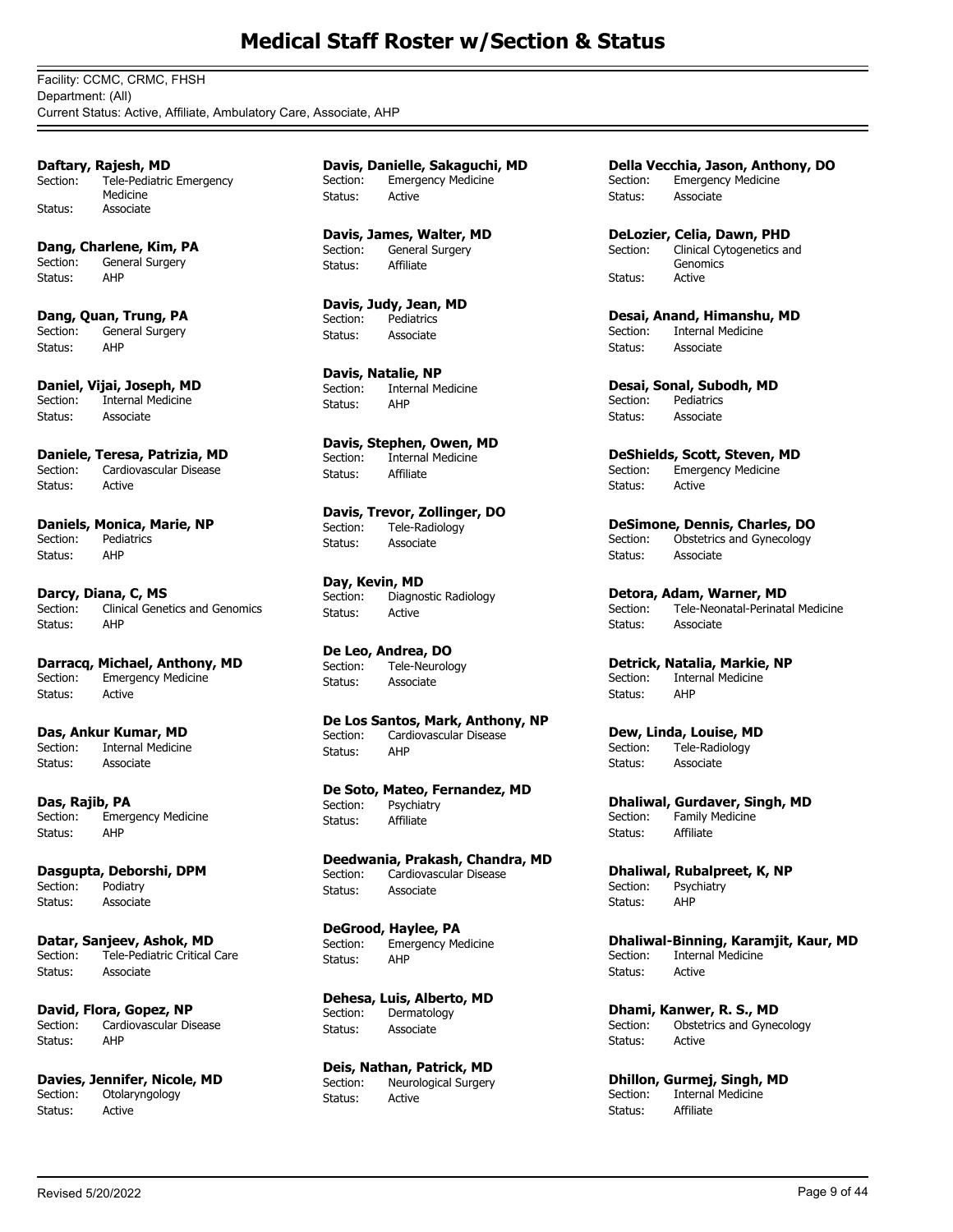Facility: CCMC, CRMC, FHSH Department: (All) Current Status: Active, Affiliate, Ambulatory Care, Associate, AHP

**Dhillon, Inderjit, Kaur, MD** Section: Pediatrics Status: Affiliate

**Dhillon, Kalwant, Singh, MD** Section: General Surgery Status: Associate

**Dhillon, Sukhjit, Kaur, MD** Section: Emergency Medicine Status: Active

**Dhillon, Ujagger, Singh, MD** Section: Internal Medicine Status: Active

**Dhillon-Ashley, Tina, J., MD** Section: Obstetrics and Gynecology Status: Associate

**Dhindsa, Harpreet, Singh, MD**<br>Section: Internal Medicine Internal Medicine Status: Active

**Dhingra, Hemant, MD** Section: Internal Medicine Status: Associate

**Dhungana, Lily, NP**<br>Section: Family Medi Family Medicine Status: AHP

**Dickinson, Wade, Alden, MD** Section: Obstetrics and Gynecology Status: Affiliate

**Dimitrova, Albena, Vassileva, MD** Section: Internal Medicine Status: Associate

**Ding, Lin, MD** Section: Anesthesiology Status: Active

**DiPietro, Jamie, Leigh, DO** Section: Urology Status: Associate

**Disbrow, David, Ellis, MD** Section: Colon & Rectal Surgery Status: Active

**Dizon, Dominic, Ton That, MD**<br>Section: **Internal Medicine** Internal Medicine Status: Affiliate

**Do, Paul, Cuong Manh, MD** Section: Pediatrics Status: Active

**Doctolero, Rex, Tamares, PA** Section: Neurological Surgery Status: AHP

**Dolle, Nahlla, MD** Section: Internal Medicine Status: Active

**Dominic, William, Joseph, MD** Section: General Surgery Status: Active

**Donet Mostacero, Jean, Al, MD** Section: Internal Medicine Status: Associate

**Dorough, Dan, Mason, MD**<br>Section: Obstetrics and Gynec Obstetrics and Gynecology Status: Active

**Dorough, David, William, MD**<br>Section: **Distetrics and Gynecology** Obstetrics and Gynecology Status: Active

**Dorsainvil, Dominique, MD**<br>Section: Internal Medicine Internal Medicine Status: Active

**Dougherty, Simon, Francis, PA** Section: Orthopaedic Surgery Status: AHP

**Douglas-Escobar, Martha, Victoria, MC**<br>Section: Tele-Neonatal-Perinatal Medicine Tele-Neonatal-Perinatal Medicine Status: Associate

**Downer, Christopher, Donald, MD** Section: Obstetrics and Gynecology Status: Active

**Downey, Jay, Fletcher, MD** Section: Family Medicine Status: Affiliate

**Drachenberg, Ana, Maria, MD** Section: Anesthesiology Status: Active

**Draeger, Marc, Kendall, MD**<br>Section: Diagnostic Radiology Diagnostic Radiology Status: Active

**D'Souza, Ria, MD** Section: Internal Medicine Status: Active

**Duflot, Joseph, Collins, MD** Section: Internal Medicine Status: Active

**Duncan, Cameron, David, PA** Section: General Surgery Status: AHP

**Duncan, Sarah, Margaret Hearn, PA** Section: General Surgery Status: AHP

**Dyoco, Orlantino, Gutierrez, MD** Section: Pediatrics Status: Affiliate

**Eastman, Courtney, Ann, PA**<br>Section: Orthopaedic Surgery Orthopaedic Surgery Status: AHP

**Ebrahimzadeh, Paymon, DO** Internal Medicine Status: Affiliate

**Eckroth-Bernard, Kamell, Rashad, MD**<br>Section: Vascular Surgery Vascular Surgery Status: Associate

**Edwards, John, Bernard, MD** Physical Medicine and Rehabilitation Section: Status: Active

**Ehiorobo, Iziegbe, Kingsley, MD** Section: Internal Medicine Status: Associate

**Ejiogu, Kenneth, Odinaka, NP** Section: Family Medicine Status: AHP

**El Deeb, Mokhtar, M, MD** Section: Obstetrics and Gynecology Status: Associate

**Elghafri, Amani, A, MD** Section: Internal Medicine Status: Associate

**Elhassan, Mohammed, Gafar, MD**<br>Section: Internal Medicine Internal Medicine Status: Affiliate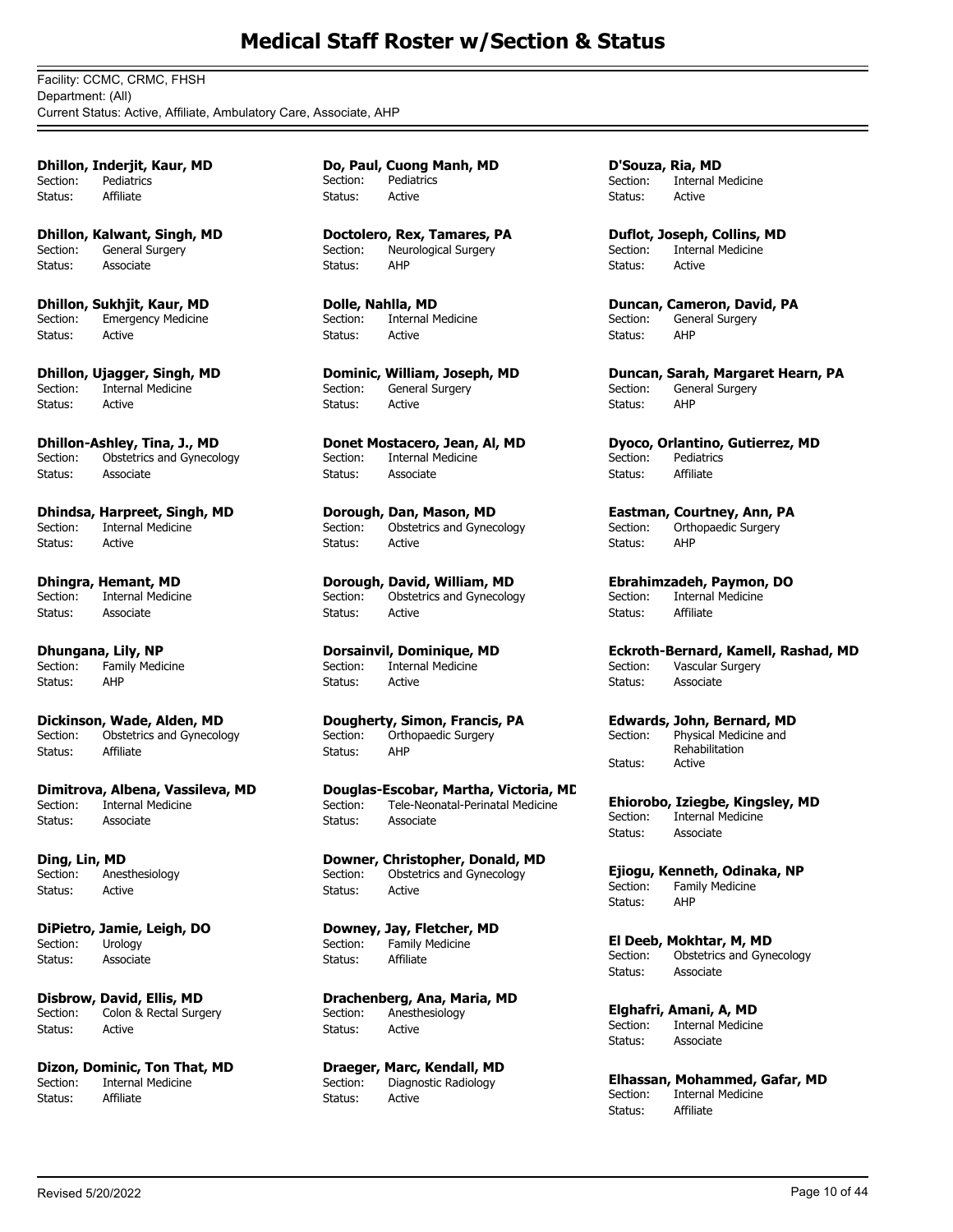Facility: CCMC, CRMC, FHSH Department: (All) Current Status: Active, Affiliate, Ambulatory Care, Associate, AHP

**Elia, Richard, Kenneth, MD** Section: Family Medicine Status: Affiliate

**Elison, Casey, Jordan, CRNA** Section: Anesthesiology Status: AHP

**Ellen, Dani, Virginia, NP** Section: Obstetrics and Gynecology Status: AHP

**Ellis, Bradley, Charles, MD** Section: Internal Medicine Status: Associate

**Ellis, Christopher, Charles, PA** Section: Neurological Surgery Status: AHP

**Ellsberry, Tuswana, Makini, NP** Internal Medicine Status: Associate

**EL-Zuway, Salem, A Ali, MD** Section: Neurological Surgery Status: Associate

**Emami, Ahmad, MD**<br>Section: Family Medic Family Medicine Status: Affiliate

**Emeney, Pamela, L, MD** Section: Obstetrics and Gynecology Status: Associate

**Engbretson, Jon, Peter, MD**<br>Section: Tele-Radiology Tele-Radiology Status: Associate

**Eniasivam, Archna, MD** Section: Tele-Pediatric Hospital Medicine Status: Associate

**Erickson, John, Jeffrey, MD** Section: Family Medicine<br>Status: Affiliate Status:

**Erlichman, Oren, MD** Section: Anesthesiology Status: Associate

**Ernst, Ryan, Paul, MD** Section: Emergency Medicine Status: Associate

**Escalante de Leal, Isabel, Cristina, MD** Section: Pediatrics Status: Active

**Esler, Hyaesun, NP** Section: Family Medicine Status: AHP

**Espino, Erwin, Rommel Miranda, MD** Section: Family Medicine Status: Associate

**Espinoza, Freddy, NP** Section: Internal Medicine Status: AHP

**Esquivel-Aguilar, Graciela, Nunez, MD** Section: Pediatrics Status: Affiliate

**Estrada, Dexter, Toribio, MD**<br>Section: Internal Medicine Internal Medicine Status: Associate

**Evans, Allen, Maurice, MD**<br>Section: Otolaryngology Otolaryngology Status: Associate

**Evans, Amy, Elisabeth, MD**<br>Section: Pediatrics Pediatrics Status: Associate

**Evans, Timothy, Miller, MD, PHD** Section: Internal Medicine Status: Active

**Faber, Theodore, Tom, MD**<br>Section: Tele-Neurology Tele-Neurology Status: Associate

**Fagbule, Olasunkanmi, Stephen, MD** Section: Internal Medicine Status: Active

**Fagoora, Paramjit, Singh, MD** Section: Ophthalmology Status: Affiliate

**Fallahian, Amir, Hosein, MD** Section: Tele-Radiology Status: Associate

**Farhat, Waqas, MD**<br>Section: **Internal Med** Internal Medicine Status: Associate

**Farkas, Lorraine, Mary, CNM** Section: Obstetrics and Gynecology Status: AHP

**Farooqi, Muftisaadat, Ahmed, MD** Section: Internal Medicine Status: Active

**Farr, Charles, Mathews, MD** Section: Internal Medicine Status: Affiliate

**Farrell, Lawanna, Gale, NP, PA** Section: Emergency Medicine Status: AHP

**Fathi, Amir, Hassan, MD** Section: General Surgery Status: Associate

**Faulkenberry-Miranda, Christian, Erin, MD** Section: Pediatrics Status: Affiliate

**Fayed, Ali, Mohamed, MD** Section: Internal Medicine Status: Ambulatory Care

**Fayed, Mohamed, Adel, MD** Section: Internal Medicine Status: Active

**Fedder, Andrew, Allman, MD** Section: General Surgery Status: Active

**Fedorowicz, Jay, DDS**<br>Section: Oral/Maxillofaci Oral/Maxillofacial Surgery Status: Active

**Feeney, Margaret, Ellen, MD**<br>Section: Tele-Pediatric Infectious Tele-Pediatric Infectious Disease Status: Associate

**Fellows, Jason, Riley, MD**<br>Section: Anesthesiology Anesthesiology Status: Associate

**Fide, Amy, Elizabeth, NP** Section: Obstetrics and Gynecology Status: AHP

**Figatner, Joel, Garrett, MD**<br>Section: Family Medicine Family Medicine<br>Affiliate Status: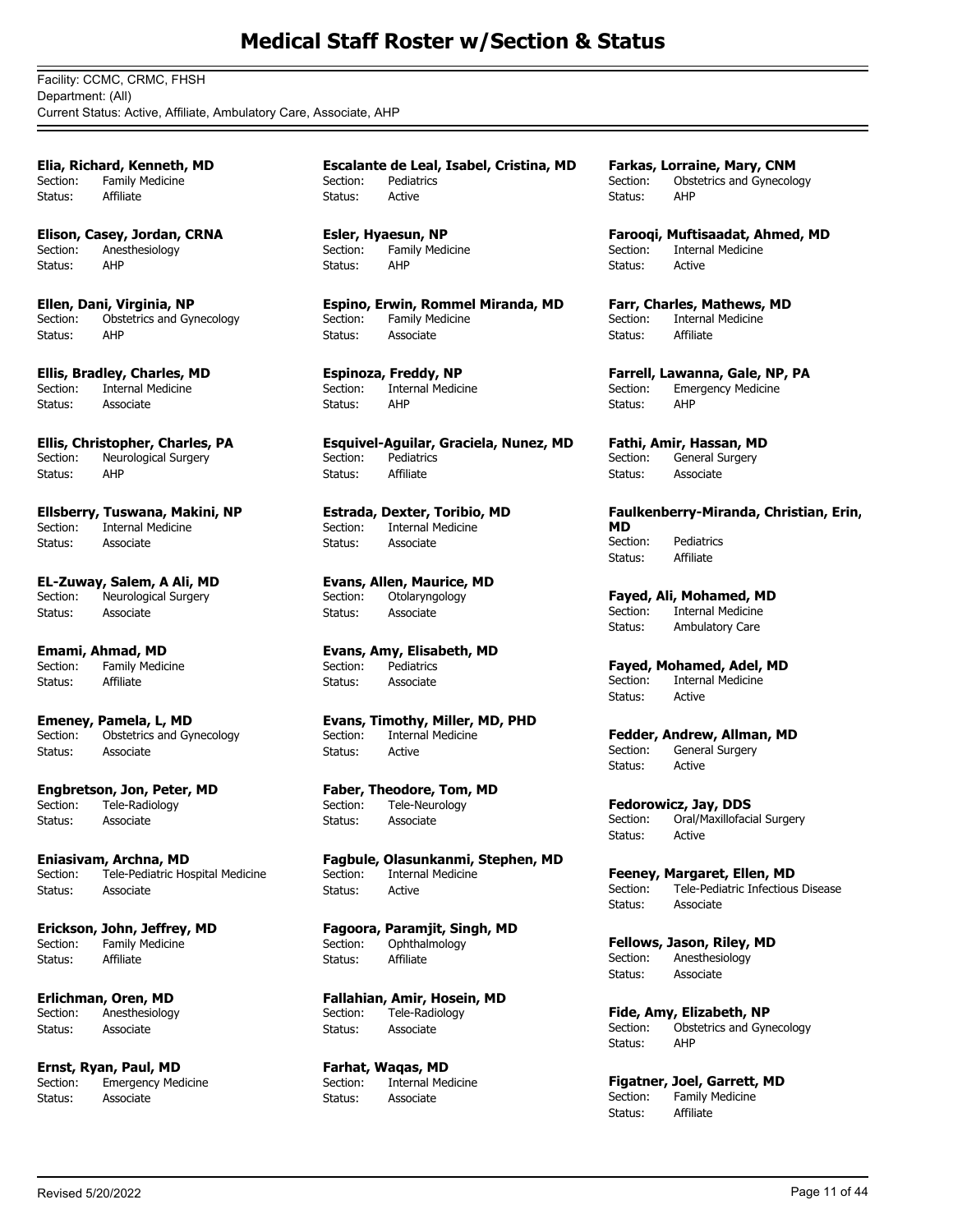Facility: CCMC, CRMC, FHSH Department: (All) Current Status: Active, Affiliate, Ambulatory Care, Associate, AHP

**Fillmore, Valerie, Grace, NP** Section: Pediatrics Status: AHP

**Fincalero, Francisco, M, NP** Section: Internal Medicine Status: AHP

**Fineman, Jeffrey, Roy, MD** Section: Tele-Pediatric Critical Care Status: Associate

**Fiore, Darren, Michael, MD**<br>Section: Tele-Pediatric Hospita Tele-Pediatric Hospital Medicine Status: Associate

**Fishback, Tawne, Briann, NP** Section: Pediatrics Status: AHP

**Flattery, Delaney, Ann, PA**<br>Section: Neurological Surgery Neurological Surgery Status: AHP

**Fletcher, Chantal, Christiane, MD** Section: Internal Medicine Status: Active

**Flores, Katherine, A., MD**<br>Section: Family Medicine Family Medicine Status: Affiliate

**Floyd, Amanda, Clark, MD** Section: Tele-Neurology Status: Associate

**Fobbs, Denard, Manuel, MD** Section: Obstetrics and Gynecology Status: Associate

**Fogg, Steven, Gary, MD** Section: Ophthalmology Status: Associate

**Fong, Leo, L, MD** Section: Vascular Surgery Status: Associate

**Ford, Scott, Christopher, MD** Section: Emergency Medicine Status: Affiliate

**Forman, Dana, Lynn, DO** Section: General Surgery Status: Associate

**Foster, Steven, Alan, DO** Section: Pediatrics Status: Associate

**Foster, Timothy, Charles, MD** Section: Neurology/Child Neurology Status: Active

**Foster-Barber, Audrey, Elizabeth, MD** Section: Tele-Child Neurology Status: Associate

**Fowler, Martin, Joseph, DO**<br>Section: Tele-Neurology Tele-Neurology Status: Associate

**Fox, Christine, Kim Hoa, MD** Section: Tele-Child Neurology Status: Associate

**Fox, David, Alan, MD**<br>Section: **Psychiatry** Psychiatry Status: Affiliate

**Francis, Shamitha, Lilliyano, MD** Section: Internal Medicine Status: Associate

**Franzon, Deborah, Elizabeth, MD**<br>Section: Tele-Pediatric Critical Care Tele-Pediatric Critical Care Status: Associate

**Fraser, John, Ewan, CCP** Section: Clinical Perfusionist Status: AHP

**Freeman, Alexandra, Holly, MD** Section: Obstetrics and Gynecology Status: Associate

**Freeman, John, Anderson, MD** Section: Anesthesiology Status: Associate

**Freemyer, Lindsay, Hokulani, PA** Section: Orthopaedic Surgery Status: AHP

**Frenkel, Andrey, PA** Section: Emergency Medicine Status: AHP

**Fryberg, Harrison, Daniel, DDS** Section: Oral/Maxillofacial Surgery Status: Associate

**Fujihara, David, James Tsuneji, DO** Section: Emergency Medicine Status: Active

**Fujimoto, Jessica, Kimi, MD** Section: Emergency Medicine Status: Active

**Fuller, Nikol, Selesia, NP** Section: Pediatrics<br>Status: AHP Status:

**Fullerton, Heather, Jean, MD** Section: Tele-Child Neurology Status: Associate

**Furey Geise, Karen, Ann, CRNA** Section: Anesthesiology Status: AHP

**Furrer, Christina, Michelle, PA**<br>Section: Orthopaedic Surgery Orthopaedic Surgery Status: AHP

**Futoran, Robert, Mark, MD** Pathology-Anatomic/Pathology-Clinical Section: Status: Active

**Gabriel, San, Anwar Fahmy, MD** Section: Internal Medicine Status: Active

**Gade, Kantam, Laxmi, MD** Section: Internal Medicine Status: Affiliate

**Gade, Vamshidhara, Reddy, MD** Section: Cardiovascular Disease Status: Affiliate

**Gainor, Robert, Edward, MD** Section: Anesthesiology Status: Active

**Galli, Randi, Adolph, MD** Section: Plastic Surgery Status: Associate

**Gambhir, Vandana, MD**<br>Section: **Internal Medicine** Internal Medicine Status: Associate

**Garbutt, Glenn, Donald, MD**<br>Section: Internal Medicine Internal Medicine Status: Active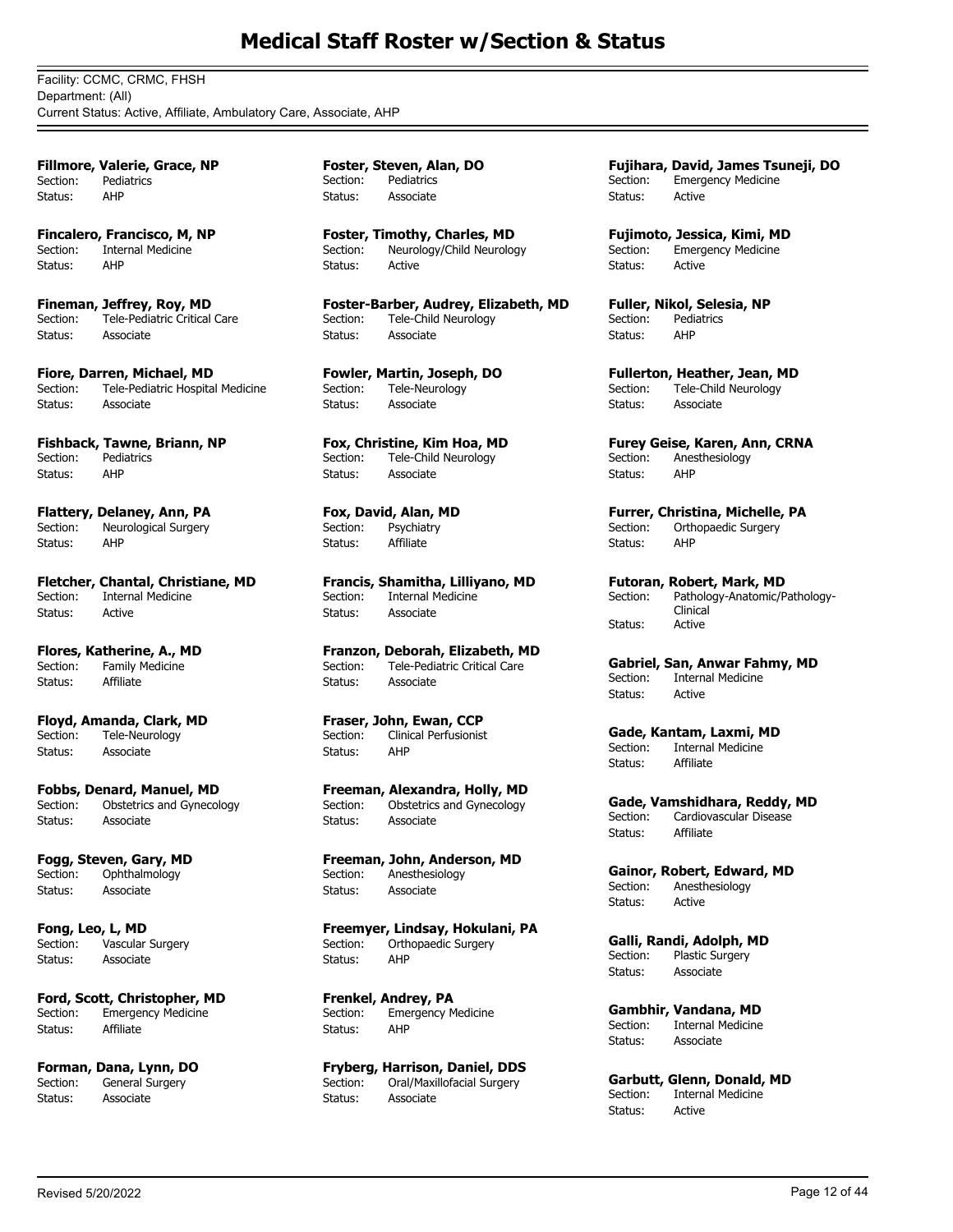Facility: CCMC, CRMC, FHSH Department: (All) Current Status: Active, Affiliate, Ambulatory Care, Associate, AHP

**Garcha, Amarinder, Singh, MD** Section: Internal Medicine Status: Affiliate

**Garcha, Jasmine, Kaur, MD** Section: Family Medicine Status: Active

**Garcia, Alfredo, Miguel, MD** Section: Pediatrics Status: Affiliate

**Garcia, Jeffrey, William, DDS** Section: Oral/Maxillofacial Surgery Status: Affiliate

**Garcia, Martha, G, MD** Section: Family Medicine Status: Affiliate

**Garcia, Peter, John, NP** Section: Urology Status: AHP

**Garcia-Rivera, Ricardo, MD** Section: Tele-Neurology Status: Associate

**Gardikas, Vassi, Ann, MD** General Surgery Status: Affiliate

**Gardner, Jeffrey, Todd, MD** Section: Family Medicine Status: Affiliate

**Garn, Karen, Sue, PA** Section: General Surgery Status: AHP

**Garry, John, Edward, MD** Section: Colon & Rectal Surgery Status: Active

**Gasper, Mason, C., DO** Section: Tele-Neurology Status: Associate

**Gastelum, Erica Mariel, Tolentino, MD** Section: Pediatrics Status: Affiliate

**Gastelum, Nicholas, Steven, MD** Section: Emergency Medicine Status: Active

**Gavin, Charles, Joseph, MD** Section: Obstetrics and Gynecology Status: Associate

**Ge, Li, Lisa, MD** Section: Internal Medicine Status: Affiliate

**Geatrakas, Christina, Sharon, MD** Section: Tele-Radiology Status: Associate

**Gelfand, Amy, Antman, MD** Section: Tele-Child Neurology Status: Associate

**Ghaffar, Samia, Abdul, MD** Section: Orthopaedic Surgery Status: Associate

**Ghajarnia, M. Mehdi, MD** Section: Ophthalmology Status: Associate

**Ghanem, Hebah, Ghanem Rashid, MD** Section: Internal Medicine Status: Associate

**Ghavami Shirehjini, Forough, Sadat, DO** Section: Tele-Neurology Status: Associate

**Ghimire, Anil, K, MD** Section: Internal Medicine Status: Active

**Ghomashi, Mohammadjavid, MD**<br>Section: **Internal Medicine** Section: Internal Medicine Status: Associate

**Gill, Himmat, Singh, MD** Internal Medicine Status: Affiliate

**Gill, Kuldeep, Singh, MD**<br>Section: Internal Medicine Internal Medicine Status: Active

**Gill, Paramjeet, S, MD** Section: Orthopaedic Surgery Status: Active

**Gin, Brian, Christopher, MD** Section: Tele-Pediatric Hospital Medicine Status: Associate

**Ginier, Bruce, Leonard, MD** Section: Diagnostic Radiology Status: Active

**Ginier, Paulette, MD** Section: Internal Medicine Status: Affiliate

**Ginn, Patrick, David, MD** Section: Internal Medicine Status: Affiliate

**Gitelman, Stephen, E, MD** Section: Tele-Pediatric Endocrinology Status: Associate

**Glass, Hannah, Cranley, MD** Section: Tele-Child Neurology Status: Associate

**Glassner, Stuart, J, DO**<br>Section: Neurology Neurology Status: Active

**Glezos, Christopher, Damon, MD** Section: Orthopaedic Surgery Status: Affiliate

**Glomb, Nicolaus, Walter, MD** Tele-Pediatric Emergency Medicine Section: Status: Associate

**Godiksen, Mark, Vernon, MD** Section: Internal Medicine Status: Affiliate

**Goebel, Paul, Jacob, MD** Section: Internal Medicine Status: Active

**Gokaldas, Reshma, MD** Section: Tele-Neurology Status: Associate

**Golik, Lisa, Ann, MD** Section: Obstetrics and Gynecology Status: Affiliate

**Golshteyn, Gan, DPM** Section: Podiatry Status: Associate

**Gomez, Ivan, Albert, MD**<br>Section: Family Medicine Family Medicine Status: Affiliate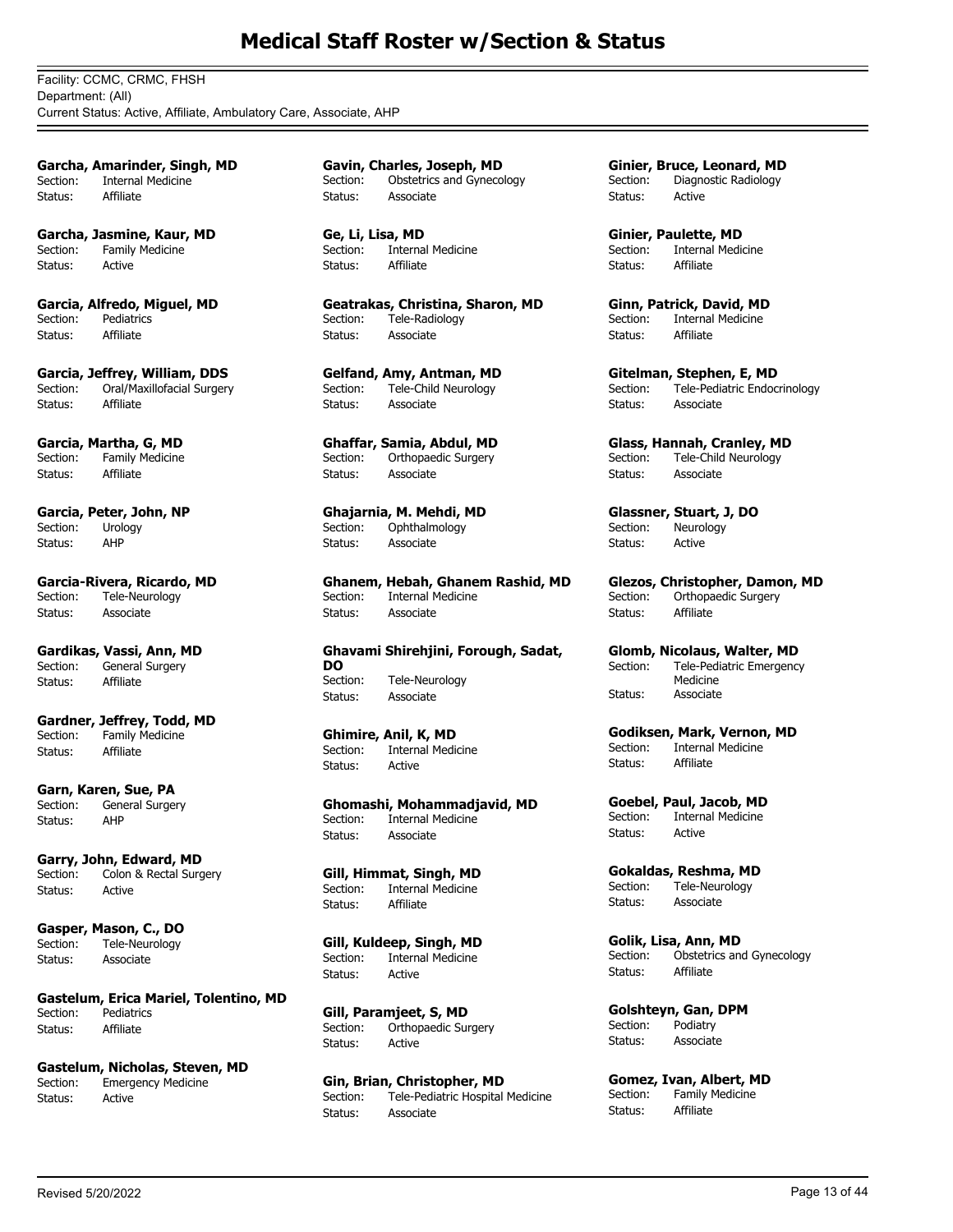Facility: CCMC, CRMC, FHSH Department: (All) Current Status: Active, Affiliate, Ambulatory Care, Associate, AHP

**Gomez, Vincent, Benson, MD** Section: Orthopaedic Surgery Status: Associate

**Gonzalez, Fernando, Francisco, MD** Section: Tele-Neonatal-Perinatal Medicine Status: Associate

**Gonzalez, George, Christopher, MD** Section: Family Medicine<br>Status: Affiliate Status:

**Gonzalez, Katherine, Jean, NP** Section: Obstetrics and Gynecology Status: AHP

**Gonzalez, Mario, Humberto, MD** Section: General Surgery Status: Affiliate

**Gonzalez, Salvador, A., MD** Section: Family Medicine Status: Affiliate

**Gonzalez-Howard, Mary, Alma, MD** Section: Pediatrics Status: Associate

**Gooding, Britta, Meghan, MD**<br>Section: Tele-Radiology Tele-Radiology Status: Associate

**Gopal, Arun, Kumar, MD** Section: Tele-Psychiatry Status: Associate

**Gorukanti, Kavya, MD** Section: Internal Medicine Status: Associate

**Goss, Steven, W, PA** Section: Orthopaedic Surgery Status: AHP

**Gossett, Jeffrey, Gale, MD** Section: Tele-Pediatric Cardiology Status: Associate

**Goswami, Amitabh, Umesh, DO** Section: Anesthesiology Status: Associate

**Gowda, Akshatha, G V, MD**<br>Section: **Internal Medicine** Internal Medicine Status: Affiliate

**Goyal, Nilufer, Raj, MD** Section: Pediatrics Status: Associate

**Grabenauer, Leah, Marie, MD** Section: Internal Medicine Status: Associate

**Graham, Eric, Jove, MD** Section: Emergency Medicine Status: Active

**Gravano, Jason, Thomas, PHD** Section: Clinical Psychology Status: Associate

**Grazier, Robert, Keith, MD** Section: Emergency Medicine Status: Affiliate

**Green, Erick, Joseph, MD**<br>Section: Family Medicine Family Medicine Status: Affiliate

**Greenberg, Adam, Werth, MD** Section: Internal Medicine Status: Affiliate

**Green-Hopkins, Israel, MD** Tele-Pediatric Emergency Medicine Section: Status: Associate

**Greenhouse, Michele, Jeannine, MD** Section: Family Medicine Status: Associate

**Greenhow, Tara, Lynn, MD** Section: Tele-Pediatric Infectious Disease Status: Associate

**Gregory, Donald, Wayne, MD** Section: Cardiovascular Disease Status: Associate

**Gregory, Joseph, Edward, PA** Section: Internal Medicine Status: AHP

**Gresham, Patricia, Marie, NP** Section: Internal Medicine Status: AHP

**Grewal, Sundeep, Kaur, DO** Internal Medicine Status: Associate

**Grewall, Jatinder, Paul Singh, MD** Section: Urology Status: Associate

**Griffin, Jr., William, Louis, MD** Section: Obstetrics and Gynecology Status: Affiliate

**Grigg, Wendell, Randolph, MD** Section: Tele-Psychiatry Status: Associate

**Grigorian-Avakian, Marine, Marina, PA** Section: Obstetrics and Gynecology Status: AHP

**Grijalvo-Perez, Ana, Maria, MD** Section: Tele-Child Neurology Status: Associate

**Gromis, Michael, William, MD**<br>Section: Internal Medicine Internal Medicine Status: Affiliate

**Grossman, Stephen, Michael, MD**<br>Section: Internal Medicine Internal Medicine Status: Associate

**Grupp-Phelan, Jacqueline, Martha, MD** Tele-Pediatric Emergency Medicine Section: Status: Associate

**Gudwani, Sangeeta, MD** Section: Internal Medicine Status: Active

**Guerrero, Ramiro, Francisco-Jose, MD** Section: Family Medicine Status: Affiliate

**Gulati, Abhishek, MD** Section: Internal Medicine Status: Active

**Gulesserian, Dickran, H., MD**<br>Section: Cardiovascular Disease Cardiovascular Disease Status: Affiliate

**Gulian, Michael, Richard, MD**<br>Section: Anesthesiology Anesthesiology Status: Active

**Gumina, Deborah, Lynn, MD**<br>Section: General Surgery General Surgery Status: Affiliate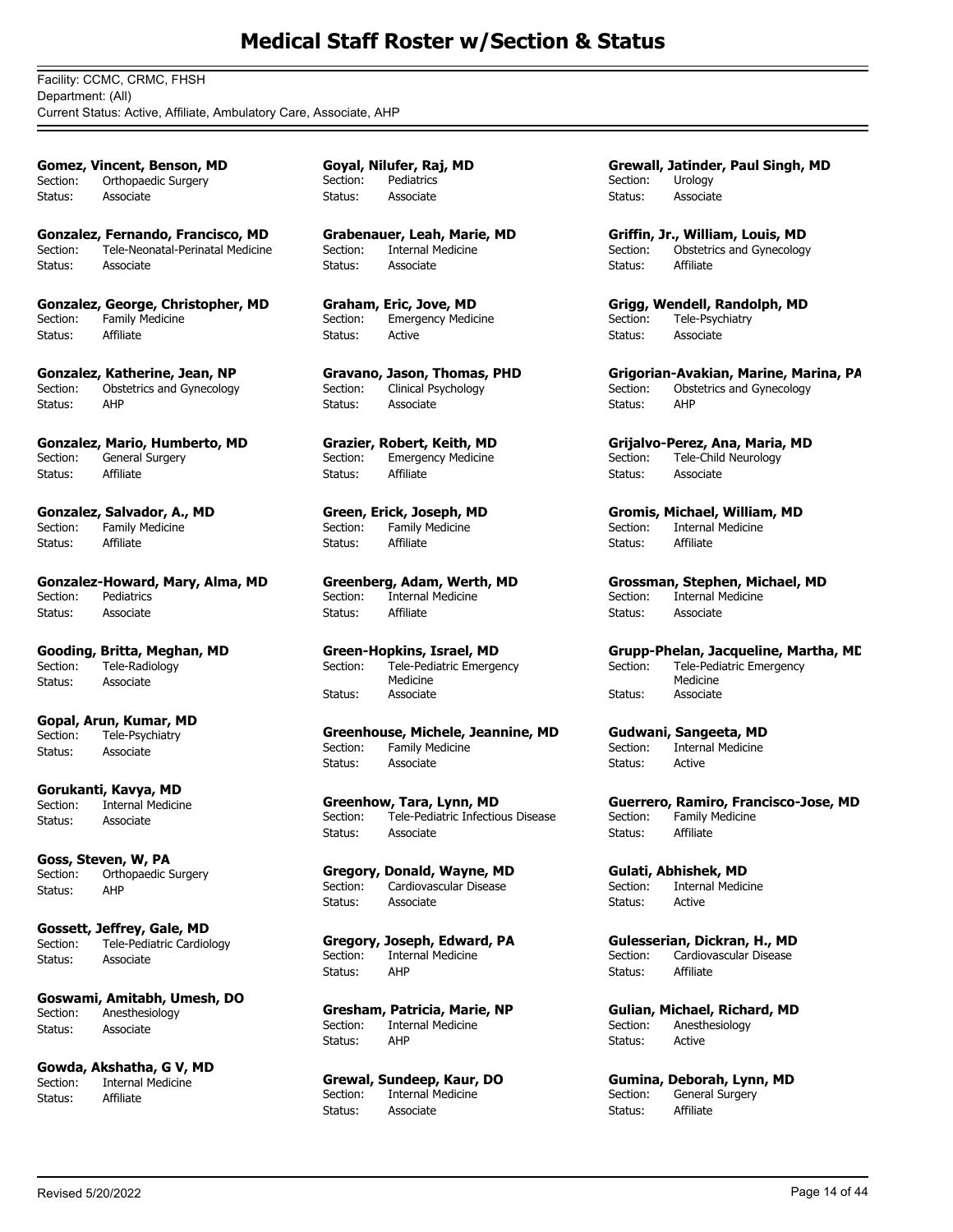Facility: CCMC, CRMC, FHSH Department: (All) Current Status: Active, Affiliate, Ambulatory Care, Associate, AHP

**Gunn, Victor, PA** Section: Internal Medicine Status: AHP

**Gupta, Monika, MD** Section: Internal Medicine Status: Active

**Gupta, Rohan, MD** Section: Internal Medicine Status: Active

**Gupta, Sachin, MD** Section: Internal Medicine Status: Associate

**Gupta, Supriya, MD** Section: Tele-Radiology Status: Associate

**Gurm, Harmeet, Singh, MD**<br>Section: Internal Medicine Internal Medicine Status: Active

**Gurme, Mohini, MD** Section: Tele-Neurology Status: Associate

**Gurtch, Shota, P, MD**<br>Section: Internal Medic Internal Medicine Status: Associate

**Gurusinghe, Dumindra, De Alwis, MD** Section: Internal Medicine Status: Active

**Guzoujian, Robert, MD**<br>Section: Internal Medicine **Internal Medicine** Status: Ambulatory Care

**Habibe, Alex, Orlando, MD** Section: Internal Medicine Status: Affiliate

**Hackett, Leonard, Thomas, MD** Section: Internal Medicine Status: Associate

**Haddad, Elias, Emile, MD** Section: Neurology Status: Active

**Haddock, Candace, Andrea, MD**<br>Section: **General Surgery** General Surgery Status: Associate

**Hager, Steven, Jeffrey, DO** Section: Internal Medicine Status: Associate

**Haight, Michael, Allen, MD** Section: Pediatrics Status: Active

**Haight, Stephen, Duncan, MD** Section: Emergency Medicine Status: Associate

**Haile Teklezghi, Amaha, CRNA** Section: Anesthesiology Status: AHP

**Hailu, Tegest, Fekerte, MD** Section: Family Medicine Status: Associate

**Hakimi, Simon, PA** Physical Medicine and Rehabilitation Section: Status:

**Hall, Monique, Frangelica, PA** Emergency Medicine Status: AHP

**Halstead, R, Renee, CNM** Section: Obstetrics and Gynecology Status: AHP

**Hamel, Kelly, D, NP** Section: Pediatrics Status: AHP

**Hamilton, Nicholas, John, MD** Section: Emergency Medicine Status: Active

**Hamud-Ahmed, Walid, Ali, MD** Section: Emergency Medicine Status: Associate

**Han, Hongshik, MD** Section: Plastic Surgery Status: Associate

**Hanes, Natalie, Anne, NP** Section: Psychiatry Status: AHP

**Hanks, Kathryn, NP, PA** Cardiovascular Disease Status: AHP

**Hanks, William, Edward, MD** Section: Cardiovascular Disease Status: Active

**Hannah, Stephanie, Maureen, PA** Section: Emergency Medicine Status: AHP

**Hansen, Stephanie, Lynn, PA** Section: Obstetrics and Gynecology Status: AHP

**Harrell, Cody, Nicholas, NP** Section: Plastic Surgery Status: AHP

**Harris Mercado, Stephanie, PA** Section: Internal Medicine Status: AHP

**Harris, Constance, Anne Marie, NP**<br>Section: Emergency Medicine Emergency Medicine Status: AHP

**Harris, Kevin, James, MD** Section: General Surgery Status: Associate

**Harrison, Amy, Rice, MD**<br>Section: Tele-Neurology Tele-Neurology Status: Associate

**Haseeb, Abdul, Mustajeeb, MD** Section: Internal Medicine Status: Associate

**Haselman, Cyrus, Hahn, MD** Section: Emergency Medicine Status: Associate

**Hashmi, Sarah, A, DO** Section: Internal Medicine Status: Associate

**Hata, Curtis, Campbell, CRNA** Section: Anesthesiology Status: AHP

**Hawkins, Jr., Joseph, Buchanan, MD** Section: Internal Medicine Status: Affiliate

**Hawkins, Kelley, Leanne, MD**<br>Section: Ophthalmology Ophthalmology Status: Associate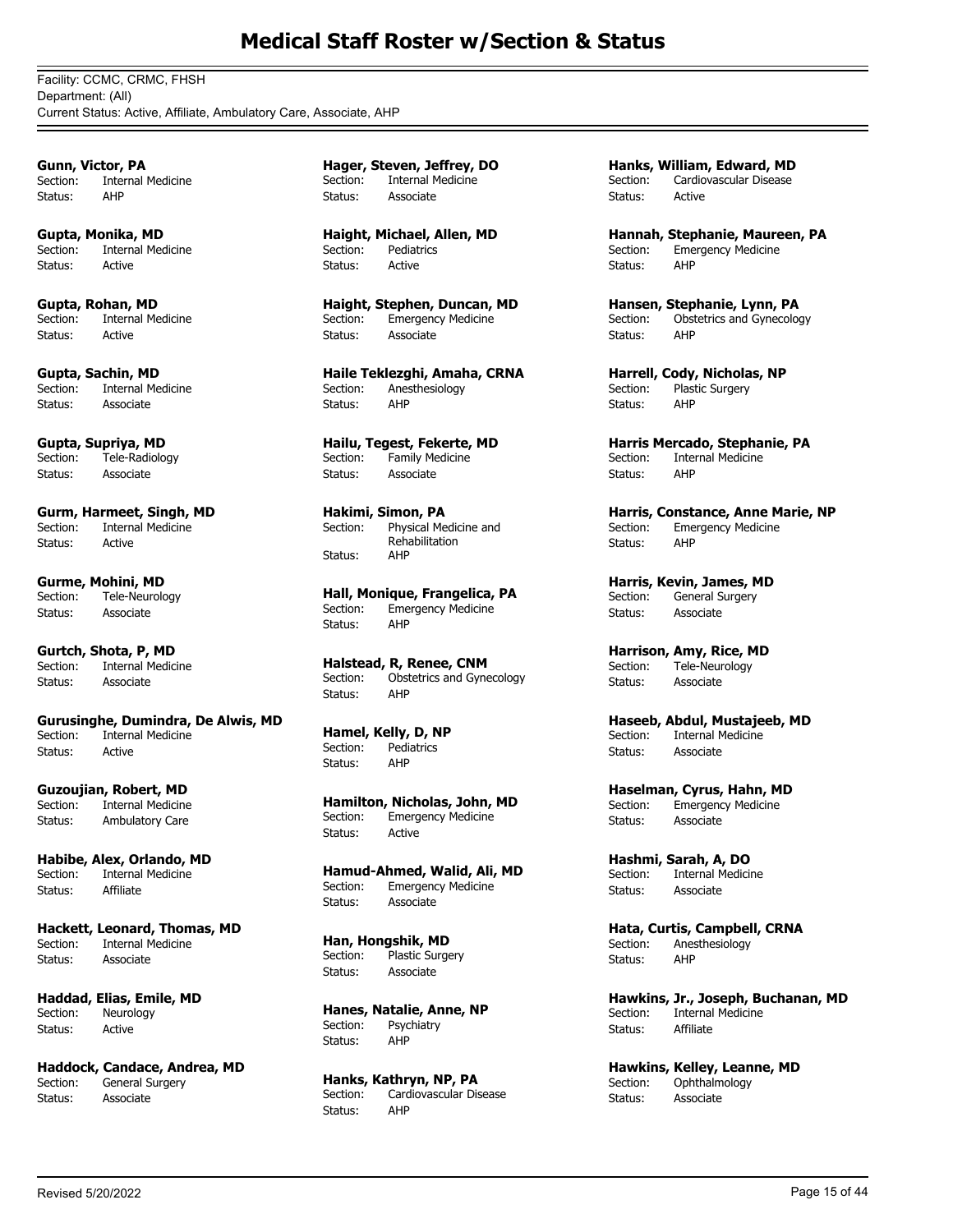Facility: CCMC, CRMC, FHSH Department: (All) Current Status: Active, Affiliate, Ambulatory Care, Associate, AHP

**Healy, Nathan, Alan, PA** Section: Orthopaedic Surgery Status: AHP

**Heaton, Joe, A, CCP** Section: Clinical Perfusionist Status: AHP

**Hecht, Adam, MD** Section: Tele-Radiology Status: Associate

**Hegde, Pravachan, V.C., MD** Section: Internal Medicine Status: Associate

**Heide, Aaron, Carl, MD** Section: Tele-Neurology Status: Associate

**Heller, Andreas, Ernst, MD**<br>Section: Internal Medicine Internal Medicine Status: Active

**Helm, Douglas, Alan, MD** Section: Obstetrics and Gynecology Status: Active

**Hennesy, Megan, Lee, PA**<br>Section: General Surgery General Surgery Status: AHP

**Hennrikus, Jr., William, L, MD** Section: Orthopaedic Surgery Status: Affiliate

**Henry, Charles, Stephen, MD**<br>Section: Tele-Radiology Tele-Radiology Status: Associate

**Henry, Duncan, Marshall, MD** Section: Tele-Pediatric Critical Care Status: Associate

**Her, Bonnie, MD** Section: Family Medicine Status: Ambulatory Care

**Herbstman, Charles, Henry, MD** Section: Anesthesiology Status: Active

**Herd, April, Starr, PA**<br>Section: Internal Medici Internal Medicine Status: AHP

**Hernandez, Christina, Yabut, MD** Section: Internal Medicine Status: Associate

**Hernandez, Vivian, Sylvania, MD** Section: Pediatrics Status: Affiliate

**Herrera-Mata, Lydia, Esther, MD** Section: Family Medicine Status: Active

**Heydenburg, Kyrie, Eleison, PA** General Surgery Status: AHP

**Hiersche, Joyalene, Onn Lin Ng, NP** Section: Family Medicine Status: AHP

**Higa, Kelvin, Dwight, MD**<br>Section: General Surgery General Surgery Status: Active

**Higginson, Sara, Marie, MD** Section: General Surgery Status: Associate

**Hildebrandt, Hans-Joachim, MD**<br>Section: Diagnostic Radiology Diagnostic Radiology Status: Active

**Hildebrandt, Kurt, Hermann, MD** Section: Diagnostic Radiology Status: Active

**Hilger, Keren, Arkin, MD**<br>Section: Emergency Medicir **Emergency Medicine** Status: Active

**Hill, Mary, M. Poor, MD** Section: Family Medicine Status: Affiliate

**Hill, Shelly, Lynn, RNFA** Section: Plastic Surgery Status: AHP

**Hinduja, Sanjay, MD** Section: Internal Medicine Status: Associate

**Hinton, Jay Philip, Aust, MD** Section: General Surgery Status: Affiliate

**Hinton, Samuel, Peter Spomer, MD** Section: Ophthalmology Status: Associate

**Hitchner, Lily, Elise, MD** Section: Emergency Medicine Status: Active

**Hiyama, Lauren, Shin, MD** Section: Allergy and Immunology Status: Affiliate

**Ho, Joyce, L, MD** Section: Internal Medicine Status: Associate

**Ho, Tran, Bich, DO** Section: General Surgery Status: Associate

**Hoang, Huy, Duc, MD**<br>Section: General Surger General Surgery Status: Associate

**Hobart, Michael, CRNA** Section: Anesthesiology Status: AHP

**Hocker, Michael, John, CCP** Clinical Perfusionist Status: AHP

**Hockett, Kali, Rose, MD**<br>Section: Pediatrics Pediatrics Status: Associate

**Hoekzema, Nathan, Alan, MD** Section: Orthopaedic Surgery Status: Active

**Holbeck, Dallas, Leo, CRNA** Section: Anesthesiology Status: AHP

**Holden, Richard, Craig, DO** Section: Internal Medicine Status: Active

**Holloway, Nathaniel, Lorenzo, MD** Section: Anesthesiology Status: Active

**Holmes, Amie, Elizabeth, MD** Section: Obstetrics and Gynecology Status: Associate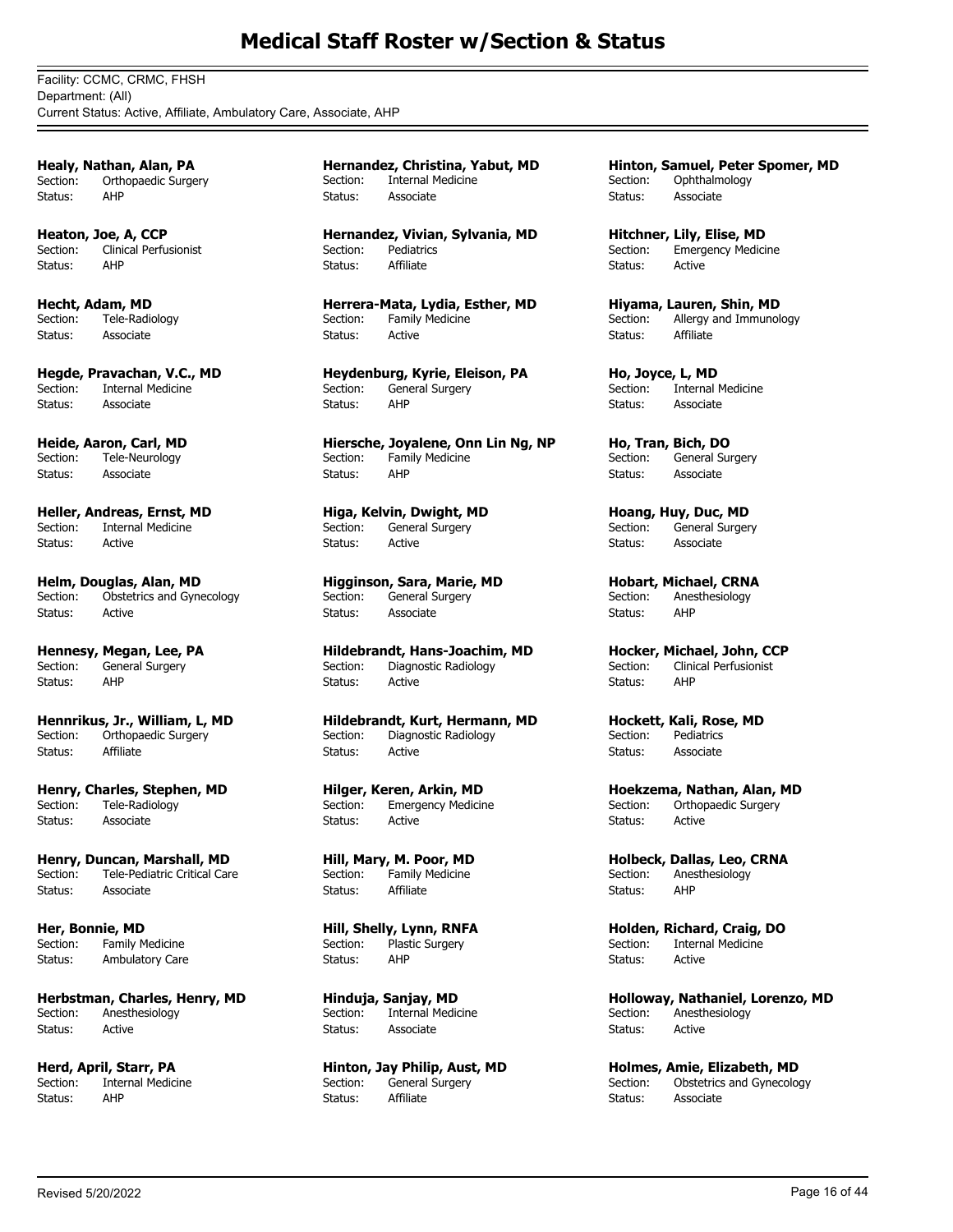Facility: CCMC, CRMC, FHSH Department: (All) Current Status: Active, Affiliate, Ambulatory Care, Associate, AHP

**Holmes, Ann, Therese, DO** Section: Family Medicine Status: Ambulatory Care

**Holmes, Jonathan, William, MD** Section: General Surgery Status: Active

**Holmgren, Eric, DMD, MD** Section: Oral/Maxillofacial Surgery Status: Associate

**Holt, Derick, Garey, MD**<br>Section: Ophthalmology Ophthalmology Status: Associate

**Holthaus, McKinsey, Laurel, PA** Section: Neurological Surgery Status: AHP

**Honda, Gordon, Dwight, MD** Pathology-Anatomic/Pathology-Clinical<br>Active Section: Status:

**Hootman, Kyra, Kay, DO** Internal Medicine Status: Associate

**Horan, Brian, Emery, DO** Section: Emergency Medicine Status: Active

**Horner, Joseph, Douglas, DO** Section: Tele-Radiology Status: Associate

**Horvath, Susanna, E, MD** Section: Tele-Neurology Status: Associate

**Horwath, Ewald, Joseph, MD** Section: Tele-Psychiatry Status: Associate

**Hough, Michael, Francis, CRNA** Section: Anesthesiology Status: AHP

**Hsu, George, DO**<br>Section: Otolange Otolaryngology Status: Associate

**Hsu, Te-Chung, MD**<br>Section: Nuclear Med Nuclear Medicine Status: Affiliate

**Hsueh, William, MD** Section: Internal Medicine Status: Associate

**Htwe, Than, Aung, MD** Section: Internal Medicine Status: Active

**Hu, Qinglong, MD** Pathology-Anatomic/Pathology-Clinical Section: Status: Associate

**Huang, Benjamin, John, MD**<br>Section: Tele-Pediatric Hospital Tele-Pediatric Hospital Medicine Status: Associate

**Huang, Siyi, MD**<br>Section: Internal Internal Medicine Status: Associate

**Hubbard, Dianne, Carol Zupke, MD** Section: Pediatrics Status: Active

**Hubbard, Jeffery, Michael, MD** Internal Medicine Status: Affiliate

**Hudson, Mary, Casner, PA** Section: Plastic Surgery Status: AHP

**Huh, Brian, Kangwoo, DMD** Section: Oral/Maxillofacial Surgery Status: Associate

**Hui, Thomas, Tin Leung, MD** Section: General Surgery Status: Associate

**Huipio, Jessica, Lynn, PA** Section: Obstetrics and Gynecology Status: AHP

**Hulkower, Jonathan, Lee, MD** Section: Tele-Psychiatry Status: Associate

**Hung, Charles, MD**<br>Section: **Internal Me** Internal Medicine Status: Active

**Huong-Schleif, Shu Tze, NP**<br>Section: Emergency Medicine Emergency Medicine Status: AHP

**Hur, Seung, Hyun, MD** Section: Tele-Radiology Status: Associate

**Hurt, Christopher, Jason, MD** Section: Tele-Radiology Status: Associate

**Hurwitz, Stephen, Solomon, MD** Section: Psychiatry Status: Active

**Hutchison, Harrol, Terry, MD** Section: Neurology/Child Neurology Status: Associate

**Hwang, Mei-Tsuey, MD** Section: Internal Medicine Status: Active

**Hysell, Steven, E, MD**<br>Section: Neurological Su Neurological Surgery Status: Affiliate

**Ibarra, Jose, L., MD** Section: Family Medicine Status: Affiliate

**Iberdemaj, Rame, D, MD**<br>Section: General Surgery General Surgery Status: Associate

**Ibrahim, Dina, MD** Section: Internal Medicine Status: Active

**Ibrahim, Wagih, William, MD**<br>Section: Internal Medicine **Internal Medicine** Status: Active

**Ikedilo, Adanna, Onyinyechi, MD** Section: Obstetrics and Gynecology Status: Active

**Ikemiya, Kenneth, Arnold, MD** Section: General Surgery Status: Associate

**Ilyas, Omer, MD** Section: Internal Medicine Status: Active

**Imai, Ren, N., MD**<br>Section: Family Mer .<br>Family Medicine Status: Affiliate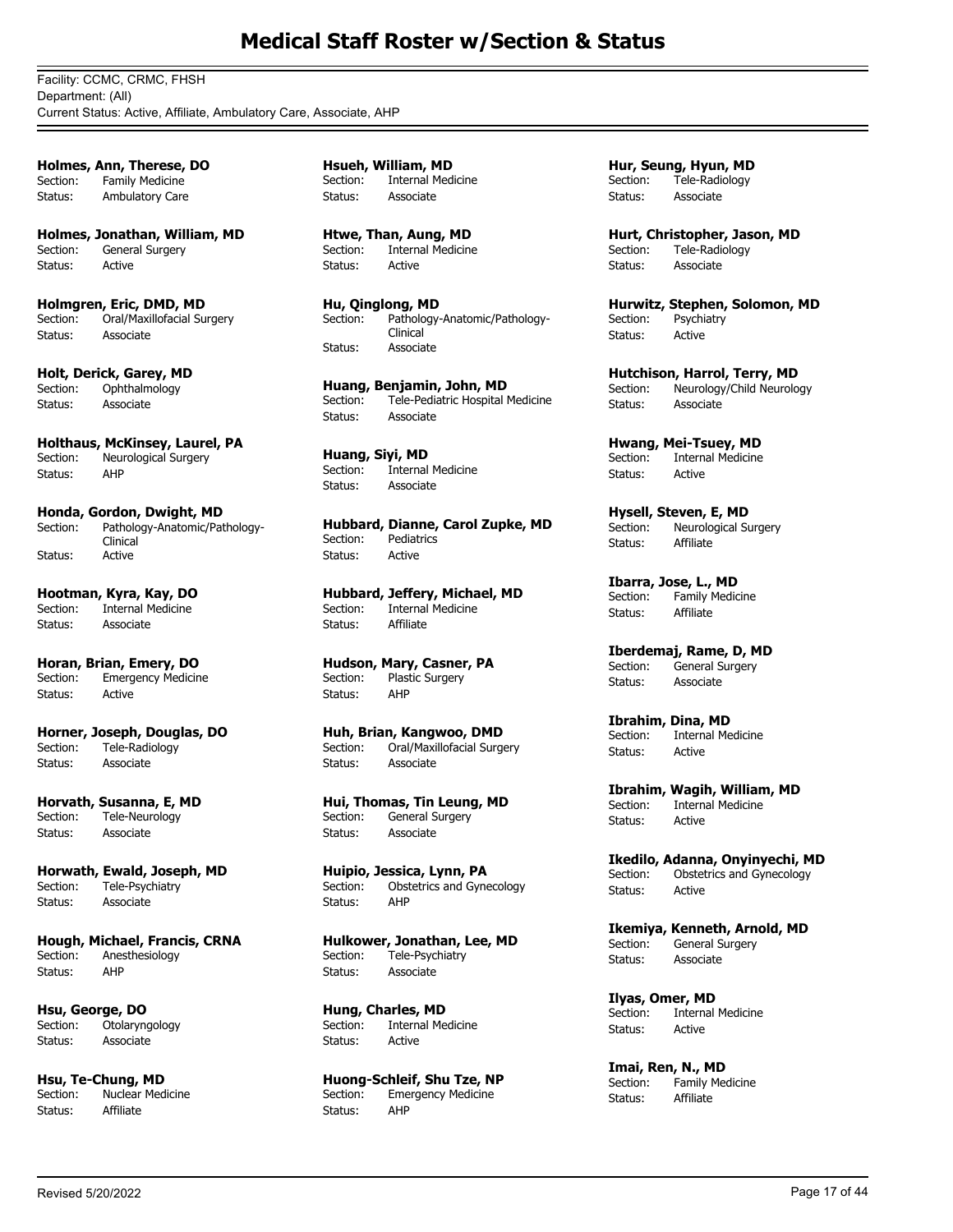Facility: CCMC, CRMC, FHSH Department: (All) Current Status: Active, Affiliate, Ambulatory Care, Associate, AHP

**Ioannides, Kimon, Luke Hardman, MD** Section: Emergency Medicine Status: Associate

**Ippolito, Mark, Richard, MD** Section: Tele-Neurology Status: Associate

**Ipsen, Cory, PA** Section: Urology Status: AHP

**Iqbal, Arshad, MD** Tele-Neurology Status: Associate

**Irwin, Wes, James, MD** Section: Anesthesiology Status: Associate

**Iseyedsoleiman, Fariba, Hajy, NP**<br>Section: Internal Medicine Internal Medicine Status: AHP

**Ishimitsu, David, Norio, MD**<br>Section: Tele-Radiology Tele-Radiology Status: Associate

**Israni-Jiang, Manisha, MD**<br>Section: Tele-Pediatric Hospita Tele-Pediatric Hospital Medicine Status: Associate

**Issa, Sami, A., MD** Section: Family Medicine Status: Ambulatory Care

**Italiya, Dishaben, Vallabhbhai, MD Internal Medicine** Status: Associate

**Ives Tallman, Crystal, Marie, MD** Section: Emergency Medicine Status: Affiliate

**Jacinto, Matthew, Dean, NP** Section: Neurological Surgery Status: AHP

**Jacober, Julianne, Frazier, CNM, NP** Section: Obstetrics and Gynecology Status: AHP

**Jacobs, Abby, Jean, NP**<br>Section: Pediatrics **Pediatrics** Status: AHP

**Jain, Vipul, Vinod, MD** Section: Internal Medicine Status: Active

**Jaini, Sridivya, MD** Section: Internal Medicine Status: Associate

**Jajodia, Prahalad, Beniprasad, MD** Section: Internal Medicine Status: Associate

**Jamasian Mobarakeh, Babak, MD** Section: Internal Medicine Status: Associate

**James, Sidney, Laman, DO** Section: Emergency Medicine Status: Active

**Jameson, Carolyn, Frazer, NP**<br>Section: Family Medicine Family Medicine Status: AHP

**Jameson, Jr., Harry, Douglas, MD** Section: Pediatrics Status: Active

**Janday, Navjot, NP, RNFA**<br>Section: Thoracic and Cardiac Thoracic and Cardiac Surgery Status: AHP

**Javed, Tariq, MD** Section: Internal Medicine Status: Associate

**Javed, Usman, MD**<br>Section: Cardiovascu Cardiovascular Disease Status: Associate

**Jawad, Sadeed, Mohammed Ali, MD** Section: Psychiatry Status: Associate

**Jawien, William, Joseph, MD** Section: Internal Medicine Status: Associate

**Jeffcoach, David, Ray, MD** Section: General Surgery Status: Active

**Jemjem, Loza, Hailemariam, MD**<br>Section: Internal Medicine Internal Medicine Status: Active

**Jenkins, Sheila, Dianne, MD** Section: Tele-Child Neurology Status: Associate

**Jennings-Dover, Charay, D, MD, PHD** Section: Pathology-Anatomic Status: Active

**Jennrich, Phillip, Anthony, PA** Section: Neurological Surgery<br>Status: AHP Status:

**Jimenez, Angelica, Rocio, MD** Section: Family Medicine Status: Affiliate

**Jimenez, Gloria, Patricia, MD** Section: Internal Medicine Status: Associate

**Jimenez, Johnny, NP**<br>Section: Family Medicir Family Medicine Status: AHP

**Jimenez, Stephanie, Delsid, NP** Section: Diagnostic Radiology Status: AHP

**Jin, Manlin, MD**<br>Section: Interna Internal Medicine Status: Associate

**Johal, Dharampal, Singh, MD** Section: Internal Medicine Status: Associate

**John, Alexander, Bunting, CRNA**<br>Section: Anesthesiology Anesthesiology Status: AHP

**John, Thampi, K, MD** Section: Cardiovascular Disease Status: Active

**Johnson, Elizabeth, PA** Section: Neurological Surgery Status: AHP

**Johnson, Ian, Todd, MD** Section: Neurological Surgery Status: Associate

**Johnson, Lindsey, Ann, PA**<br>Section: Neurological Surgery Neurological Surgery Status: AHP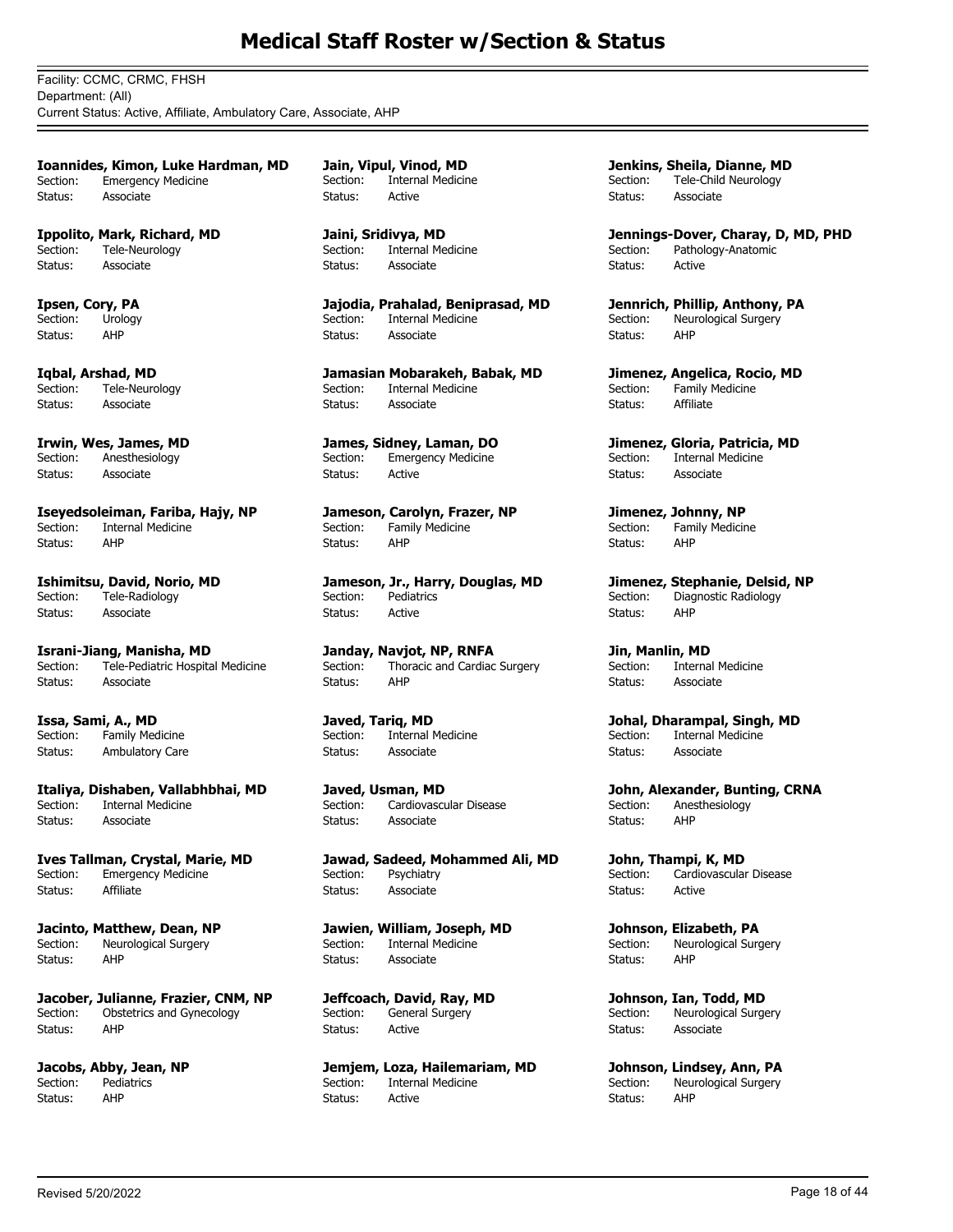Facility: CCMC, CRMC, FHSH Department: (All) Current Status: Active, Affiliate, Ambulatory Care, Associate, AHP

**Johnson, Ryan, Charles, DO** Section: Obstetrics and Gynecology Status: Active

**Johnston, Allie, Elaine, DO** Section: Pediatrics Status: Associate

**Jones, Kendall, Maurice, MD** Section: Tele-Radiology Status: Associate

**Jones, Richard, Dennis, MD** Section: Pediatrics Status: Associate

**Jones, Stephanie, Anne, DO** Section: General Surgery Status: Associate

**Joshi, Bipin, K, MD**<br>Section: Cardiovascu Cardiovascular Disease Status: Active

**Jow, Kami, Karim, MD**<br>Section: Pediatrics Pediatrics Status: Affiliate

**Joy, Lisa, Marie, NP**<br>Section: Emergency M Emergency Medicine Status: AHP

**Ju, Mindy, MD** Section: Tele-Pediatric Critical Care Status: Associate

**Juarez, Carlos, Manuel, MD**<br>Section: General Surgery General Surgery Status: Active

**Juarez, Kyomi, Renee, NP** Section: General Surgery Status: AHP

**Judge, Luke, Milburn, MD** Section: Tele-Neonatal-Perinatal Medicine Status: Associate

**Julian, III, Robert, Sydney, DDS, MD** Section: Oral/Maxillofacial Surgery Status: Active

**Julian, John, Christopher, MD** Section: Urology Status: Active

**Julian, Jr., Sydney, Robert, MD** Section: Urology Status: Associate

**Jun, Aaron, Hao, MD** Section: Tele-Radiology Status: Associate

**Kagunye, Silvester, K, MD** Section: Anesthesiology Status: Active

**Kaileh, Husam, Salem, MD** Section: Family Medicine Status: Affiliate

**Kaiser, Sunitha, Vemula, MD** Section: Tele-Pediatric Hospital Medicine Status: Associate

**Kalebjian, Dennis, DDS** General Dentistry Status: Associate

**Kaleka, Virender, Singh, MD** Section: Psychiatry Status: Affiliate

**Kameny, Rebecca, Johnson, MD** Tele-Pediatric Critical Care Status: Associate

**Kampfe, Christopher, Jon, PA** Section: Family Medicine Status: AHP

**Kanani, Reza, MD** Tele-Child Neurology Status: Associate

**Kandaswamy, Chitradevi, MD** Section: Internal Medicine Status: Affiliate

**Kane, Brent, Le, MD** Section: Radiation Oncology Status: Active

**Kanji, Zahara, Amanat, MD** Section: Internal Medicine Status: Associate

**Kant, Shruti, MD** Tele-Pediatric Emergency Medicine Section: Status: Associate

**Kapoor, Monika, B, PA** Section: Neurological Surgery Status: AHP

**Kapsimallis, Stephanie, Lynn, NP** Section: Hematology/Medical Oncology Status: AHP

**Kaptryan, Sirvard, NP** Section: Internal Medicine<br>Status: AHP Status:

**Kardashian, Jane, Flora, MD** Section: Dermatology Status: Affiliate

**Karipineni, Farah, Baig, MD** Section: General Surgery Status: Active

**Karp, Norna, Lundeman, MD**<br>Section: Tele-Radiology Tele-Radiology Status: Associate

**Karwowski, Eliza, DO** Section: Tele-Psychiatry Status: Associate

**Kasper, Erica, Nicole, MD** Internal Medicine Status: Active

**Kasten, Sharmel, Ormonde Kettler, DO** Section: Family Medicine Status: Affiliate

**Kaups, Krista, Leanna, MD** General Surgery Status: Active

**Kaur, Karanvir, NP** Section: Cardiovascular Disease Status: AHP

**Kaur, Manvinder, NP** Section: Psychiatry Status: AHP

**Kaur, Navjot, MD** Section: Internal Medicine Status: Active

**Kaur, Pawandeep, NP**<br>Section: **General Surger** General Surgery Status: AHP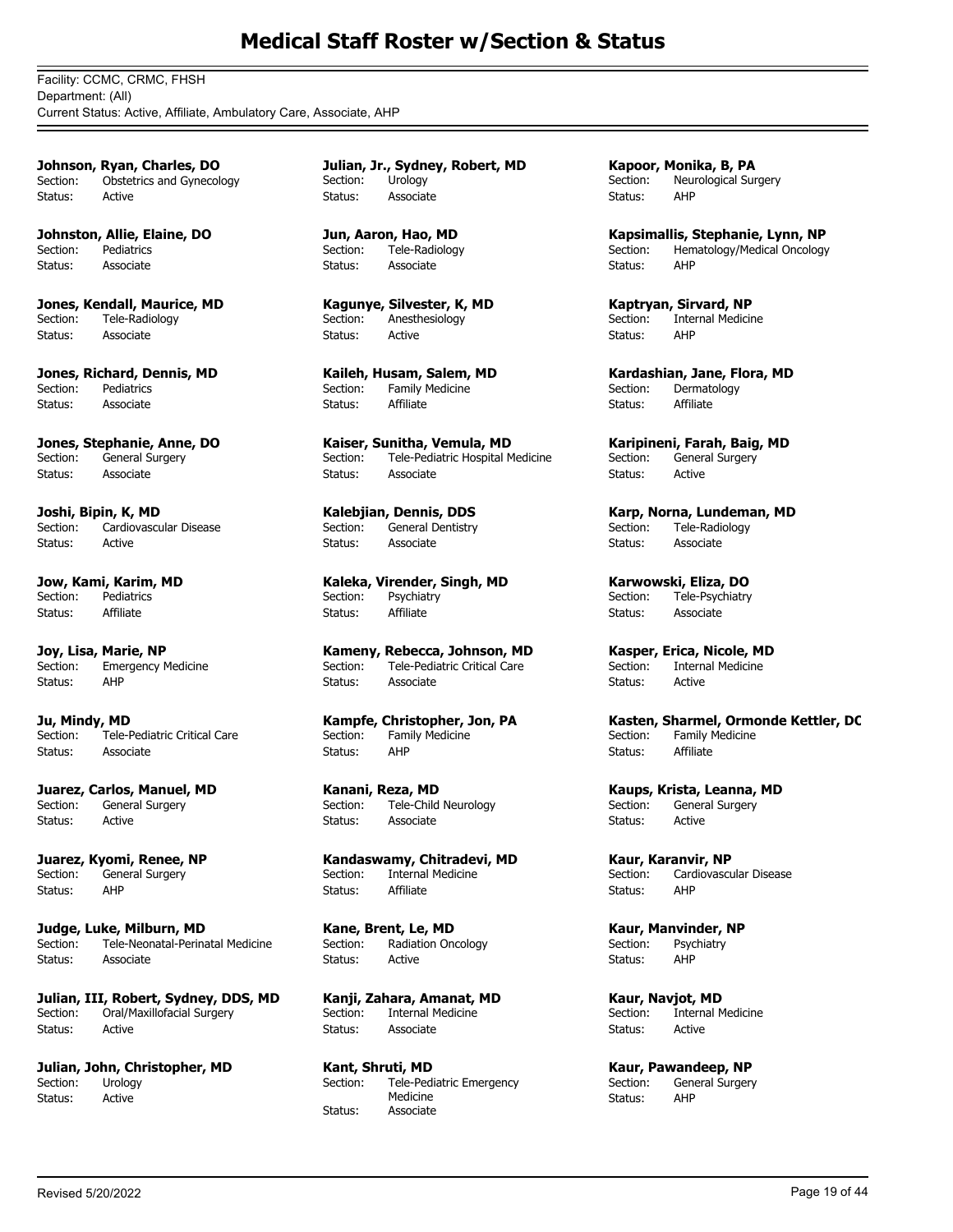Facility: CCMC, CRMC, FHSH Department: (All) Current Status: Active, Affiliate, Ambulatory Care, Associate, AHP

**Kaur, Ramandeep, MD** Section: Pediatrics Status: Associate

**Kaur, Ramandeep, NP** Section: Emergency Medicine Status: AHP

**Kaur, Sukhbir, MD** Section: Pediatrics Status: Affiliate

**Kaur, Sukhdeep, PA**<br>Section: Emergency M **Emergency Medicine** Status: AHP

**Kaushal, Richa, MD** Section: Pediatrics Status: Affiliate

**Kaushik, Neeru, MD**<br>Section: Tele-Pediatric Tele-Pediatric Cardiology Status: Associate

**Kaye, David, Brett, MD** Section: Ophthalmology Status: Affiliate

**Kazaryan, Anna, Mushegovna, MD** .<br>Internal Medicine Status: Active

**Kebir, Hakim, N, MD** Section: Pediatrics Status: Active

**Keenan, Lynn, Annette, MD**<br>Section: Internal Medicine **Internal Medicine** Status: Affiliate

**Keles, Eyup, Sabri, MD** Section: Pediatrics Status: Active

**Keliddari, Farhad, MD** Section: Tele-Radiology Status: Associate

**Keller, Ashley, Luann, PA** Section: Neurological Surgery Status: AHP

**Keller, Roberta, Lynn, MD**<br>Section: Tele-Neonatal-Perina Tele-Neonatal-Perinatal Medicine Status: Associate

**Kelly, Morgan, Brooke, PA** Section: Orthopaedic Surgery Status: AHP

**Kelton, Alan, Gene, MD** Section: Internal Medicine Status: Active

**Kezirian, Robert, Haig, MD** Section: Pediatrics Status: Affiliate

**Khaira, Ajit, Singh, MD** Section: Internal Medicine Status: Affiliate

**Khan, Amir, Saif, MD** Section: Neurology Status: Active

**Khan, Muhammad, Shoaib, MD** Family Medicine Status: Associate

**Khan, Sidrah, MD** Section: Internal Medicine Status: Associate

**Khan, Uzma, Anwar, MD** Internal Medicine Status: Affiliate

**Khandelwal, Stutee, MD** Section: Internal Medicine Status: Affiliate

**Khanna, Panchali, MD Internal Medicine** Status: Affiliate

**Khara, Gagandeep, Kaur, NP** Section: Urology Status: AHP

**Khater, Roger, Anthony, DDS** Section: General Dentistry Status: Associate

**Kheradpir, Ardavan, Rivera, DMD** Section: Oral/Maxillofacial Surgery Status: Associate

**Khodaverdian, Haykanoush, Anoush, MD** Pediatrics Status: Associate

**Khurshid, Ambreen, MD** Section: Internal Medicine Status: Active

**Khwaja, Shamsuddin, MD** Section: Thoracic and Cardiac Surgery Status: Active

**Kido, Tamiko, MD** Section: Internal Medicine Status: Active

**Kidwell, Raymond, Earl, MD** Section: Family Medicine Status: Affiliate

**Kiel, Richard, George, MD** Section: Cardiovascular Disease Status: Active

**Kielmeyer, Keith, Ormon, MD**<br>Section: **Obstetrics and Gynecolog** Obstetrics and Gynecology Status: Associate

**Kiker, Devon, LaGrace, NP** Section: Internal Medicine Status: AHP

**Kim, Cynthia, Denise, MD**<br>Section: Tele-Pediatric Hospit Tele-Pediatric Hospital Medicine Status: Associate

**Kim, Jennifer, MD** Section: Tele-Radiology Status: Associate

**Kim, John, Junghun, MD** Pediatrics Status: Active

**Kim, Robin, Am, MD** Section: Anesthesiology Status: Active

**Kim, Seung Nam, MD** Section: Obstetrics and Gynecology Status: Active

**Kim, Shirley, DO** Section: Internal Medicine Status: Associate

**Kim, Shwan, MD**<br>Section: Tele-Rad Tele-Radiology Status: Associate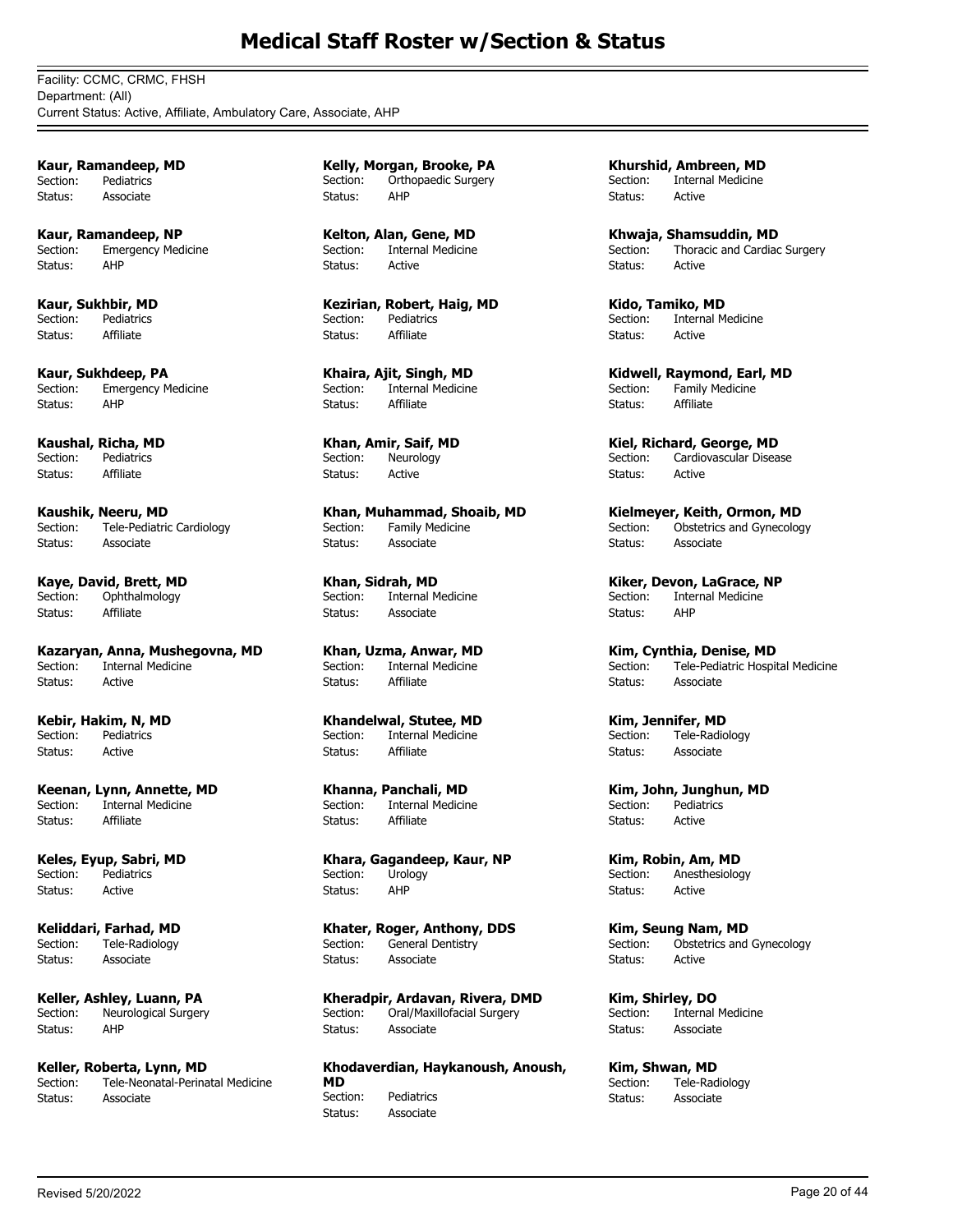Facility: CCMC, CRMC, FHSH Department: (All) Current Status: Active, Affiliate, Ambulatory Care, Associate, AHP

**Kim, Soo, Y, MD** Section: Internal Medicine Status: Affiliate

**Kim, Stanley, Taeson, MD** Section: Tele-Radiology Status: Associate

**Kim, Susan, MD** Section: Tele-Pediatric Rheumatology Status: Active

**Kim, Vivian, Young, MD**<br>Section: Ophthalmology Ophthalmology Status: Affiliate

**Kimbro, Katherine, Leah, NP, RNFA** Section: Neurological Surgery Status: AHP

**Kimura, Sharon, Akiko, NP** General Surgery Status: AHP

**Kinman, Renee, Annette, MD, PHD** Section: Pediatrics Status: Associate

**Kinsman, Cody, Ray, PA** Cardiovascular Disease Status: AHP

**Kinter, Christopher, Robin, MD** Section: General Surgery Status: Active

**Kirsten, Daniel, Adam, MD** Section: Psychiatry Status: Active

**Kissel, Aaron, Christopher, MD** Section: Family Medicine Status: Affiliate

**Kistler, Michael, William, MD** Section: Tele-Radiology Status: Associate

**Kitt, Garrett, Duane, CRNA** Section: Anesthesiology Status: AHP

**Klar, Amarita, Singh, MD**<br>Section: **General Surgery** General Surgery Status: Active

**Klein, Melissa, Joy, NP** Section: Internal Medicine Status: AHP

**Klepac, Steven, Robert, MD** Section: Tele-Radiology Status: Associate

**Kleyn, Ronald, L, MD** Section: Family Medicine Status: Ambulatory Care

**Knezevich, Stevan, Robert, MD, PHD** Pathology-Anatomic/Pathology-Clinical Section: Status: Active

**Knoetgen, III, James, MD** Plastic Surgery Status: Affiliate

**Ko, Ryan, Lwinko, MD** Internal Medicine Status: Associate

**Kodama, Kevin, Takao, MD** Internal Medicine Status: Affiliate

**Kollmorgen, Robert, Charles, DO** Section: Orthopaedic Surgery Status: Associate

**Kolotiniuk, Nikolai, Vladimir, MD** Section: Anesthesiology Status: Active

**Kon, Alexander, Alan, MD** Section: Pediatrics Status: Affiliate

**Koning, Coralee, Ruth, PA** Section: Internal Medicine Status: AHP

**Kopacz, Maciej, Jozef, MD** Section: Anesthesiology Status: Active

**Kopacz, Sharon, Monica, MD** Section: Obstetrics and Gynecology Status: Active

**Kornblith, Aaron, MD** Tele-Pediatric Emergency Medicine Section: Status: Associate

**Kortz, Teresa, Bleakly, MD** Section: Tele-Pediatric Critical Care Status: Associate

**Korya, Dani, MD** Section: Tele-Neurology Status: Associate

**Kraemer, Eric, Joseph, MD** Section: Tele-Radiology Status: Associate

**Kramer, Miranda, Justine, NP** Section: Internal Medicine Status: AHP

**Kratzer, James, Howard, MD** Section: Pediatrics Status: Active

**Kraus, Karen, Joan, MD**<br>Section: **Psychiatry** Psychiatry Status: Active

**Krishnan, Jambunathan, MD** Section: Pediatrics Status: Active

**Kroeker, Kristin, Peters, MD**<br>Section: Obstetrics and Gynecold Obstetrics and Gynecology Status: Active

**Krogstad, Judi, Ann, MD** Section: Pediatrics Status: Active

**Krueger, Michael, L, DO** Cardiovascular Disease Status: Associate

**Kruger, Frederick, Julian, DPM** Section: Podiatry Status: Associate

**Kruper, Paul, Robert, DPM** Section: Podiatry Status: Affiliate

**Kuebrich, Christopher, Todd, MD** Section: Family Medicine Status: Affiliate

**Kuehn, Erika, Rust, MD** Section: Orthopaedic Surgery Status: Affiliate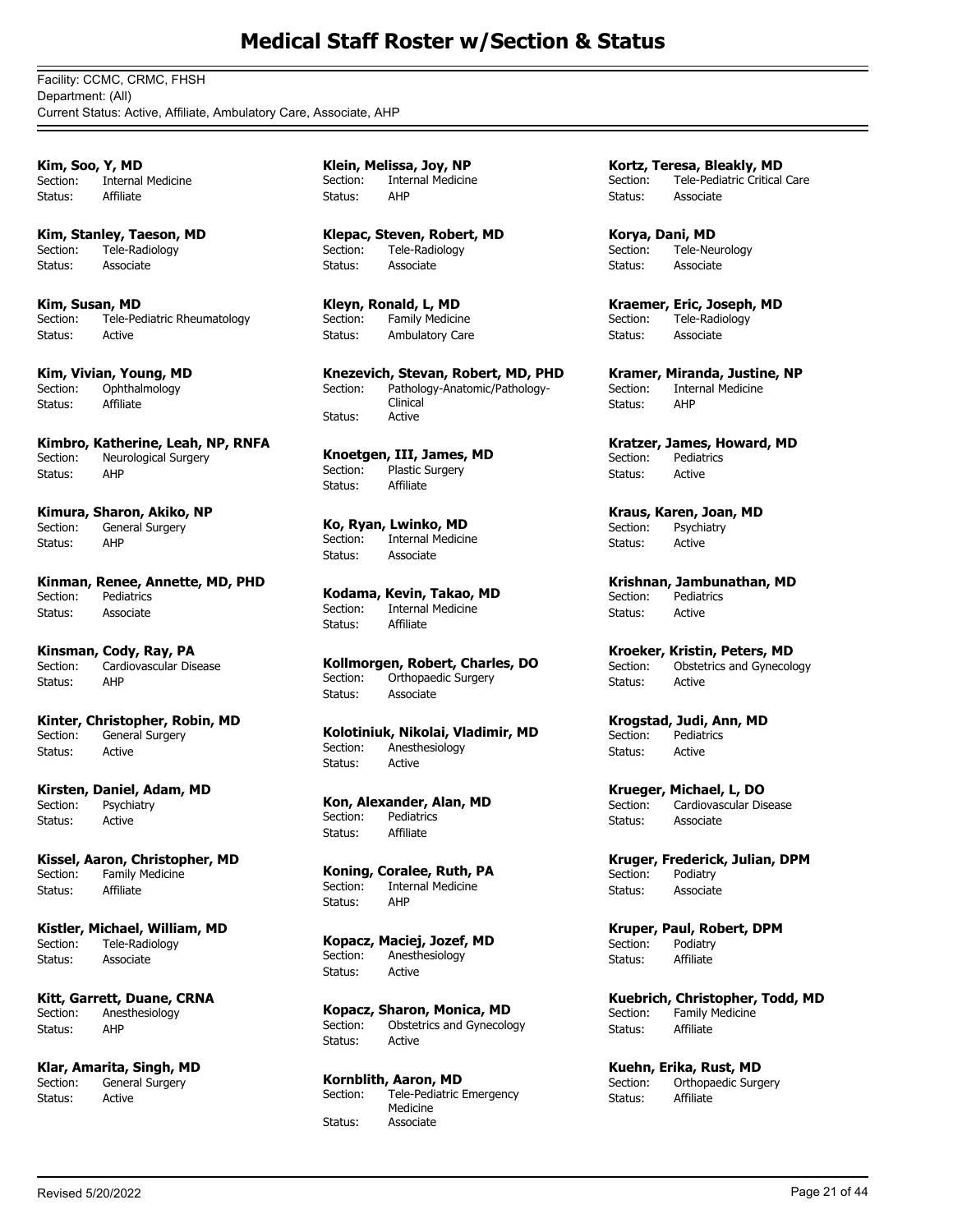Facility: CCMC, CRMC, FHSH Department: (All) Current Status: Active, Affiliate, Ambulatory Care, Associate, AHP

**Kulkarni, Kedar, MD** Section: Tele-Radiology Status: Associate

**Kumar, Alok, MD** Section: Pediatrics Status: Active

**Kumar, Aseem, MD** Section: Anesthesiology Status: Associate

**Kumar, Laju, MD**<br>Section: Family Me Family Medicine Status: Affiliate

**Kumar, Vinay, MD** Section: Pediatrics Status: Associate

**Kummati, Deepa, L., MD** Internal Medicine Status: Associate

**Kunchakarra, Siri, MD** Section: Cardiovascular Disease Status: Active

**Kunz, David, Austin, PA** Neurological Surgery Status: AHP

**Kuo, Mark, Sheng-Chieh, DMD** Oral/Maxillofacial Surgery Status: Affiliate

**Kurapati, Surender, MD**<br>Section: Tele-Radiology Tele-Radiology Status: Associate

**Kwok, Amy, Mei-Yee, MD** Section: General Surgery Status: Active

**Ky, Paul, Kuy-Seang, DO** Physical Medicine and Rehabilitation Section: Status: Affiliate

**Labrador, Lodelia, RNFA**<br>Section: Thoracic and Cardia Thoracic and Cardiac Surgery Status: AHP

**Ladd, Erin, Kathleen, PA** Neurological Surgery Status: AHP

**Ladella, Subhashini, Joseph, MD** Section: Obstetrics and Gynecology Status: Associate

**Lagattuta, Francis, Peter, MD** Physical Medicine and Rehabilitation Section: Status: Affiliate

**Laico, Regina, Teresa, MD** Section: Hospice and Palliative Medicine Status: Associate

**Lajevardi, Yasaman, Ashley, PA** Cardiovascular Disease Status: AHP

**Lakhani, Abdullah, Haroon, MD** Neurology Status: Associate

**Lakireddy, Vikram, MD**<br>Section: Cardiovascular Di Cardiovascular Disease Status: Associate

**Lakshminarayan, Gowri, MD** Tele-Neurology Status: Associate

**Lalefar, Nahal, Rose, MD** Section: Pediatrics Status: Affiliate

**Lallo, Jennifer, Louise, NP** Section: Internal Medicine Status: AHP

**Lampert, Paul, MD** Section: Tele-Radiology Status: Associate

**Land, Linda, V., NP** Section: Family Medicine Status: AHP

**Lanier, Andrea, B, MD** Section: Ophthalmology Status: Affiliate

**Lanier, Brent, Joseph, MD** Section: Otolaryngology Status: Affiliate

**Laningham, Fred, H, MD**<br>Section: Tele-Pediatric Radi Tele-Pediatric Radiology Status: Associate

**Lascuna, Maria, A, NP** Section: Family Medicine Status: AHP

**Lattin, III, John, Ellis, MD** Section: Pediatrics Status: Affiliate

**Le, Hoang, Thai, MD** Section: Anesthesiology Status: Active

**Le, Khoi, Manh, MD** Section: Cardiovascular Disease Status: Active

**Le, Phuoc, Van, MD** Section: Tele-Pediatric Hospital Medicine Status: Associate

**Le, Rose, P, NP** Urology Status: AHP

**Lee, Fenglaly, Cherta, MD** Section: Obstetrics and Gynecology Status: Active

**Lee, III, Bartolome, Calica, MD**<br>Section: Anesthesiology Anesthesiology Status: Active

**Lee, Isabel, Yang, NP** Section: Family Medicine Status: AHP

**Lee, James, Ho, MD**<br>Section: Vascular Surg Vascular Surgery Status: Active

**Lee, Julia, MD** Section: Orthopaedic Surgery Status: Associate

**Lee, Sandra, Lucia, PA** Section: Family Medicine<br>Status: AHP Status:

**Lee, Siew-Ming, MD** Section: General Surgery Status: Active

**Lee, Wai, Shat, MD**<br>Section: Colon & Rec Colon & Rectal Surgery Status: Active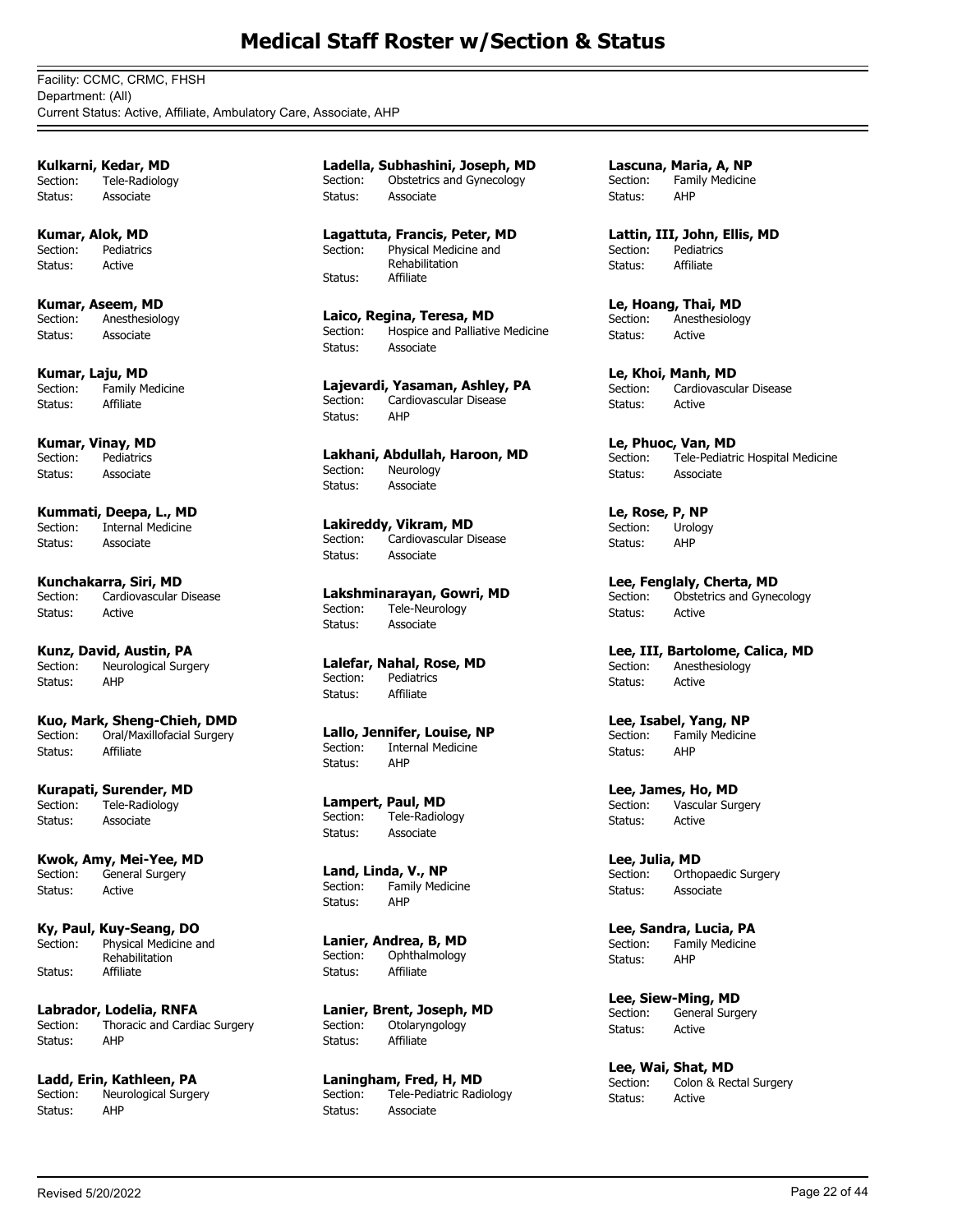Facility: CCMC, CRMC, FHSH Department: (All) Current Status: Active, Affiliate, Ambulatory Care, Associate, AHP

**Leibovich, Sara, MD** Tele-Pediatric Emergency Medicine Section: Status: Associate

**Leigh, Hoyle, MD** Section: Psychiatry Status: Affiliate

**Lelkes, Efrat, MD** Section: Tele-Pediatric Critical Care Status: Associate

**Lemker, Erich, Stefan, MD**<br>Section: Plastic Surgery Plastic Surgery Status: Active

**Lemon, Robert, Hugh, MD**<br>Section: Internal Medicine Internal Medicine Status: Associate

**LeRoy, Susie, Michelle, PA** Section: Emergency Medicine Status: AHP

**Lesperance, Richard, Romeo, MD**<br>Section: Diagnostic Radiology Diagnostic Radiology Status: Affiliate

**Lessin, Marc, Sanford, MD** Section: General Surgery Status: Associate

**Lester, Don, Kevin, MD** Section: Orthopaedic Surgery Status: Affiliate

**Leung, Yuk-Yuen, Max, MD** Section: Urology Status: Active

**Levitt, Miriam, PA** Section: Family Medicine Status: AHP

**Levy, Mark, MD** Section: Neurological Surgery Status: Affiliate

**Levy, Steven, Bennett, MD**<br>Section: **Internal Medicine** Internal Medicine Status: Active

**Li, Eric, Chen, MD Anesthesiology** Status: Active

**Li, Li, MD** Section: Internal Medicine Status: Affiliate

**Li, Lin, MD** Section: Internal Medicine Status: Active

**Li, Walter, Lig-Ming, MD** Section: Tele-Pediatric Cardiology Status: Associate

**Liao, Betty, Peiting, PHD** Section: Clinical Psychology Status: Affiliate

**Libke, Robert, D, MD** Section: Internal Medicine Status: Active

**Lichtenstein, Ron, MD**<br>Section: Obstetrics and G Obstetrics and Gynecology Status: Active

**Liebowitz, Melissa, Catenacci, MD** Section: Tele-Child Neurology Status: Associate

**Likosky, William, Harris, MD**<br>Section: Neurology Neurology Status: Active

**Lilienstein, Jordan, Takeo, MD** Section: General Surgery Status: Active

**Limova, Marketa, MD**<br>Section: Dermatology Dermatology Status: Affiliate

**Lin, Felice, MD** Section: Cardiovascular Disease Status: Active

**Lin, John, Chih-Chieh, MD** Section: Thoracic and Cardiac Surgery Status: Active

**Lin, Michael, Chien-Yu, MD** Section: Radiology Status: Associate

**Lin, Ning, MD** Section: Ophthalmology Status: Associate

**Lind, Braden, D, MD** Section: Internal Medicine Status: Active

**Lindae, Mary, Louise, MD** Section: Dermatology Status: Affiliate

**Lindvall, Eric, Michael, DO** Section: Orthopaedic Surgery Status: Active

**Lin-Martore, Margaret, Jane, MD** Tele-Pediatric Emergency Medicine Section: Status: Associate

**Linscheid Janzen, Robin, Renee, MD**<br>Section: Family Medicine Family Medicine Status: Associate

**Litiema, Cecil, Kimutai, NP** Internal Medicine Status: AHP

**Liu, Corinna, DO** Obstetrics and Gynecology Status: Associate

**Liu, Wenjing, MD** Section: Family Medicine Status: Affiliate

#### **Liyanage, Dineshi, L., MD** Section: Family Medicine

Status: Active

**Lo, Hope, NP** Section: Psychiatry Status: AHP

**Lo, Yeu, Melissa, NP** Section: Internal Medicine Status: AHP

**Long, Alan, Edward, MD** Section: Neurology Status: Active

**Long, Andrea, Michelle, MD**<br>Section: General Surgery General Surgery Status: Active

**Long, Michele, Etterbeek, MD**<br>Section: Tele-Pediatric Hospital Me Tele-Pediatric Hospital Medicine Status: Associate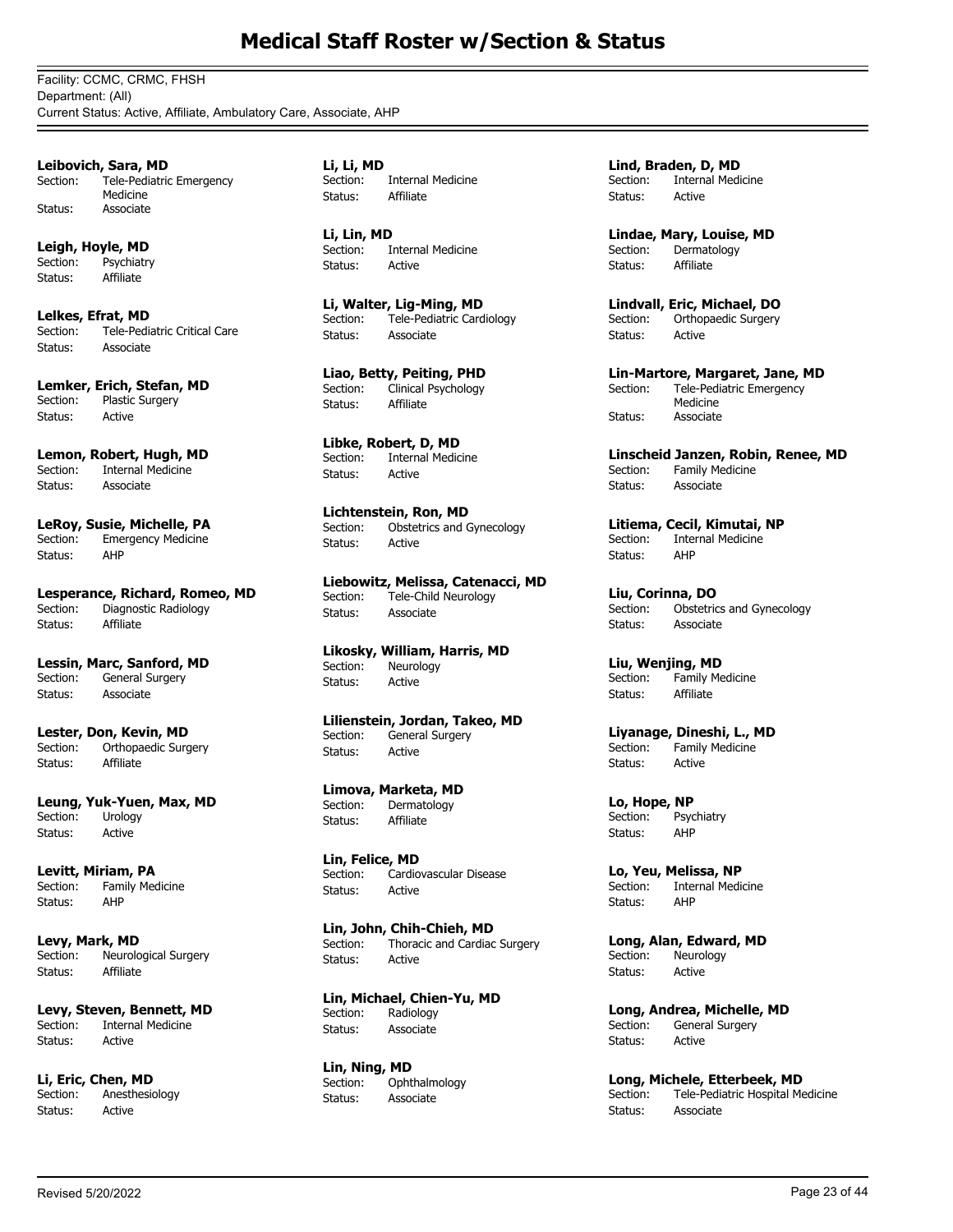Facility: CCMC, CRMC, FHSH Department: (All) Current Status: Active, Affiliate, Ambulatory Care, Associate, AHP

**Long, Roger, Kenji, MD** Section: Tele-Pediatric Endocrinology Status: Associate

**Lopez, Lorenzo, MD** Section: Obstetrics and Gynecology Status: Active

**Louis-Jacques, Patrick, MD** Section: Internal Medicine Status: Associate

**Lovering, Gloria, Caroline, NP** Section: Obstetrics and Gynecology Status: AHP

**Lowder, Jr., Harold, Edward, MD** Section: Emergency Medicine Status: Active

**Lowe, Isaac, Edwin, MD**<br>Section: General Surgery General Surgery Status: Associate

**Lowe, Mark, Alan, DDS** Section: General Dentistry Status: Affiliate

**Lozano, Matthew, D., MD**<br>Section: Family Medicine Family Medicine Status: Affiliate

**Lu, Nghi, Man, MD** Section: Tele-Radiology Status: Associate

**Lucas, Daniel, Nathan, MD**<br>Section: Tele-Radiology Tele-Radiology Status: Associate

**Lue, Jason, MD** Section: Tele-Radiology Status: Associate

**Lum, Craig, DO** Section: General Surgery Status: Affiliate

**Lund, Jared, Jacob, MD** Section: Dermatology Status: Affiliate

**Luong, Hing, Bao, MD**<br>Section: **Internal Medicin** Internal Medicine Status: Affiliate

**Lustig, Robert, Howard, MD** Section: Tele-Pediatric Endocrinology Status: Associate

**Lwin, Kyaw, Kyaw, MD** Section: Internal Medicine Status: Active

**Lwin, Tin, May, MD** Section: Internal Medicine Status: Active

**Lynch, Michael, Wayne, MD** Section: Internal Medicine Status: Affiliate

**Ma, Pearl, K, MD** Section: General Surgery Status: Active

**Ma, Shing-Lu, MD**<br>Section: Internal M Internal Medicine Status: Associate

**Maalouf, Marwan, Najib, NP, RNFA** Section: Neurological Surgery Status: AHP

**Maan, Harjagjit, Singh, MD** Family Medicine Status: Ambulatory Care

**MacAgy, Ian, Douglas, MD** Section: Obstetrics and Gynecology Status: Affiliate

**MacDonald, Christopher, James, MD** Section: Tele-Radiology Status: Associate

**Macdonald, Robert, Loughin, MD** Section: Neurological Surgery Status: Associate

**Macfarlane, Patricia, Owensby, MD** Section: Tele-Radiology Status: Associate

**Macias, Fernando, MD** Section: Emergency Medicine Status: Active

**MacMillan, Patrick, Joseph, MD**<br>Section: **Internal Medicine** Internal Medicine Status: Active

**Madireddy, Nagaratnamma, MD** Section: Pediatrics Status: Affiliate

**Madsen, Paul, R, MD** Section: Obstetrics and Gynecology Status: Affiliate

**Maduell, Melissa, Vinette, PA** Section: Cardiovascular Disease<br>Status: AHP Status:

**Mafi, Parham, MD** Section: Plastic Surgery Status: Associate

**Mahajan, Rohit, MD** Section: Internal Medicine Status: Active

**Mahal, Kanwar, Tejinder Singh, MD**<br>Section: Internal Medicine Internal Medicine Status: Affiliate

**Maison-Fomotar, Michele, Meime, MD** Section: Internal Medicine Status: Associate

**Majors, Alexander, Lundell, MD**<br>Section: General Surgery General Surgery Status: Affiliate

**Malik, Aisha, PA** Section: General Surgery Status: AHP

**Malik, Anuj, Subhash C, MD Internal Medicine** Status: Associate

**Malizia, Robert, Anthony, MD** Section: Colon & Rectal Surgery Status: Associate

**Malkar, Manish, Babaji, MD** Section: Pediatrics<br>Status: Associate Associate

**Mallard-Warren, Gail, Maureen, MD** Section: Obstetrics and Gynecology Status: Active

**Malley, Natalya, Gursky, MD**<br>Section: **Internal Medicine Internal Medicine** Status: Ambulatory Care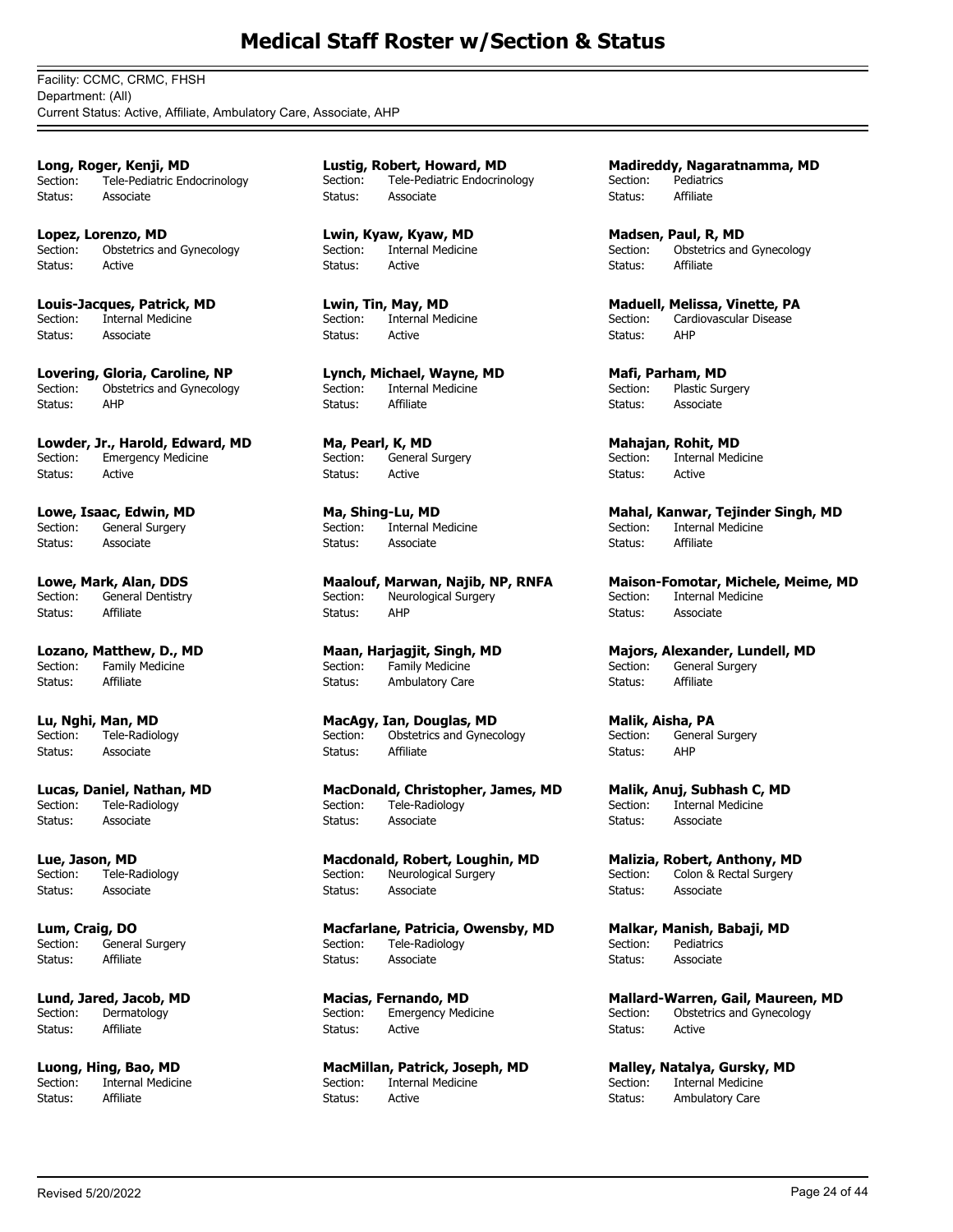Facility: CCMC, CRMC, FHSH Department: (All) Current Status: Active, Affiliate, Ambulatory Care, Associate, AHP

**Malley, Roman, B, MD** Section: Internal Medicine Status: Ambulatory Care

**Mallory, Sheila, Orallo, NP** Section: Diagnostic Radiology Status: AHP

**Maltepe, Emin, MD** Section: Tele-Neonatal-Perinatal Medicine Status: Associate

**Malvini, Danielle, M, DO** Section: Family Medicine Status: Affiliate

**Manesh, Supreet, Singh, MD** Section: Internal Medicine Status: Associate

**Mangold, Devin, Robert, MD**<br>Section: Orthopaedic Surgery Orthopaedic Surgery Status: Associate

**Manjal, Sukhbir, Singh, MD**<br>Section: Internal Medicine **Internal Medicine** Status: Ambulatory Care

**Mann, Amitasha, MD** Internal Medicine Status: Ambulatory Care

**Manriquez, Maribel, PA** Section: Neurology Status: AHP

**Mansour, Karim, Mahmoud, MD** Tele-Pediatric Emergency Medicine Section: Status: Associate

**Manternach, Saleen, Dermenjian, MD** Section: Emergency Medicine Status: Affiliate

**Maqbool, Zaid, MD** Section: Obstetrics and Gynecology Status: Associate

**Maravilla, Nelson, Javier, CRNA**<br>Section: Apesthesiology Anesthesiology Status: AHP

**Marco, Elysa, Jill, MD**<br>Section: Tele-Child Neu Tele-Child Neurology Status: Associate

**Marquez, Camilla, Louise, MD** Section: Obstetrics and Gynecology Status: Affiliate

**Martin, James, Irvin, PA** Section: Neurology Status: AHP

**Martin, Jr., Merle, Lancaster, MD** Section: Pediatrics Status: Affiliate

**Martin, Russell, Richard, MD** Section: General Surgery Status: Active

**Martin, Sonya, Louise, MD** Section: Tele-Psychiatry Status: Associate

**Martinez, Gregory, Scott, MD**<br>Section: Internal Medicine Internal Medicine Status: Active

**Martinez, Luis, A, MD** Section: Family Medicine Status: Ambulatory Care

**Martinez-Cuellar, Jorge, Enrique, MD**<br>Section: Internal Medicine Internal Medicine Status: Associate

**Martirosian, Armen, K, MD** Section: Orthopaedic Surgery Status: Active

**Maruyama, Michael, Michio, MD** General Surgery Status: Active

**Maslanka, Sapna, NP** Section: Pediatrics Status: AHP

**Mason, Stewart, W, MD** Section: Obstetrics and Gynecology Status: Associate

**Masood, Sheikh, Mohammad, MD** Section: Internal Medicine Status: Associate

**Massrour, Kamiar, MD** Section: Tele-Radiology Status: Associate

**Matthews, Morgan, Shea, PA** Section: General Surgery Status: AHP

**Mattu, Harjot, NP** Section: Family Medicine Status: AHP

**Maxwell, Stuart, James, MD** Section: Emergency Medicine Status: Affiliate

**Mayo, Sheila, Compton, PA** Section: Dermatology Status: AHP

**Maze-Rothstein, Galen, Fletcher, MD** Section: Tele-Neurology Status: Associate

**McBride, Robin, Pisor, NP**<br>Section: Internal Medicine Internal Medicine Status: AHP

**McCracken, Marjorie, Frost, MD** Section: Tele-Pediatric Gastroenterology Status: Associate

**McCue, James, Yoshiro, MD**<br>Section: Emergency Medicine Emergency Medicine Status: Active

**McCullough, Michael, John, MD** Section: Emergency Medicine Status: Associate

**McFall, Charlotte, A, NP**<br>Section: General Surgery General Surgery Status: AHP

**Mcguire, James, Smith, MD** Section: Tele-Neonatal-Perinatal Medicine Status: Associate

**McKnight, Maria, Winona, NP** Section: Vascular Surgery Status: AHP

**McMaine, Travis, Brian, DMD, MD** Section: Oral/Maxillofacial Surgery Status: Associate

**McNelis, Amy, Lynn, MD**<br>Section: Tele-Pediatrics Tele-Pediatrics Status: Associate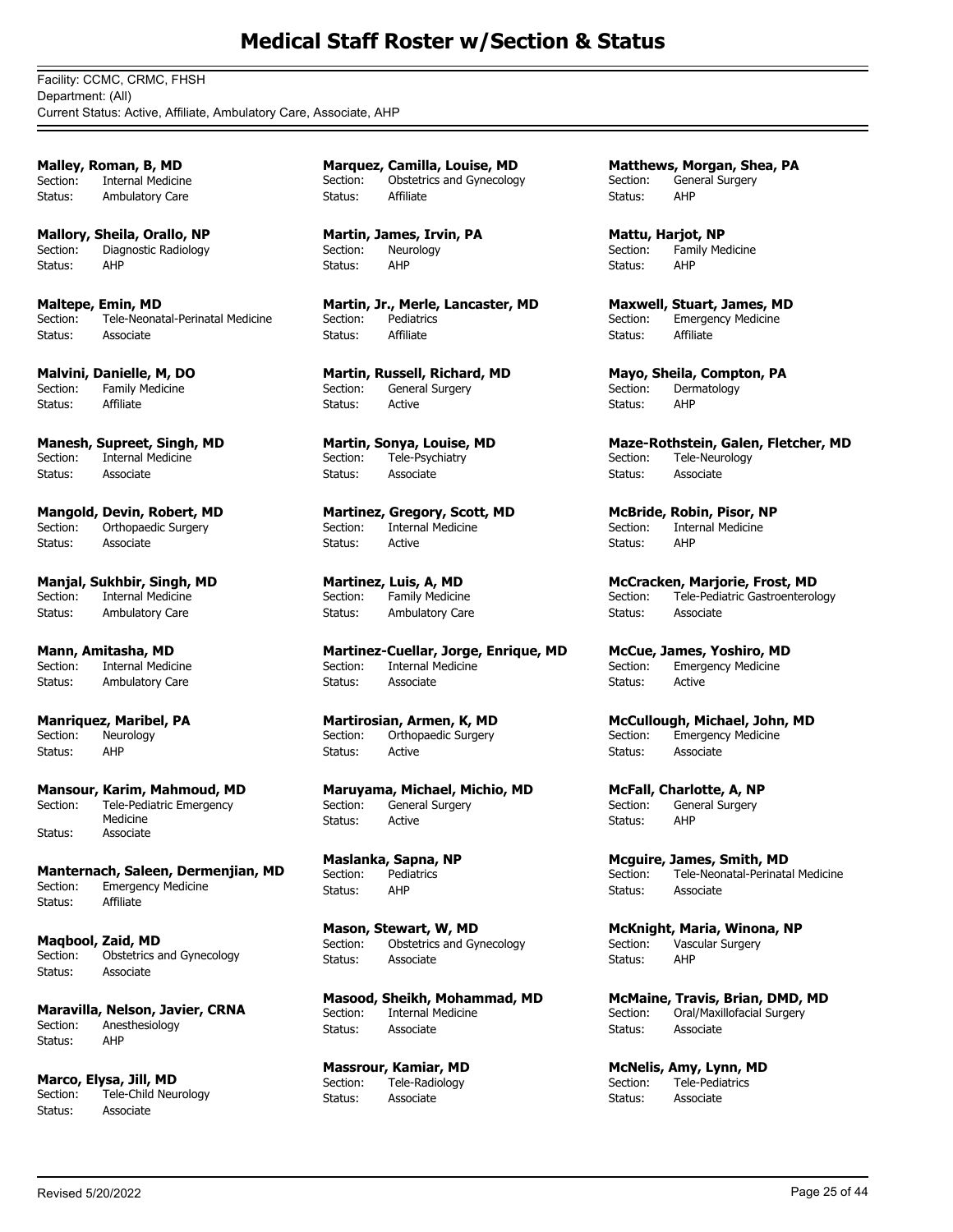Facility: CCMC, CRMC, FHSH Department: (All) Current Status: Active, Affiliate, Ambulatory Care, Associate, AHP

**Mcquillen, Patrick, Sean, MD** Section: Tele-Pediatric Critical Care Status: Associate

**Meade, Jason, David, DO** Section: Obstetrics and Gynecology Status: Active

**Meadows, Jeffrey, J, MD** Section: Tele-Pediatric Cardiology Status: Associate

**Meccico, John, Robert, PA** Section: General Surgery Status: AHP

**Mechael, Philip, F, PA** Section: Internal Medicine Status: AHP

**Medina, Robin, Denise, NP** Family Medicine Status: AHP

**Mehdi, Abbas, MD** Section: Neurology Status: Affiliate

**Mehrotra, Nidhi, MD** Pediatrics Status: Affiliate

**Mendoza, Richard, Noel, MD** Section: Ophthalmology Status: Associate

**Merrill, Dale, Louis, MD**<br>Section: Cardiovascular Di: Cardiovascular Disease Status: Affiliate

**Merritt, Kara, Leanne, NP** Section: Cardiovascular Disease Status: AHP

**Mershon, Gillian, Rachel, PA** Section: Emergency Medicine<br>Status: AHP Status:

**Mesde, Paolo, M, PA** Section: General Surgery Status: AHP

**Meyer, Jonathan, Ilan, MD** Section: Tele-Radiology Status: Associate

**Meyer, Kylie, Marie, PA** Section: Neurological Surgery Status: AHP

**Meyer, Monique, Anne, MD** Section: Diagnostic Radiology Status: Active

**Meyers, Alexandria, Nicole, MD** Section: Family Medicine Status: Associate

**Middleton, Ellen, June, NP** Section: Obstetrics and Gynecology Status: AHP

**Mihaljcic, Nadia, Catherine, CRNA** Section: Anesthesiology Status: AHP

**Milanes, Liana, MD**<br>Section: Family Medi Family Medicine Status: Active

**Milikow, David, Lawrence, MD** Section: Tele-Radiology Status: Associate

**Millan Sanchez, Martha, Nelly, MD**<br>Section: Tele-Psychiatry Tele-Psychiatry Status: Associate

**Miller, Nathan, Lee, PA** Section: Orthopaedic Surgery Status: AHP

**Miller-Loyd, Justina, Hoa, NP** Section: Internal Medicine Status: AHP

**Minor, Thomas, Xavier, MD** Section: Urology Status: Active

**Miramontes, Judy, MD** Section: Family Medicine Status: Ambulatory Care

**Miranda, Raymond, Canuto, MD** Section: Pediatrics Status: Affiliate

**Mishra, Shreela, MD**<br>Section: **Internal Medi** Internal Medicine Status: Active

**Mitchell, Richard, Alan, MD** Section: Tele-Radiology Status: Associate

**Mitroo, Pradnya, MD** Section: Internal Medicine Status: Active

**Mittal, Manisha, MD** Section: Internal Medicine Status: Affiliate

**Mittal, Ram, Lal, MD** Section: Internal Medicine Status: Active

**Mittal, Vikrant, MD** Section: Tele-Psychiatry Status: Associate

**Mittal, Vivek, MD**<br>Section: Internal M Internal Medicine Status: Active

**Mizyed, Simon, Farid, PA** Section: Orthopaedic Surgery Status: AHP

**Moadab, Anoosh, DPM** Podiatry Status: Affiliate

**Moassesfar, Sara, MD** Section: Tele-Pediatric Endocrinology Status: Associate

**Mobius, Andrew, PA**<br>Section: Orthopaedic 9 Orthopaedic Surgery Status: AHP

**Moffett, Michael, John, MD** Section: Internal Medicine Status: Affiliate

**Mohammad, Shaden, Fawzi, MD** Section: Tele-Radiology Status: Associate

**Mohammadi Rad, Seyed Ali, MD** Section: Internal Medicine Status: Affiliate

**Mohan, Kumar, Ram, MD**<br>Section: **Internal Medicine** Internal Medicine Status: Affiliate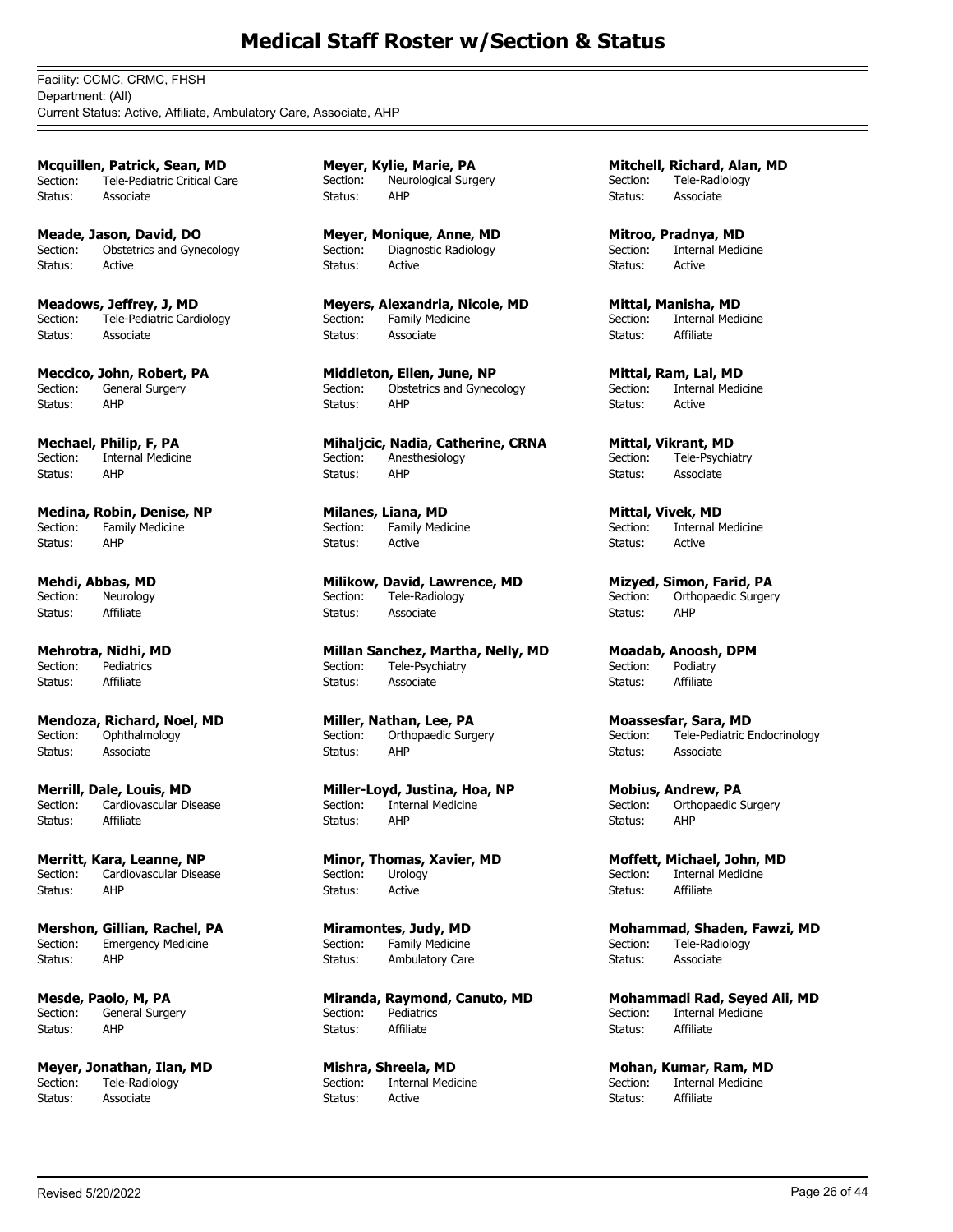Facility: CCMC, CRMC, FHSH Department: (All) Current Status: Active, Affiliate, Ambulatory Care, Associate, AHP

**Mojibi Waldrop, Nazzi, MD** Section: Pediatrics Status: Associate

**Molina, George, C, MD** Section: Internal Medicine Status: Affiliate

**Monash, Bradley, Jason, MD** Section: Tele-Pediatric Hospital Medicine Status: Associate

**Montana, Anthony, W, MD** Section: Family Medicine Status: Affiliate

**Monteleone, John, Christopher, MD** Section: Family Medicine Status: Associate

**Montero, Allison, Helen, PA**<br>Section: Family Medicine Family Medicine Status: AHP

**Montes, Stacey, Melissa, NP** Section: Obstetrics and Gynecology Status: AHP

**Montgomery, Lyle, Barnes, MD**<br>Section: Tele-Psychiatry Tele-Psychiatry Status: Associate

**Montgomery, Sarah, Gayle, NP** Section: Family Medicine Status: AHP

**Moon-Grady, Anita, Jeanne, MD** Section: Tele-Pediatric Cardiology Status: Associate

**Moore, Andrea, Nicole, NP** Section: Pediatrics Status: AHP

**Moore, Yolanda, Joy, PA** Section: Emergency Medicine Status: AHP

**Morales, Victor, MD** Section: Obstetrics and Gynecology Status: Active

**Moran, Gilbert, Kenneth, MD** Section: Obstetrics and Gynecology Status: Associate

**Moreno, Lisa, Marie, PA** Section: Internal Medicine Status: AHP

**Moretto, Matthew, Steven, PA** Section: Emergency Medicine Status: AHP

**Morgan, Brian, Leslie Gordon, MD** Section: Obstetrics and Gynecology Status: Affiliate

**Morris, Erica, Lyn, PA**<br>Section: General Surger General Surgery Status: AHP

**Morris, Kim, Ilene, NP** Section: Obstetrics and Gynecology Status: AHP

**Mortimer, Roger, Bruce, MD**<br>Section: Family Medicine Family Medicine Status: Affiliate

**Moua, Arsia, NP** Section: Pediatrics Status: AHP

**Moua, Ger, Chongtoua, NP**<br>Section: **Psychiatry** Psychiatry Status: AHP

**Moua, John, MD** Section: Pediatrics Status: Active

**Mouanoutoua, Mouatou, MD**<br>Section: Cardiovascular Disease Cardiovascular Disease Status: Active

**Moy, Jeffrey, W, DPM** Section: Podiatry Status: Associate

**Moya, Michael, Nino Munoz, MD** Section: Family Medicine Status: Affiliate

**Mrelashvili, Davit, MD** Section: Tele-Neurology Status: Associate

**Mueller, Ashleigh, M, PA**<br>Section: General Surgery General Surgery Status: AHP

**Mueller, Sabine, MD** Section: Tele-Child Neurology Status: Associate

**Mullin, Andrea, Suzanne, PA** Section: Emergency Medicine Status: AHP

**Munjal, Atul, Kumar, MD** Section: Family Medicine Status: Affiliate

**Murema, Irene, Chiku, MD** Section: Pediatrics Status: Affiliate

**Muro, Amy, Renee, NP** Section: Pediatrics Status: AHP

**Murphy, Allison, Ann, MD**<br>Section: Tele-Pediatrics Tele-Pediatrics Status: Associate

**Murphy, Kathleen, Marie, MD** Section: Pediatrics Status: Associate

**Mwaura, Clement, K, CRNA**<br>Section: Anesthesiology Anesthesiology Status: AHP

**Myer, Jonathan, MD** Section: Tele-Radiology Status: Associate

**Myers, Jonathan, Jay, DO Internal Medicine** Status: Associate

**Myracle, Michael, R, MD** Section: Tele-Pediatric Radiology Status: Associate

**Nabili, Panah, DPM** Section: Podiatry Status: Associate

**Naeni, Fariborz, H, MD** Section: Orthopaedic Surgery Status: Active

**Naeni, Ila, Pourhashem, DO**<br>Section: Family Medicine .<br>Family Medicine Status: Active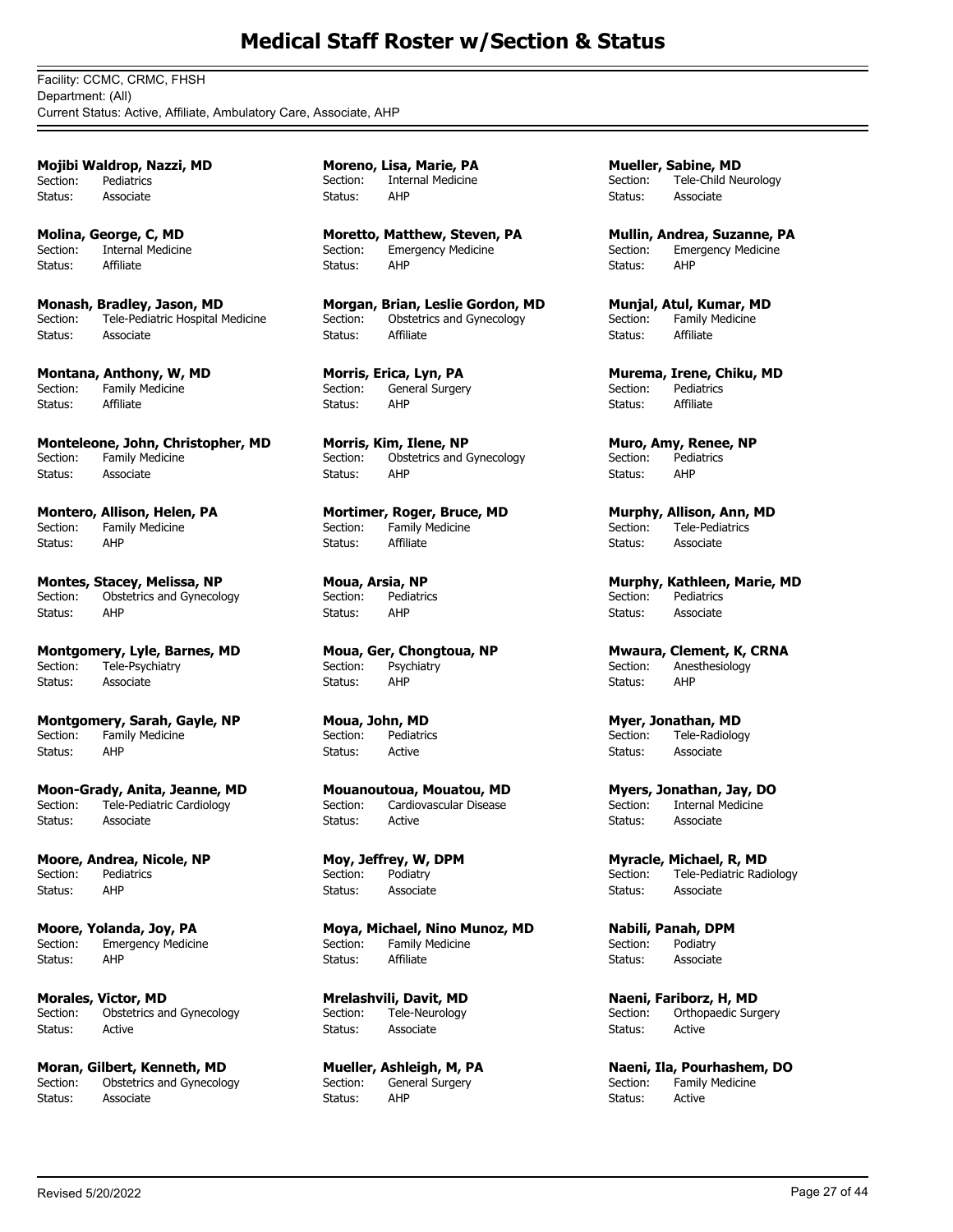Facility: CCMC, CRMC, FHSH Department: (All) Current Status: Active, Affiliate, Ambulatory Care, Associate, AHP

**Nagel, Edward, N, MD** Section: Tele-Radiology Status: Associate

**Nahn, Jeffrey, Charles, MD** Section: Emergency Medicine Status: Active

**Naidoo, Elton, Rex, MD** Section: Tele-Psychiatry Status: Associate

**Naing, Soe, MD**<br>Section: Interna **Internal Medicine** Status: Active

**Nair, Alison, Baker, MD** Section: Tele-Pediatric Critical Care Status: Associate

**Nair, Nisha, NP**<br>Section: Obstetr Obstetrics and Gynecology Status: AHP

**Najafi, Ali, MD** Section: Neurological Surgery Status: Affiliate

**Nakamura, Grant, Jiro, MD** Family Medicine Status: Ambulatory Care

**Nakata, Dennis, Atsumi, MD** Section: Family Medicine Status: Ambulatory Care

**Narain, Gurinder, Pal Singh, MD**<br>Section: Internal Medicine **Internal Medicine** Status: Affiliate

**Narala, Madhava, Reddy, MD** Section: Internal Medicine Status: Affiliate

**Narayana Panicker, Dhanya, MD** Section: Pediatrics Status: Affiliate

**Narra, Swapna, Reddy, MD** Section: Internal Medicine Status: Active

**Nash, Kendall, Backstrand, MD**<br>Section: Tele-Child Neurology Tele-Child Neurology Status: Associate

**Nasr, Hany, Morcos, MD** Physical Medicine and Rehabilitation Section: Status: Associate

**Nassar, Naiel, Nagah, MD** Section: Internal Medicine Status: Active

**Nassar, Peter, Theodore, MD**<br>Section: Obstetrics and Gynecolo Obstetrics and Gynecology Status: Affiliate

**Naveed, Nausheen, MD** Section: Tele-Radiology Status: Associate

**Nawaytou, Hythem, M, MD**<br>Section: Tele-Pediatric Cardiolo Tele-Pediatric Cardiology Status: Associate

**Nay, Jennifer, Kristen, PA** Section: Family Medicine Status: AHP

**Nayyar, Ankit, MD** Tele-Neurology Status: Associate

**Naz, Aftab, Ahmad, MD** Section: Pediatrics Status: Affiliate

**Nazarian, Arbi, MD** Section: Orthopaedic Surgery Status: Active

**Nelson, Christine, Ann, MD** Section: Pediatrics Status: Active

**Nelson, Gretchen, Ann, NP** Section: Obstetrics and Gynecology Status: AHP

**Nerenberg, Alan, Victor, MD** Section: Ophthalmology Status: Affiliate

**Newkumet, Kathleen, Mae, MD** Section: Tele-Pediatric Cardiology Status: Associate

**Newman, Patrick, Michael, MD**<br>Section: Tele-Pediatric Hospital Med Tele-Pediatric Hospital Medicine Status: Associate

**Ng, Michael, MD** Section: Tele-Neurology Status: Associate

**Nguyen, Chanh, Duy, MD** Section: Diagnostic Radiology Status: Active

**Nguyen, Cindy, Mai, DO** Section: Pediatrics Status: Active

**Nguyen, Ethan, Nhon, MD** Section: Anesthesiology Status: Active

**Nguyen, Kenneth, Van, CRNA** Section: Anesthesiology Status: AHP

**Nguyen, Khai, Thanh, MD**<br>Section: Tele-Psychiatry Tele-Psychiatry Status: Associate

**Nguyen, Khanh, L., MD** Section: Tele-Neurology Status: Associate

**Nguyen, Loan, Kim, MD**<br>Section: Ophthalmology Ophthalmology Status: Associate

**Nguyen, Loan, P, DO** Section: Neurology Status: Affiliate

**Nguyen, Thanh Huong, Le, MD**<br>Section: Pediatrics Pediatrics Status: Affiliate

**Nguyen, Trung, Tan, DO** Section: Obstetrics and Gynecology Status: Associate

**Nibber, Amisha, MD** Section: Internal Medicine Status: Active

**Nicell, Donald, Thomas, MD**<br>Section: Tele-Radiology Tele-Radiology Status: Associate

**Nicole, Julie, MD**<br>Section: Obstetric Obstetrics and Gynecology Status: Active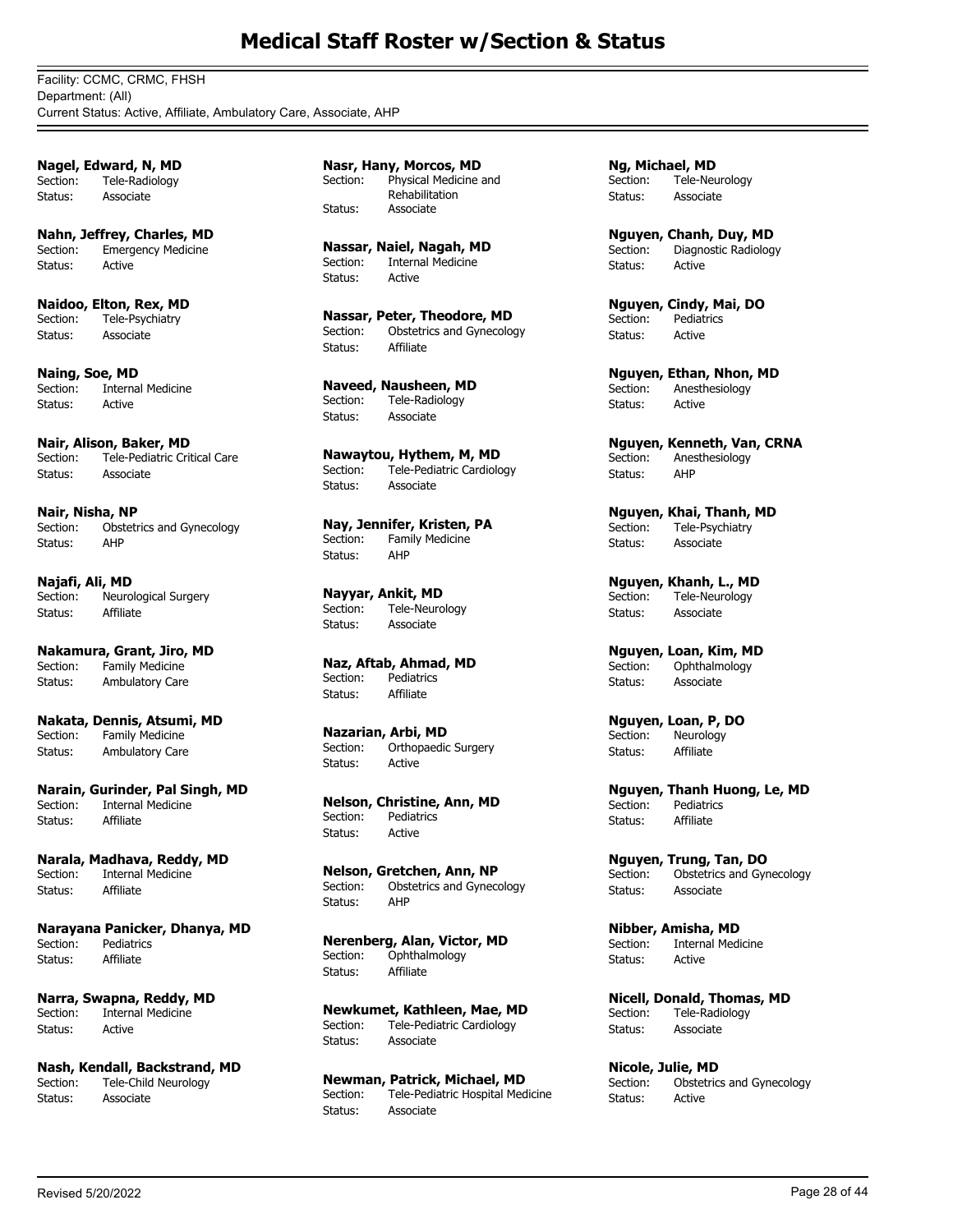Facility: CCMC, CRMC, FHSH Department: (All) Current Status: Active, Affiliate, Ambulatory Care, Associate, AHP

**Nii, Duane, Yuzuru, MD** Section: Ophthalmology Status: Affiliate

**Nishihara, Ha, Thi Bich Hoang, NP** Section: Family Medicine Status: AHP

**Nogales, Rosa, L., MD** Section: Family Medicine Status: Ambulatory Care

**Nole, Marcella, Ann, NP** Section: Internal Medicine Status: AHP

**Nolt, Jennifer, Dawn, NP** Section: Pediatrics Status: AHP

**Norgren Farrell, Crystal, Rene, MD** Section: Tele-Radiology Status: Associate

**Noriega, Jr., Robert, MD** Section: Internal Medicine Status: Affiliate

**Norwood, Paul, Carlton Jr, MD**<br>Section: Internal Medicine Internal Medicine Status: Affiliate

**Novick, Michael, Kevin, MD** Section: Tele-Radiology Status: Associate

**Nowak, Kelli, K, PA** Section: Obstetrics and Gynecology Status: AHP

**Nwadei, Fabian, Azu, MD** Section: Internal Medicine Status: Active

**O'Banion, Leigh Ann, Danos, MD** Section: Vascular Surgery Status: Associate

**Obidiegwu, Kimberly, Laverne, PA** Section: Cardiovascular Disease Status: AHP

**Obidiegwu, Kyrian, Chidiegwu, PA** Section: Orthopaedic Surgery Status: AHP

**O'Brien, Jason, Paul, NP** Section: Emergency Medicine Status: AHP

**O'Brien, Julie, MD** Section: Tele-Pediatric Hospital Medicine Status: Associate

**O'Brien, Kerstyn, A, PA** Section: Internal Medicine<br>Status: AHP Status:

**Oishi, Peter, Eric, MD** Section: Tele-Pediatric Critical Care Status: Associate

**Oji, Emmy, Agwu, DPM** Section: Podiatry Status: Active

**Olaniyan, Omobola, Adeola, MD**<br>Section: Pediatrics Pediatrics Status: Affiliate

**O'Laughlin, Thomas, James, MD** Physical Medicine and Rehabilitation Section: Status: Affiliate

**Oldroyd, Julie, Hart, MD** Section: Tele-Psychiatry Status: Associate

**Oljeski, Stephen, Andrew, MD** Section: Tele-Radiology Status: Associate

**Olson, Jennifer, Ann, MD** Section: Tele-Pediatric Endocrinology Status: Associate

**Opardija, Almira, MD** Section: Internal Medicine Status: Active

**Orme, Alan, Maynard, NP** Section: Diagnostic Radiology Status: AHP

**Orona, John, Paul, MD** Section: Emergency Medicine Status: Active

**Orth, Gregory, James, MD**<br>Section: Tele-Radiology Tele-Radiology Status: Associate

**Osborne, Jr., James, Gilbert, MD** Section: Emergency Medicine Status: Active

**Oseni-Olalemi, Olubukunola, Modupe, DPM**<br>Section: Podiatry Status: Active

**O'Shaughnessy, Michael, John, MD**<br>Section: Obstetrics and Gynecology Obstetrics and Gynecology Status: Active

**O'Shea, Jennie, CCP** Section: Clinical Perfusionist Status: AHP

**Ospina, Jose, Alejandro, MD** Section: Tele-Radiology Status: Associate

**Ostoya, Paul, Witold, MD** Section: Obstetrics and Gynecology Status: Affiliate

**Otchere, Justice, MD** Physical Medicine and Rehabilitation Section: Status: Affiliate

**Owada, Carl, Yasutoshi, MD**<br>Section: **Pediatrics** Section: Pediatrics Status: Affiliate

**Pacheco, Rosaura, DDS**<br>Section: **General Dentistry** General Dentistry Status: Active

**Padda, Amritpal, NP** Neurology Status: AHP

**Padilla, Adriana, Rose, MD**<br>Section: Family Medicine Family Medicine Status: Ambulatory Care

**Padmanabhan, Anantanarayan, MD** Section: Internal Medicine Status: Affiliate

**Palakodety, Naga Swathi, Lavanya, MD Internal Medicine** Status: Associate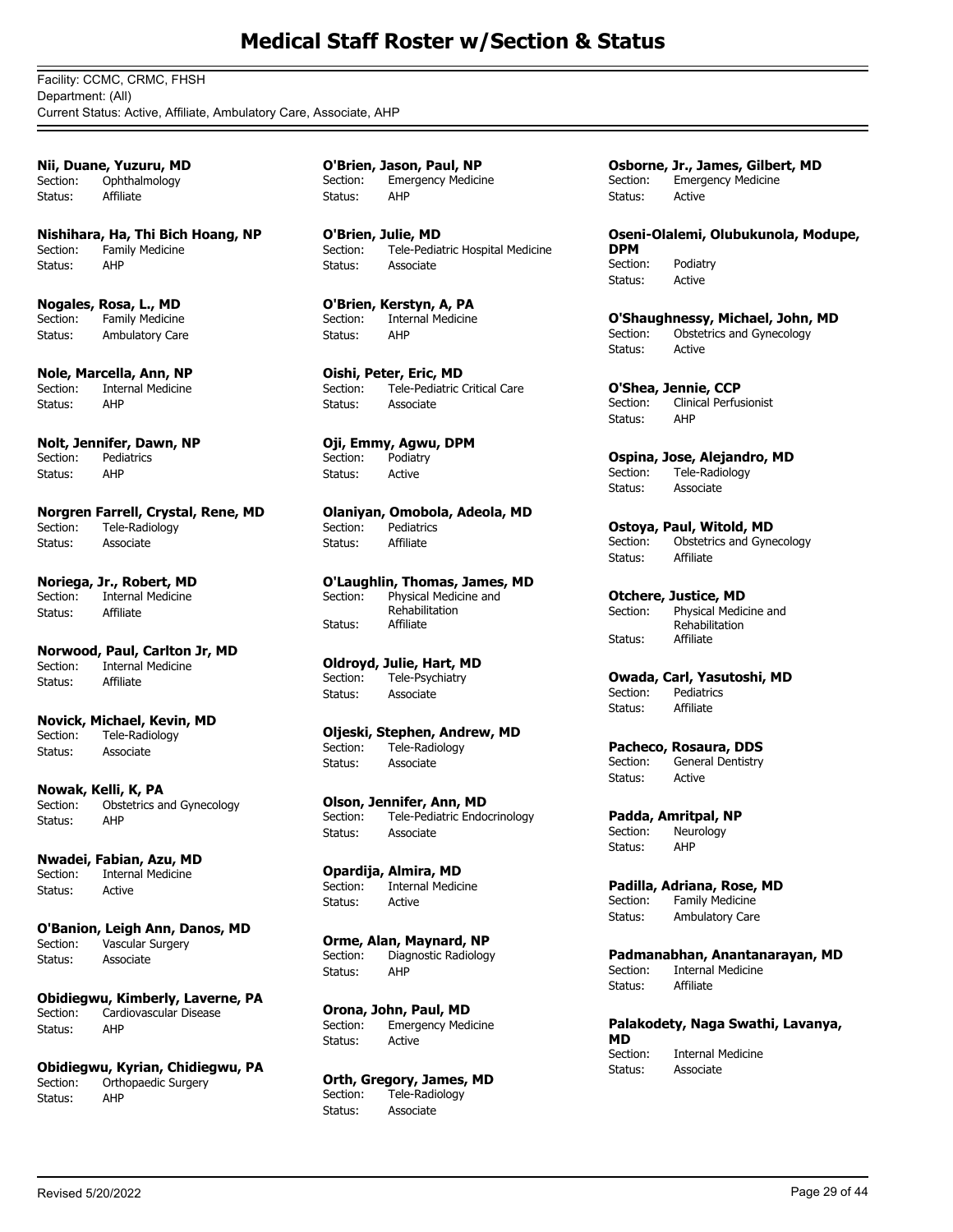Facility: CCMC, CRMC, FHSH Department: (All) Current Status: Active, Affiliate, Ambulatory Care, Associate, AHP

**Palaniswamy, Chandrasekar, MD** Section: Cardiovascular Disease Status: Active

**Palav, Swapna, Subhash, MD** Section: Family Medicine Status: Associate

**Palecek, David, Tomas, NP** Section: Neurology<br>Status: AHP Status:

**Palladino, Nicholas, Michael, CCP** Section: Clinical Perfusionist Status: AHP

**Pamula, Ramesh, Babu, MD** Section: Thoracic and Cardiac Surgery Status: Active

**Pandya, Gaurang, Suryakumar, MD** General Surgery Status: Associate

**Pandya, Tejal, Gaurang, MD** Section: General Surgery Status: Active

**Pangilinan, Lanigail, NP**<br>Section: Internal Medicine Internal Medicine Status: AHP

**Panneerselvam, Priya, Bianca, DO** Section: Obstetrics and Gynecology Status: Associate

**Pantell, Matthew, Shannon, MD**<br>Section: Tele-Pediatric Hospital Medio Tele-Pediatric Hospital Medicine Status: Associate

**Papa, Khristine, Mortel, MD** Section: Internal Medicine Status: Associate

**Park, Sea, Mi, MD, PHD** Section: Neurology Status: Associate

**Park, Susan, Yooshin, MD** Section: Tele-Radiology Status: Associate

**Park, Yeoun Kyoung, NP**<br>Section: Pediatrics Pediatrics Status: AHP

**Parks, Amy, Ruth, LCSW** Section: Pediatrics Status: AHP

**Parks, Nancy, Ann, MD** Section: General Surgery Status: Active

**Parmar, Sarojben, N, MD** Section: Internal Medicine<br>Status: Active Status:

**Partovi, Kiandokht, MD** Section: Internal Medicine Status: Active

**Parveez, Rabia, MD** Section: Internal Medicine Status: Associate

**Pascual, Ana-Liza, Elias, MD**<br>Section: **Obstetrics and Gynecold** Obstetrics and Gynecology Status: Active

**Pascuzzo, Joseph, Michael, DO** Section: Internal Medicine Status: Associate

**Pate, Katherine, Marie, PA**<br>Section: Neurological Surgery Neurological Surgery Status: AHP

**Patel, Ajay, Mohan, MD** Section: Cardiovascular Disease Status: Associate

**Patel, Ajay, Vasantbhai, MD Internal Medicine** Status: Active

**Patel, Akash, Rajni, MD** Section: Tele-Pediatric Cardiology Status: Associate

**Patel, Atul, J, MD** Section: Tele-Radiology<br>Status: Associate Associate

**Patel, Hiral, Anu, DO** Section: Internal Medicine Status: Active

**Patel, Jeegna, A, CCP**<br>Section: Clinical Perfusic Clinical Perfusionist Status: AHP

**Patel, Minal, Amit, NP** Section: Pediatrics Status: AHP

**Patel, Sima, Balubhai, MD** Tele-Pediatric Emergency Medicine Section: Status: Associate

**Patel, Tushar, Mahendrakuma, MD**<br>Section: Pediatrics Pediatrics Status: Affiliate

**Patel, Vipul, V, NP**<br>Section: Pediatrics **Pediatrics** Status: AHP

**Patten, Eric, Michael, MD**<br>Section: Emergency Medicine Emergency Medicine Status: Associate

**Patti, Gabriel, Joseph, PA**<br>Section: Emergency Medicine Emergency Medicine Status: AHP

**Pauley, Andrew, CCP**<br>Section: Clinical Perfusi Clinical Perfusionist Status: AHP

**Payor, Lucas, Benjamin, MD** Section: Diagnostic Radiology Status: Associate

**Paz, Carlos, MD** Section: Dermatology Status: Affiliate

**Pecotte de Gonzalez, Brenda, Christine, DO** Family Medicine Status: Associate

**Pednekar, Noorie, MD**<br>Section: Neurology Neurology Status: Associate

**Penalver, Alberto, Angel, MD** Section: Tele-Psychiatry Status: Associate

**Peng, Hong, Qi, MD** Section: Pathology-Anatomic Status: Associate

**Peng, Sean, NP** Section: Psychiatry Status: AHP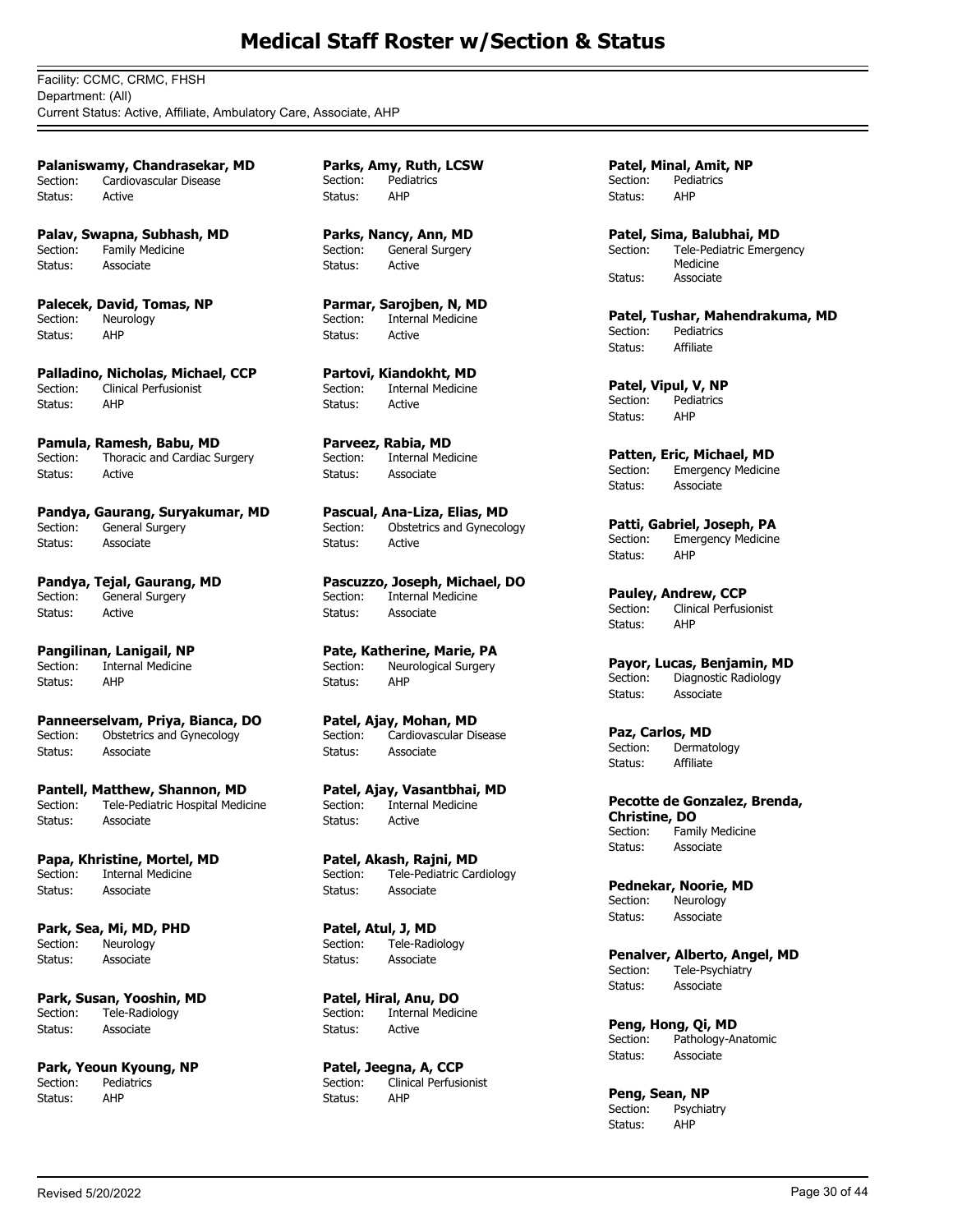Facility: CCMC, CRMC, FHSH Department: (All) Current Status: Active, Affiliate, Ambulatory Care, Associate, AHP

**Perera, Isira, Aravinda, MD** Section: Internal Medicine Status: Active

**Perez, Brittany, Megan, NP** Section: Pediatrics Status: AHP

**Perez, Josephine, Martinez, MD** Section: Family Medicine Status: Ambulatory Care

**Perkins, Christopher, Roger, MD** Section: Internal Medicine Status: Affiliate

**Perkins, Michelle, Christine, RNFA** Section: Plastic Surgery Status: AHP

**Peters, Alfred, George, MD**<br>Section: Obstetrics and Gyneco Obstetrics and Gynecology Status: Active

**Petersen, Mark, Alan, MD**<br>Section: Tele-Neonatal-Perin Tele-Neonatal-Perinatal Medicine Status: Associate

**Peterson, Michael, William, MD**<br>Section: Internal Medicine Internal Medicine Status: Affiliate

**Petkar, Animesh, MD** Section: Ophthalmology Status: Affiliate

**Pettigrew, Courtenay, Elizabeth, MD** Section: Emergency Medicine Status: Associate

**Pettigrew, Howard, David, MD, PHD** Section: Allergy and Immunology Status: Associate

**Peyvandi, Shabnam, MD** Section: Tele-Pediatric Cardiology Status: Associate

**Pham, Hoa, Van, MD** Section: Anesthesiology Status: Active

**Pham, Jonathan, Minh, DO**<br>Section: **Internal Medicine** Internal Medicine Status: Active

**Pham, Nhat-Long, Lam, MD** Section: Radiation Oncology Status: Associate

**Phan, Thao, Mien, DO** Section: Internal Medicine Status: Associate

**Phillips, Daniel, G K, MD** Pathology-Anatomic/Pathology-Clinical<br>Active Section: Status:

**Phillips, James, Edward, MD** Section: Anesthesiology Status: Active

**Pillai, Manju, G, MD** Internal Medicine Status: Associate

**Pinasco, Micah, Albert, NP** Section: Orthopaedic Surgery Status: AHP

**Pinto, Mark, Anthony, MD** Internal Medicine Status: Affiliate

**Piro, Kathleen, Laning, MD** Section: Anesthesiology Status: Active

**Pitts, Stuart, CCP** Section: Clinical Perfusionist Status: AHP

**Pitts, William, Charles, MD** Section: Pathology-Anatomic Status: Active

**Pizzo, Michael, R, NP** Section: Orthopaedic Surgery Status: AHP

**Plancey, Robert, Malcolm, MD** Section: Internal Medicine Status: Active

**Plenys, Rimvydas, MD** Section: Cardiovascular Disease Status: Affiliate

**Plosker, Ari, David, MD**<br>Section: Tele-Radiology Tele-Radiology Status: Associate

**Policepatil, Seema, M, MD** Section: Internal Medicine Status: Associate

**Poliyedath, Anupama, MD** Section: Internal Medicine Status: Affiliate

**Pollard, John, Steven, MD** Pathology-Anatomic/Pathology-Clinical<br>Active Section: Status:

**Poonia, Mohinder, Singh, MD**<br>Section: Cardiovascular Disease Cardiovascular Disease Status: Affiliate

**Pope, Amber, Janine, MD**<br>Section: Tele-Neonatal-Perin Tele-Neonatal-Perinatal Medicine Status: Associate

**Porter, Evelyn, Massey, MD** Tele-Pediatric Emergency Medicine Section: Status: Associate

**Poulsen, Eric, James, MD** Section: Ophthalmology Status: Associate

**Prahl, Mary, Kathryn, MD** Section: Tele-Pediatric Infectious Disease Status: Associate

**Prajapati, Devang, N, MD**<br>Section: Internal Medicine Internal Medicine Status: Active

**Pratt, Kara, Rose, PA** Section: Emergency Medicine Status: AHP

**Prentice, Anne, MD** Section: Vascular Surgery Status: Active

**Prescott, Daniel, Carul, MD** Section: Ophthalmology Status: Associate

**Press, Leah, MD**<br>Section: Dermato Dermatology Status: Affiliate

**Prinzivalli-Rolfe, Brigitte, MD** Section: Tele-Neurology Status: Associate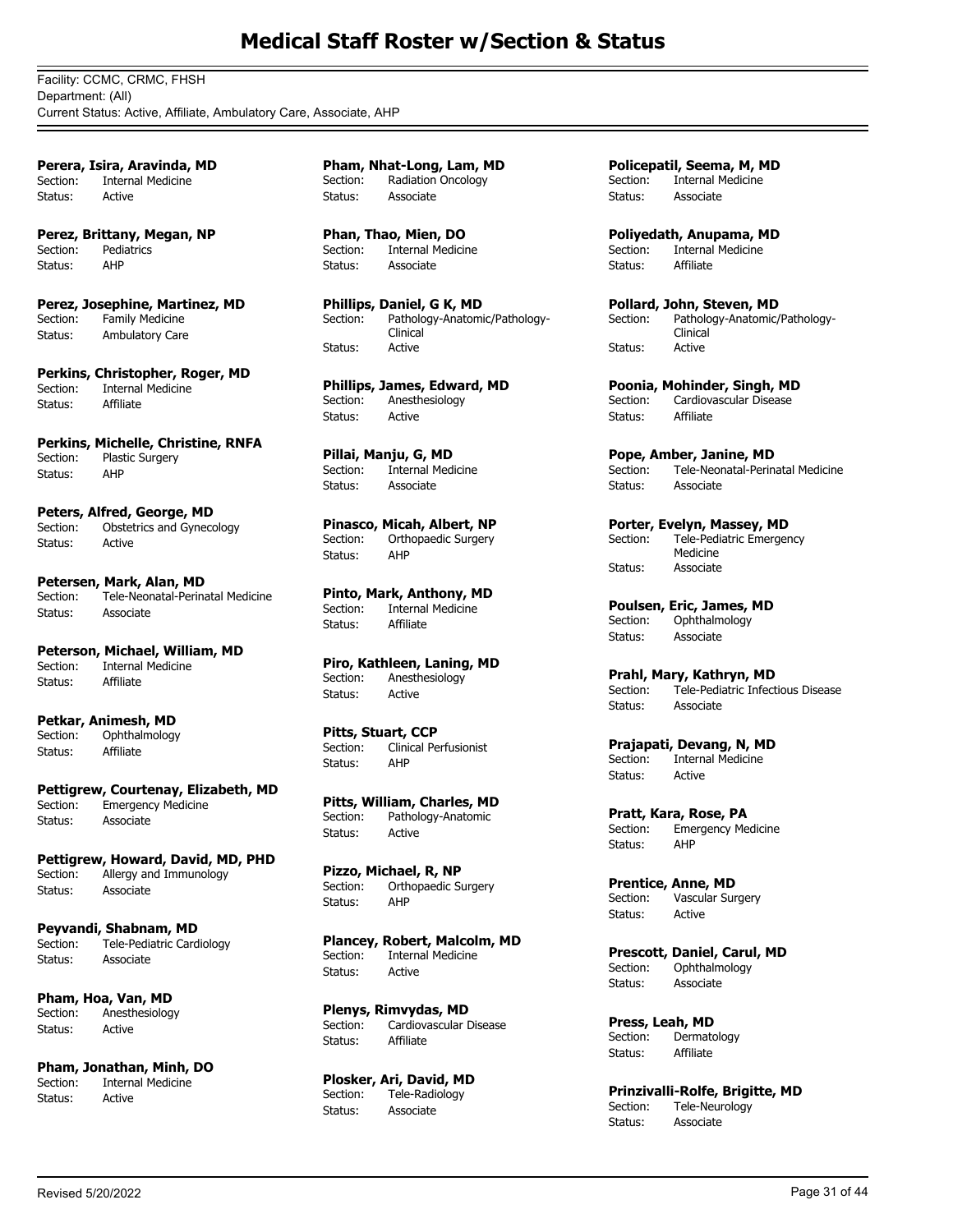Facility: CCMC, CRMC, FHSH Department: (All) Current Status: Active, Affiliate, Ambulatory Care, Associate, AHP

**Pulusu, Vinay Krishna, MD** Section: Internal Medicine Status: Associate

**Puniani, Trilok, Singh, MD** Section: Neurology Status: Affiliate

**Purewal, Sharnjit, S., MD** Section: Family Medicine<br>Status: Affiliate Status:

**Pyreddy, Lovrdu, Prabhakar, MD** Section: Internal Medicine Status: Active

**Quach, Lian, DO** Section: General Surgery Status: Associate

**Quan, Richard, MD**<br>Section: Pediatrics Pediatrics Status: Active

**Quezada Liuti, Jorge, Emilio, MD** Section: Tele-Pediatric Cardiology Status: Associate

**Quintana-Van Horne, Patricia, Ann, MI**<br>Section: Family Medicine Family Medicine Status: Ambulatory Care

**Qureshi, Huma, Sarah, MD** Tele-Radiology Status: Associate

**Rabey, Eric, C, DDS** Oral/Maxillofacial Surgery Status: Associate

**Rafique, Zahra, PA** Section: Emergency Medicine Status: AHP

**Rahal, Hardip, Singh, PA** Section: Orthopaedic Surgery Status: AHP

**Rahman, Ambar, MD** Section: Internal Medicine Status: Associate

**Rahman, Nadeem, Ur, MD**<br>Section: Urology Urology Status: Active

**Rahn, Andrew, Robert, DDS** Section: Oral/Maxillofacial Surgery Status: Affiliate

**Rai, Ajit, S, MD** Section: Anesthesiology Status: Associate

**Raines-Hepple, Robert, P, MD** Section: Tele-Pediatric Radiology Status: Associate

**Rajagopal, Satish, Kumar, MD** Section: Tele-Pediatric Critical Care Status: Associate

**Rajani, Anand, Krishnakumar, MD** Section: Pediatrics Status: Active

**Rajani, Krishnakumar, Bhagvanji, MD** Section: Pediatrics Status: Active

**Rajpal, Ranjit, Singh, MD** Section: Cardiovascular Disease Status: Associate

**Ram, Pankaj, P, MD** Internal Medicine Status: Associate

**Ram, Priti, Bachubhai, MD** Section: Tele-Radiology Status: Associate

**Ramirez, Gilbert, Halon, MD**<br>Section: Emergency Medicine **Emergency Medicine** Status: Active

**Ramirez, Ivan, MD** Section: Diagnostic Radiology Status: Active

**Ramirez, Jr., Rene, Felix Perez, MD** Section: Emergency Medicine Status: Active

**Ramirez, Lynn, MD** Section: Tele-Pediatric Infectious Disease Status: Associate

**Ramirez, Veronica, Araujo, MD** Section: Pediatrics Status: Active

**Ramos, Lina, Teresa, MD** Section: Tele-Psychiatry Status: Associate

**Rana, Naeem, Asif, MD** Section: Internal Medicine Status: Affiliate

**Randhawa, Harmanjit, PA** Section: Urology Status: AHP

**Randhawa, Tejinder, Singh, MD** Section: Pediatrics Status: Affiliate

**Ranu, Gurdeep, Singh, MD** Section: Pediatrics Status: Affiliate

**Ranu, Paulinder, Singh, MD**<br>Section: Pediatrics Pediatrics Status: Affiliate

**Rao, Ravi, Dama, MD Internal Medicine** Status: Associate

**Rao, Uma, Malempati, MD** Internal Medicine Status: Affiliate

**Rashid, Saqib, MD**<br>Section: Internal Me Internal Medicine Status: Affiliate

**Rashidian, Ali, MD**<br>Section: Internal Me **Internal Medicine** Status: Associate

**Rasmussen, Henning, MD** Section: Cardiovascular Disease Status: Affiliate

**Rathi, Shradha, MD** Section: Cardiovascular Disease Status: Associate

**Rathod, Ankit, Dineshbhai, MD** Section: Cardiovascular Disease Status: Active

**Raza, Ahamed, MD**<br>Section: **Anesthesiold** Anesthesiology Status: Active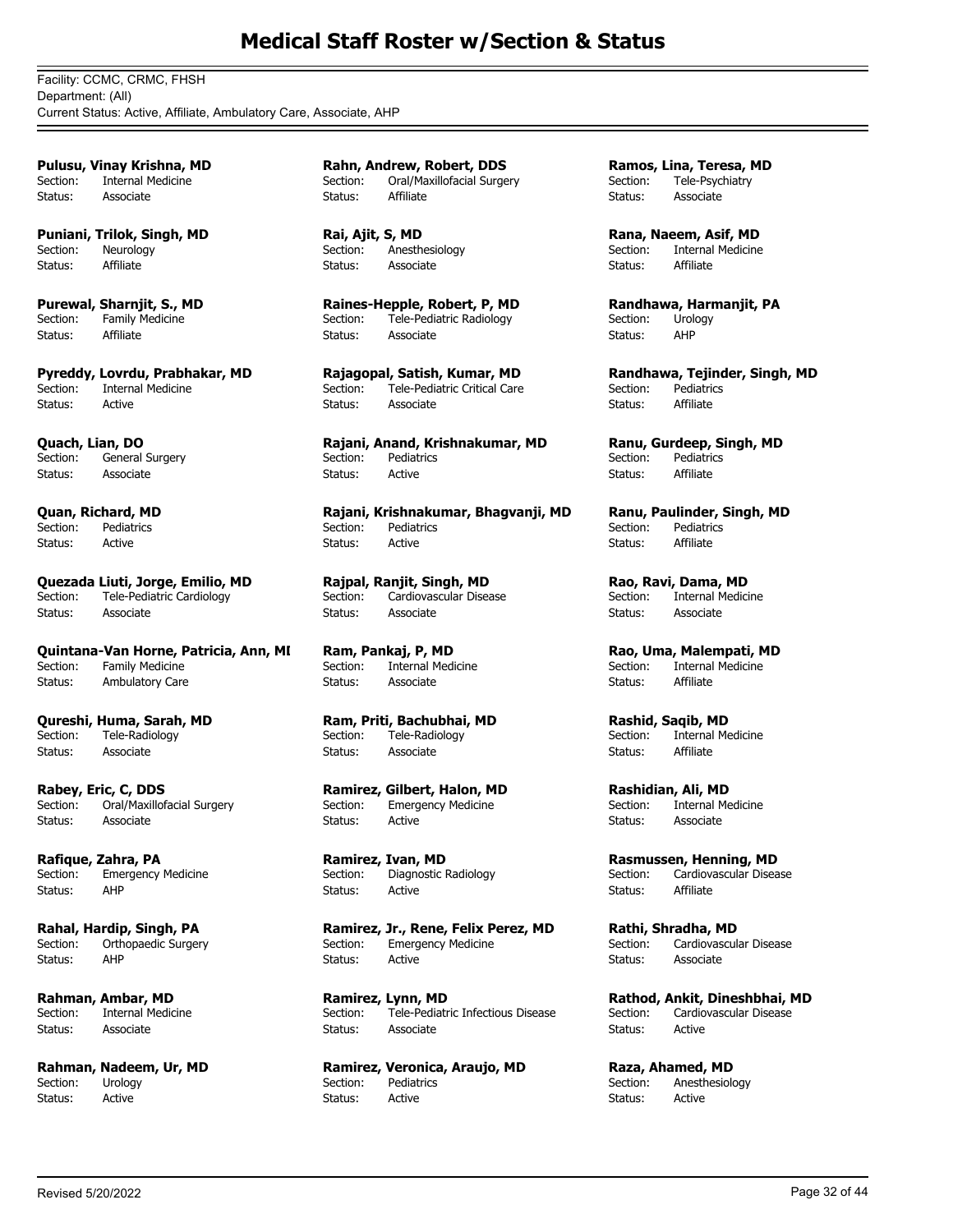Facility: CCMC, CRMC, FHSH Department: (All) Current Status: Active, Affiliate, Ambulatory Care, Associate, AHP

**Reddington, Lura, Justice, MD** Section: Obstetrics and Gynecology Status: Associate

**Reddy, Manthani, Padmanabh, MD** Section: Internal Medicine Status: Associate

**Reddy, Samathha, R, MD** Section: Internal Medicine Status: Associate

**Reddy, Sireesha, Indupuru, MD**<br>Section: Family Medicine Family Medicine Status: Active

**Reddy, Sunayana, Vadiyala, MD** Section: Internal Medicine Status: Associate

**Reed, Alison, MD**<br>Section: Tele-Pedi Tele-Pediatric Gastroenterology Status: Associate

**Reed, Peilin, MD** Section: Tele-Radiology Status: Associate

**Refaat, Motasem, Ismail, MD**<br>Section: Orthopaedic Surgery Orthopaedic Surgery Status: Active

**Rege, Rahul, Milind, MD**<br>Section: Emergency Medicii Emergency Medicine Status: Associate

**Reich, Heidi, Jean, MD** Section: Thoracic and Cardiac Surgery Status: Associate

**Reichelderfer, Scott, Nobuyoshi, MD** Section: Emergency Medicine Status: Associate

**Reimer, Jerry, Dean, MD** Section: Family Medicine Status: Ambulatory Care

**Reinholt, Elizabeth, Ann, CNM** Section: Obstetrics and Gynecology Status: AHP

**Relekar, Kiran, Vivek, MD**<br>Section: Internal Medicine Internal Medicine Status: Associate

**Remington, Rodney, Caldwell, MD** Section: Ophthalmology Status: Associate

**Renteria, Ivett, Garcia, MD** Section: Pediatrics Status: Active

**Reuter, Robert, Martin, MD** Section: Tele-Radiology Status: Associate

**Reyes, Alan, Bernard, MD** Section: Internal Medicine Status: Active

**Reyes, Armando, Jesus, PA** Section: Emergency Medicine Status: AHP

**Reyes, Candice, Marie Casim, MD** Internal Medicine Status: Active

**Riccoboni, Steven, Thomas, MD** Section: Emergency Medicine Status: Active

**Richards, Danneal, Elise, NP** Family Medicine Status: AHP

**Richardson, Christopher, Charles, DO** Section: Internal Medicine Status: Associate

**Richardson, Laura, Ashlie, DO Internal Medicine** Status: Associate

**Rickman, Christopher, Eugene, MD** Section: Tele-Radiology Status: Associate

**Ridings, Larry, Wayne, MD** Section: Tele-Neurology Status: Associate

**Riel, Jessi, Elizabeth, PA** Section: Orthopaedic Surgery Status: AHP

**Riemer, Kent, Donald, PA**<br>Section: Family Medicine Family Medicine Status: AHP

**Rindahl, Martin, Arthur, MD** Section: Diagnostic Radiology Status: Active

**Riolo, Catherine, Marie, MD** Section: Plastic Surgery Status: Active

**Rithaporn, Ruthachai, MD** Section: Obstetrics and Gynecology Status: Active

**Roberts, Jason, Dale, MD** Section: Diagnostic Radiology Status: Active

**Robinette, Alison, Marie, MD** Section: Tele-Radiology Status: Associate

**Rodriguez, Lidia, Patricia, MD** Internal Medicine Status: Associate

**Rodriguez, Zenaida, NP** Section: Family Medicine Status: AHP

**Rogers, Elizabeth, Erin, MD**<br>Section: Tele-Neonatal-Perinata Tele-Neonatal-Perinatal Medicine Status: Associate

**Rohena, Luis, MD** Section: Clinical Genetics and Genomics Status: Associate

**Rohlfing, Geoffrey, DO**<br>Section: Orthopaedic Surg Orthopaedic Surgery Status: Associate

**Romanyshyn, Jonathan, Conrad, MD** Section: General Surgery Status: Associate

**Romanyshyn, Talia, Lynn, NP** Section: Urology Status: AHP

**Romo, Richard, MD** Section: Anesthesiology Status: Affiliate

**Rongkavilit, Chokechai, MD**<br>Section: Pediatrics **Pediatrics** Status: Active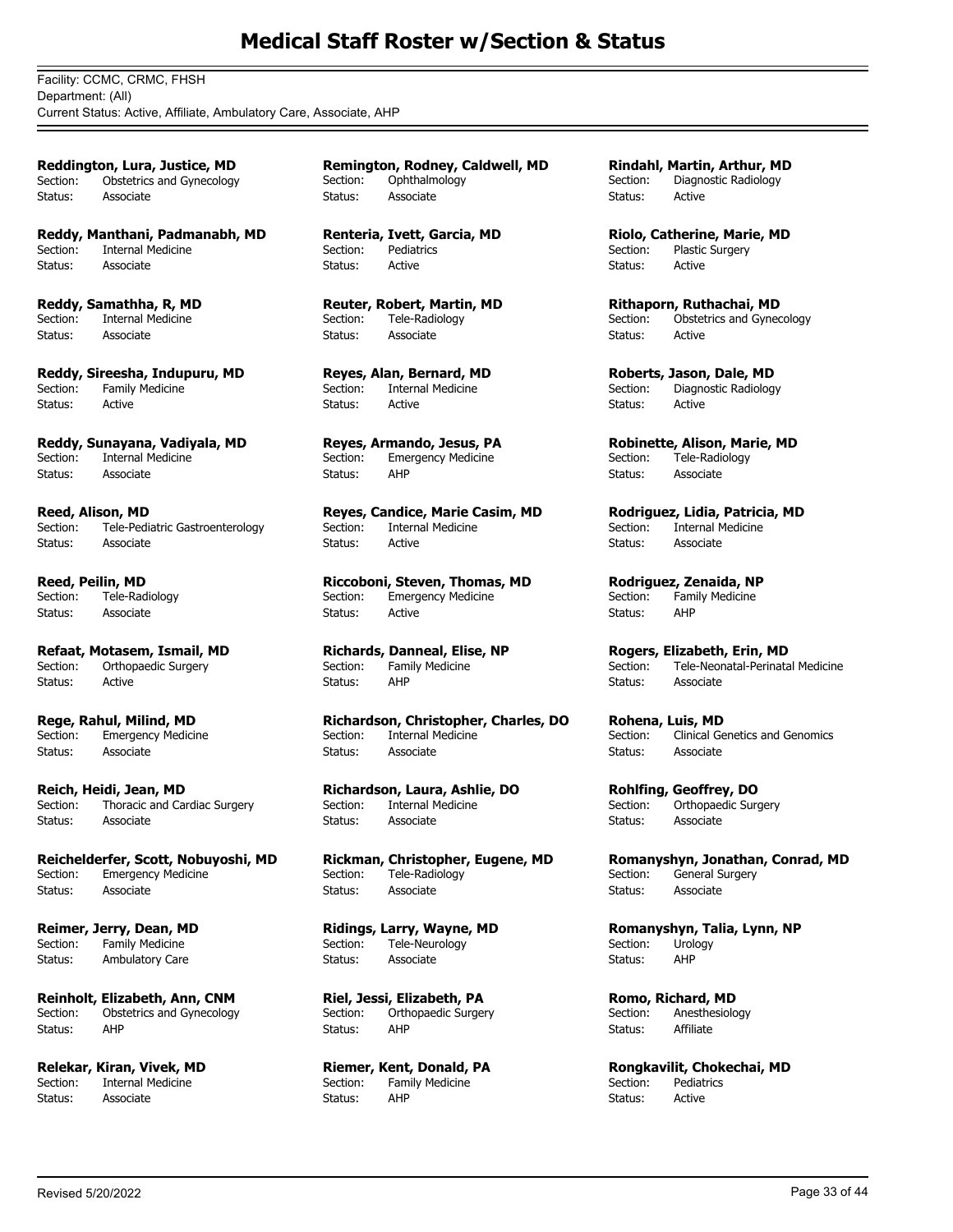Facility: CCMC, CRMC, FHSH Department: (All) Current Status: Active, Affiliate, Ambulatory Care, Associate, AHP

**Rosenbluth, Glenn, MD** Section: Tele-Pediatric Hospital Medicine Status: Associate

**Rosenfeld, Howard, Michael, MD** Section: Tele-Pediatric Cardiology Status: Associate

**Rosenfeld, Jeffrey, MD, PHD** Section: Neurology Status: Affiliate

**Rosenthal, Philip, MD** Section: Tele-Pediatric Gastroenterology Status: Associate

**Rosenthal, Stephen, Martin, MD** Section: Tele-Pediatric Endocrinology Status: Associate

**Rostami, Nahid, MD**<br>Section: Tele-Neonata Tele-Neonatal-Perinatal Medicine Status: Associate

**Roth, James, Bryant, DO** Section: Family Medicine Status: Affiliate

**Roth, Timothy, Jay, DO** Family Medicine Status: Affiliate

**Rowe, Laura, Poindexter, DPM** Section: Status: Associate

**Roytman, Marina, Moeseevn, MD Internal Medicine** Status: Active

**Ruegner, Rawnica, Lyn, MD** Section: Emergency Medicine Status: Active

**Ruel, Theodore, MD** Section: Tele-Pediatric Infectious Disease Status: Associate

**Ruiz, Felipe, DPM** Section: Podiatry Status: Associate

**Rupley, Kathryne, Frances, DPM** Podiatry Status: Affiliate

**Rushing, Anne, Elizabeth, NP** Section: Family Medicine Status: AHP

**Rushing, Mariko, Cynthia, NP** Section: Internal Medicine Status: AHP

**Russom, Jill, Martine, MD** Section: Family Medicine Status: Affiliate

**Ruvalcaba, Juan, Carlos, MD** Section: Family Medicine Status: Active

**Ryan, Glen, MD** Section: Tele-Radiology Status: Associate

**Saadabadi, Zohreh, MD** Family Medicine Status: Associate

**Saavedra, Jeffrey, Erik, MD** Section: Diagnostic Radiology Status: Active

**Sabry, Angela, W, MD**<br>Section: Allergy and Imr Allergy and Immunology Status: Associate

**Sachdeva, Mickey, Bhupander, MD** Section: Internal Medicine Status: Affiliate

**Sadaghiani, Iriana, Jaime, NP** Obstetrics and Gynecology Status: AHP

**Sadlek, Mary, Arsala, MD** Section: Family Medicine Status: Ambulatory Care

**Sadler, Patrick, C., MD** Pathology-Anatomic/Pathology-Clinical Section: Status: Associate

**Saeed Tehrani, Omid, MD, PHD** Internal Medicine Status: Associate

**Sagona, Nancy, Rose, MD**<br>Section: Tele-Radiology Tele-Radiology Status: Associate

**Said, Sarmad, MD** Section: Cardiovascular Disease Status: Associate

**Saigal, Harsh, MD** Section: Pediatrics Status: Active

**Saini, Tarisha, K, NP** Section: Pediatrics Status: AHP

**Sakamoto, Taylor, Emiko, PA** Section: Family Medicine Status: AHP

**Sakauye, Carolyn, Midori, MD** Section: Ophthalmology Status: Affiliate

**Salahuddin, Azhar, Iftikhar, MD**<br>Section: Ophthalmology Ophthalmology Status: Associate

**Salazar-Kagunye, Raquel, S, MD** Section: Internal Medicine Status: Active

**Salcedo, Francisco, MD**<br>Section: Internal Medicine Internal Medicine Status: Ambulatory Care

**Salen, Samuel, MD** Section: Tele-Radiology Status: Associate

**Salter-Green, Ashley, Dion, NP**<br>Section: Internal Medicine **Internal Medicine** Status: AHP

**Samim, Arang, MD** Section: Cardiovascular Disease Status: Active

**Sams, O'Key, Ijomanta, MD** Section: Internal Medicine Status: Active

**Samuels, Todd, L., MD** Section: Tele-Neurology Status: Associate

**Sanchez Glanville, Carlos, Felipe, MD**<br>Section: General Surgery General Surgery Status: Associate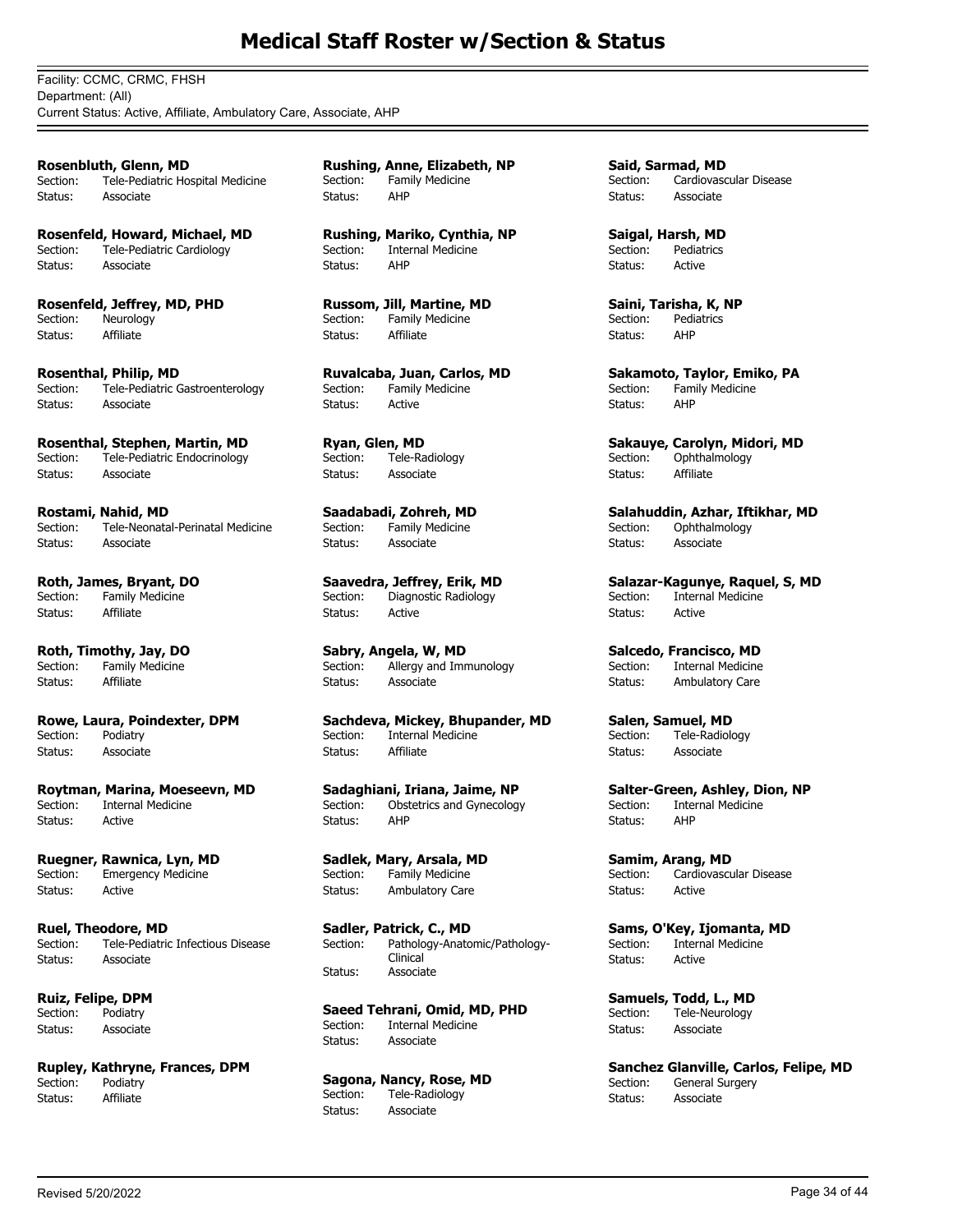Facility: CCMC, CRMC, FHSH Department: (All) Current Status: Active, Affiliate, Ambulatory Care, Associate, AHP

**Sanchez-Rivera, Neysha, Janice, MD** Section: Internal Medicine Status: Active

**Sanda, Srinath, MD** Section: Tele-Pediatric Endocrinology Status: Associate

**Sandhu, Dalpinder, Singh, MD** Section: Cardiovascular Disease Status: Affiliate

**Sandhu, Lakhjit, Singh, MD** Section: Cardiovascular Disease Status: Active

**Sandhu, Surinder, Singh, MD** Section: Cardiovascular Disease Status: Active

**Sandhu, Tejinder, Singh, MD**<br>Section: Obstetrics and Gynecolo Obstetrics and Gynecology Status: Affiliate

**Sanfilipo, Michael, MD** Section: Tele-Psychiatry Status: Associate

**Sanford, Joseph, Keating, MD**<br>Section: Neurology Neurology Status: Associate

**Sang, New, MD** Section: Pediatrics Status: Affiliate

**Sangha, Bikramjit, Singh, MD** Pediatrics Status: Associate

**Sangrujiveth, Orathai, Pinrat, MD** Section: Pediatrics Status: Affiliate

**Sani, Farhad, W, MD** Section: Tele-Radiology Status: Associate

**Sani, Ronald, James, DDS** Section: General Dentistry Status: Active

**Sanico, John, MD**<br>Section: Tele-Radi Tele-Radiology Status: Associate

**Santiago, Diana, Liliana, MD** Section: Tele-Psychiatry Status: Associate

**Sapraj, Kuljit, Kaur, CRNA** Section: Anesthesiology Status: AHP

**Sapru, Anil, MD** Section: Tele-Pediatric Critical Care Status: Associate

**Sargsyan, Emma, MD** Section: Internal Medicine Status: Active

**Satish Balaji, Kalavagunta, Sambasiva, MD** Section: Internal Medicine Status: Active

**Savage, Dan, Fraser, MD** Section: Emergency Medicine Status: Active

**Sawtelle Vohra, Stacy, Marie, MD** Section: Emergency Medicine Status: Active

**Sazama, Micheal, Emory, CCP** Section: Clinical Perfusionist Status: AHP

**Sazgar, Sasan, MD**<br>Section: **Internal Me** Internal Medicine Status: Associate

**Schaffner, Daniel, L., MD**<br>Section: Family Medicine Family Medicine Status: Ambulatory Care

**Schiedler, Michael, Gerard, MD**<br>Section: Vascular Surgery Vascular Surgery Status: Affiliate

**Schiff, William, Morton, MD**<br>Section: Urology Urology Status: Active

**Schmitt, Eric, Roger, MD** Section: Emergency Medicine Status: Active

**Schosheim, John, Paul, MD** Section: Tele-Psychiatry Status: Associate

**Schreckengost, Marcine, Ann, NP** Section: Cardiovascular Disease Status: AHP

**Schreur, Aaron, Joel, CCP** Section: Clinical Perfusionist Status: AHP

**Schroeder, Gabriel, Thomas, MD** Section: Emergency Medicine Status: Affiliate

**Schutz, Claude, Michel, DPM** Section: Podiatry Status: Affiliate

**Sciaroni, Matthew, Henry, DPM** Section: Podiatry Status: Associate

**Scortt, Larry, David, DPM**<br>Section: Podiatry Podiatry Status: Affiliate

**Searby, Jeanette, Teresa, PA** Section: Emergency Medicine Status: AHP

**Seiler, Lucas, Monroe, MD**<br>Section: Orthopaedic Surgery Orthopaedic Surgery Status: Associate

**Sekhon, Sandeep, S, MD** Section: Internal Medicine Status: Affiliate

**Sekhon, Swarnpal, Singh, MD**<br>Section: Internal Medicine **Internal Medicine** Status: Affiliate

**Senzaki, Susan, Viola, NP** Section: Pediatrics Status: AHP

**Sha, Jade, Jiah, MD** Section: Pediatrics Status: Associate

**Shabbir, Shahid, MD** Section: Internal Medicine Status: Active

**Shadian, Mohammad, Ali, PA**<br>Section: Internal Medicine Internal Medicine Status: AHP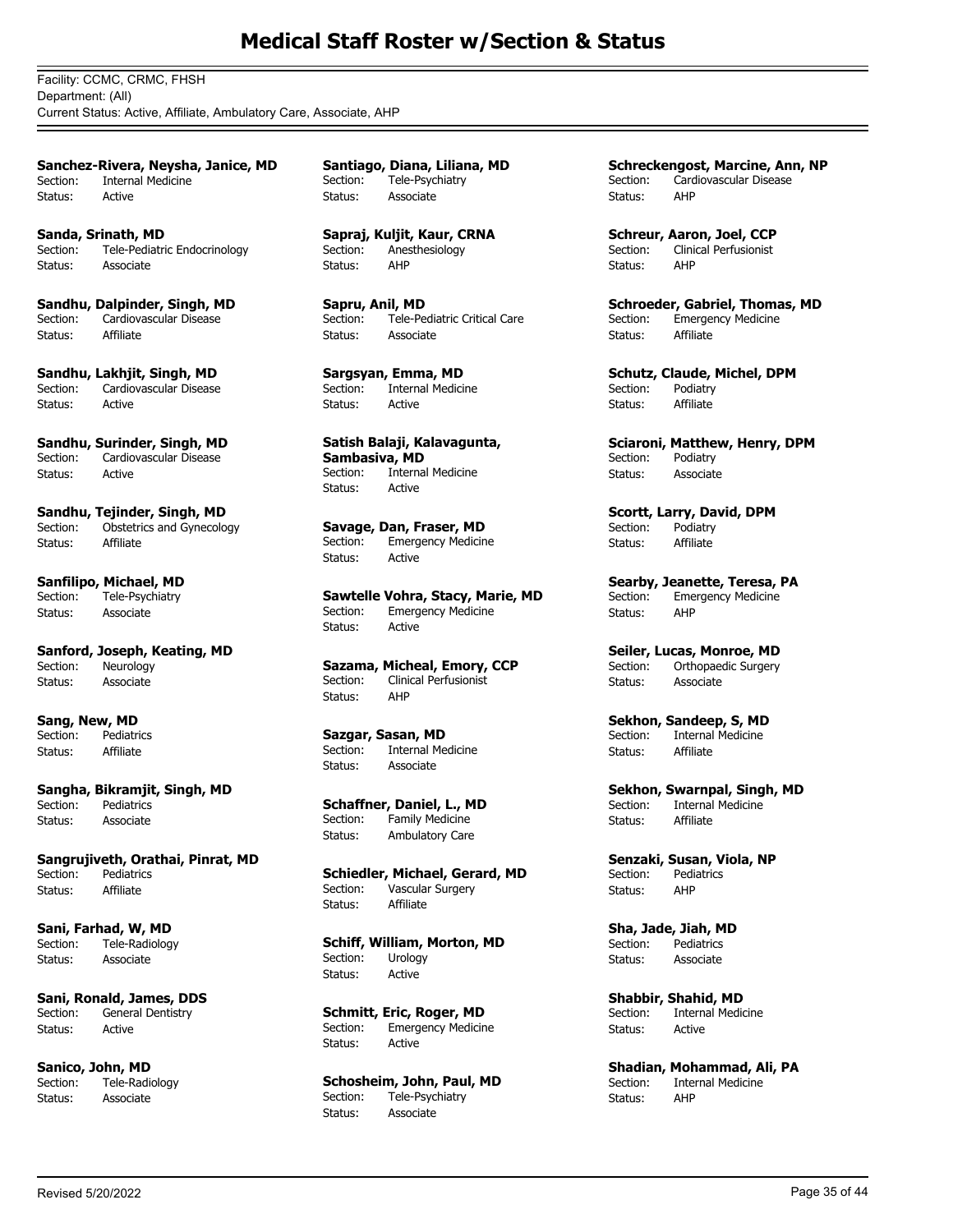Facility: CCMC, CRMC, FHSH Department: (All) Current Status: Active, Affiliate, Ambulatory Care, Associate, AHP

**Shafaie, Farid, Fakhre, MD** Section: Tele-Radiology Status: Associate

**Shafiq, Aisha, MD** Section: Internal Medicine Status: Affiliate

**Shah, Panna, R., MD** Section: Tele-Neurology Status: Associate

**Shah, Udayan, Kandarp, MD** Section: Internal Medicine Status: Affiliate

**Shahinfar, Katayoon, MD** Section: Pediatrics Status: Affiliate

**Shaikh, Mohammad, Faiyaz, MD**<br>Section: General Surgery General Surgery Status: Associate

**Shamlian, Tamara, Nicole, DDS** Section: General Dentistry Status: Active

**Shantharam, Sanagaram, S, MD**<br>Section: Orthopaedic Surgery Orthopaedic Surgery Status: Associate

**Shapiro, Kevin, MD**<br>Section: Tele-Child N Tele-Child Neurology Status: Associate

**Sharifi, Emile, S, MD**<br>Section: Ophthalmolog Ophthalmology Status: Associate

**Sharma, Vidushi, MD** Section: Internal Medicine Status: Associate

**Shea, Patrick, William, MD** Section: Psychiatry Status: Active

**Shebelut, Richard, Conrad, MD** Section: Obstetrics and Gynecology Status: Associate

**Sheikh, Muhammad, Yasin, MD**<br>Section: **Internal Medicine** Internal Medicine Status: Active

**Sheikh, Razia, A., MD** Section: Pediatrics Status: Affiliate

**Shein, Thwe, Thwe, MD** Section: Internal Medicine Status: Active

**Shelly, Navjit, PA** Section: Internal Medicine<br>Status: AHP Status:

**Shergill, Annie, MD**<br>Section: Internal Med **Internal Medicine** Status: Associate

**Sherman, Bret, Edward, MD** Section: Otolaryngology Status: Affiliate

**Sherr, Elliott, MD**<br>Section: Tele-Child Tele-Child Neurology Status: Associate

**Sherriffs, Alexander, C, MD** Section: Family Medicine Status: Affiliate

**Shetty, Shailesh, MD**<br>Section: Cardiovascular Cardiovascular Disease Status: Associate

**Shilpa, Mysore, S Iyengar, MD** Section: Internal Medicine Status: Active

**Shimotake, Janet, Chi-Jane, MD** Section: Tele-Neonatal-Perinatal Medicine Status: Associate

**Shimotake, Thomas, Kiyoshi, MD** Section: Tele-Neonatal-Perinatal Medicine Status: Associate

**Shiow, Lawrence, Raymond, MD** Section: Tele-Child Neurology Status: Associate

**Shkurovich, Sergey, MD** Section: Tele-Radiology Status: Associate

**Shu, Eileen, MD**<br>Section: **Emerge Emergency Medicine** Status: Active

**Shute, Thomas, Steven, MD** Section: Ophthalmology Status: Associate

**Shwe, Sein, MD** Section: Internal Medicine Status: Active

**Siada, Sammy, Samih, DO** Section: Vascular Surgery Status: Associate

**Sian, Kenty, Uy, MD** Section: Plastic Surgery Status: Affiliate

**Siddique, Amar, MD** Section: Pediatrics Status: Active

**Siddiqui, Mohammed, Muhibbulla, MD** Internal Medicine Status: Active

**Sides, Douglas, Mitchell, MD** Section: Diagnostic Radiology Status: Active

**Sidhu, Asha-Pritpal, Singh, MD**<br>Section: Internal Medicine Internal Medicine Status: Affiliate

**Sidhu, Manavjeet, Singh, MD** Section: Emergency Medicine Status: Active

**Sidhu, Rabinder, Singh, MD**<br>Section: Allergy and Immunolog Allergy and Immunology Status: Affiliate

**Sigala, Teresa, Joy, MD** Section: Internal Medicine Status: Active

**Silva, Adolfo, MD** Section: Internal Medicine Status: Affiliate

**Silveira, William, Richard, MD** Section: Radiation Oncology Status: Active

**Silver, Kenneth, Jay, MD**<br>Section: **Internal Medicine** Internal Medicine Status: Active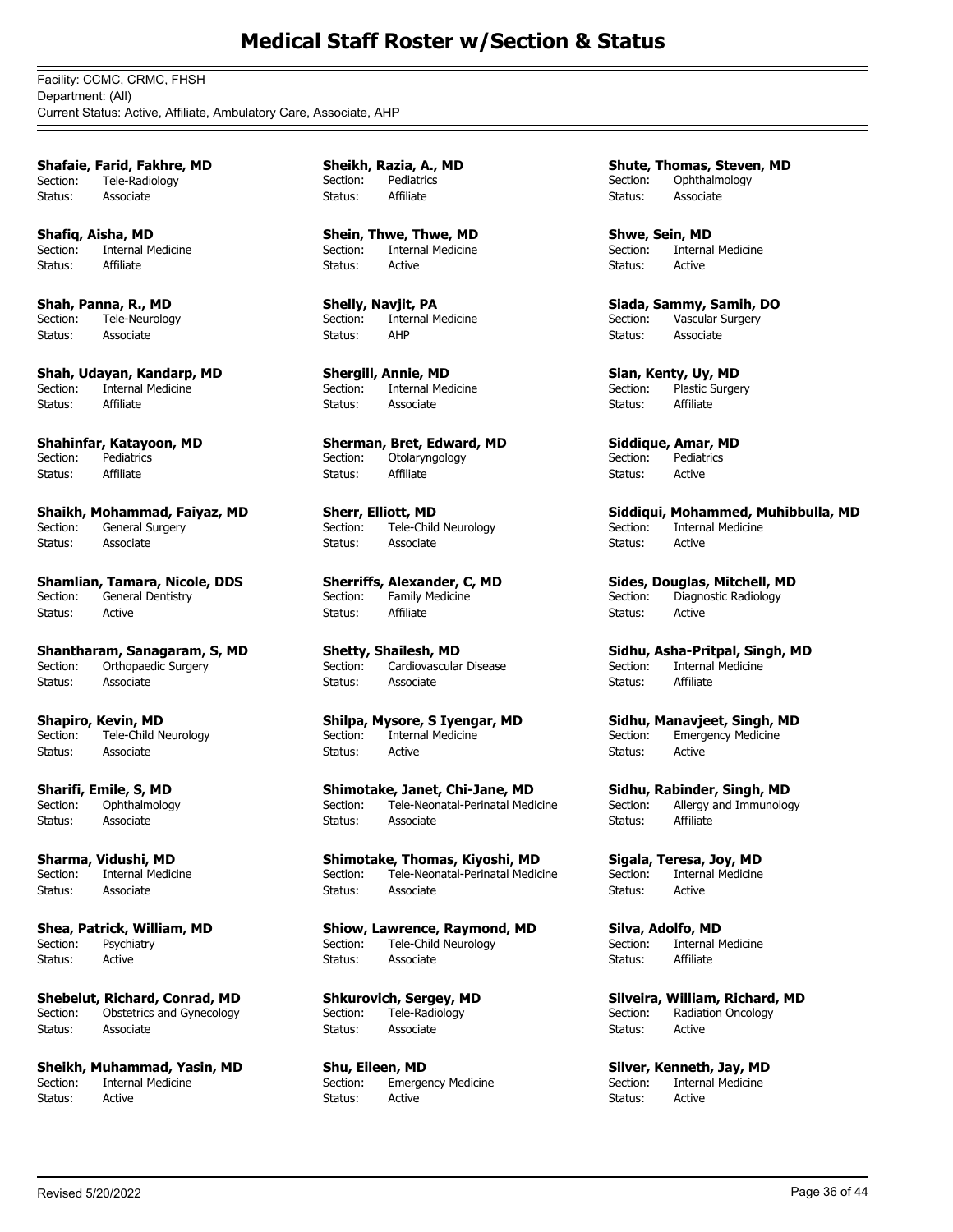Facility: CCMC, CRMC, FHSH Department: (All) Current Status: Active, Affiliate, Ambulatory Care, Associate, AHP

**Simenhoff, Brett, Michael, MD** Section: General Surgery Status: Associate

**Simmons, James, Michael, DO** Section: Internal Medicine Status: Associate

**Simonian, Peter, Todd, MD** Section: Orthopaedic Surgery Status: Affiliate

**Simonian, Roger, Bryan, DDS** Section: General Dentistry Status: Associate

**Simons, Matthew, John, MD** Section: Orthopaedic Surgery Status: Associate

**Simpson, Dana, Kostiner, MD**<br>Section: Clinical Genetics and Gen Clinical Genetics and Genomics Status: Associate

**Simpson, Gregory, Lucien, MD** Section: Dermatology Status: Active

**Singer, Paul, H., MD**<br>Section: Tele-Neurolog Tele-Neurology Status: Associate

**Singh, Ajit, MD**<br>Section: Pediatr Pediatrics Status: Associate

**Singh, Harwinder, MD** Physical Medicine and Rehabilitation Section: Status: Affiliate

**Singh, Jagdev, MD** Section: Otolaryngology Status: Associate

**Singh, Jasjit, MD** Section: Internal Medicine Status: Active

**Singh, Kalbir, MD**<br>Section: **Internal M** Internal Medicine Status: Associate

**Singh, Kanwal, Jeet, MD**<br>Section: Cardiovascular Dise Cardiovascular Disease Status: Affiliate

**Singh, Karminder, MD** Section: Internal Medicine Status: Associate

**Singh, Kultar, MD** Section: Pediatrics Status: Active

**Singh, Loveneet, MD** Section: Neurology Status: Active

**Singh, Mandeep, MD** Section: Internal Medicine Status: Active

**Singh, Manjit, Kaur, MD** Section: Internal Medicine Status: Active

**Singh, Navjit, MD** Section: Internal Medicine Status: Associate

**Singh, Prem, Deep, MD**<br>Section: Pediatrics Pediatrics Status: Affiliate

**Singh, Sukhvir, MD** Internal Medicine Status: Associate

**Singhal, Nilika, MD** Section: Tele-Child Neurology Status: Associate

**Singleton, Chrystal, Joy Leona, MD**<br>Section: Obstetrics and Gynecology Obstetrics and Gynecology Status: Affiliate

**Sinha, Anvita, MD** Section: Urology Status: Associate

**Sinha, Raja, R, MD** Section: Internal Medicine Status: Affiliate

**Siruguppa, Krishna, Sumanth, MD** Section: Pediatrics Status: Active

**Sivasubramanian, Geetha, MD**<br>Section: **Internal Medicine** Internal Medicine Status: Associate

**Slate, Hope, G, NP** Section: Internal Medicine Status: AHP

**Slater, David, Lowell, MD** Pathology-Anatomic/Pathology-Clinical Section: Status: Active

**Sliva, Carol, Yvonne, CRNA**<br>Section: Anesthesiology Anesthesiology Status: AHP

**Smith, Diana, Alexis, MD**<br>Section: Tele-Psychiatry Tele-Psychiatry Status: Associate

**Smith, Marguerite, Montrice, MD**<br>Section: Family Medicine Family Medicine Status: Ambulatory Care

**Smith, Marikit, Beth, NP** Section: Internal Medicine Status: AHP

**Smith-Truswell, Arriel, Justine, NP**<br>Section: Obstetrics and Gynecology Obstetrics and Gynecology Status: AHP

**Soghomonian, Ara, Karnik, MD** Section: Internal Medicine Status: Associate

**Sohn, Charles, H, MD** Section: Cardiovascular Disease Status: Active

**Soifer, Scott, J, MD** Section: Tele-Pediatric Critical Care Status: Associate

**Sokol, Joshua, Robert, MD** Section: Tele-Radiology Status: Associate

**Soleimani Fard, Alireza, MD** Section: Family Medicine Status: Active

**Solis, Norma, MD**<br>Section: Family Me Family Medicine Status: Ambulatory Care

**Soni, Bikram, J, MD**<br>Section: Cardiovascula Cardiovascular Disease Status: Associate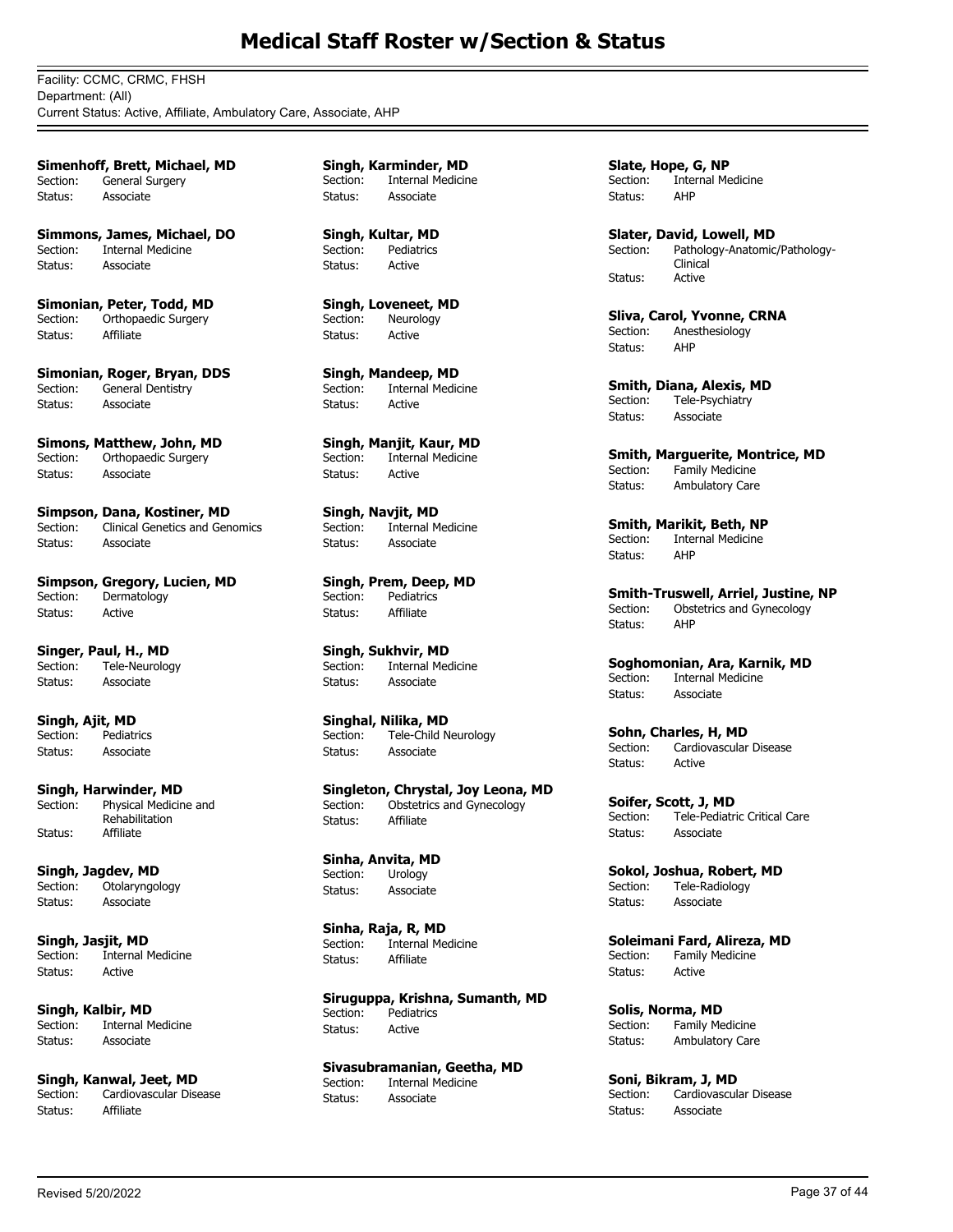Facility: CCMC, CRMC, FHSH Department: (All) Current Status: Active, Affiliate, Ambulatory Care, Associate, AHP

**Sood, Pawan, Kumar, MD** Section: Internal Medicine Status: Associate

**Sorensen, James, Marshall, MD** Section: Family Medicine Status: Affiliate

**Sousa, Kyndra, Michele, PA** Section: Internal Medicine<br>Status: AHP Status:

**Souza, KD, Grace, NP**<br>Section: Obstetrics and Obstetrics and Gynecology Status: AHP

**Spano, Susanne, J, MD** Section: Emergency Medicine Status: Active

**Speece, Paul, Richard, MD**<br>Section: Diagnostic Radiology Diagnostic Radiology Status: Active

**Speth, Jodi, Lynn, DO** Section: Tele-Radiology Status: Associate

**Srinivasan, Shylaja, MD** Tele-Pediatric Endocrinology Status: Associate

**Srivatsa, Sanjay, Surath, MD** Section: Cardiovascular Disease Status: Affiliate

**Srivatsan, Jayaram, MD** Section: Anesthesiology Status: Active

**Stanger, Paul, MD** Section: Tele-Pediatric Cardiology Status: Associate

**Stansbury, James, A, MD** Section: Anesthesiology Status: Associate

**Starley, Denice, DO** Physical Medicine and Rehabilitation Section: Status: Affiliate

**Stecker, Mark, Menniti, MD**<br>Section: Neurology Neurology Status: Active

**Steed, Tanner, Isaak, PA** Section: Orthopaedic Surgery Status: AHP

**Steele, Finnian, M, DO** Section: Pediatrics Status: Affiliate

**Stefanacci, Hedieh, MD** Section: Plastic Surgery Status: Associate

**Steger, Jennifer, Ruth, PA** Section: Orthopaedic Surgery Status: AHP

**Stehr, Ryan, Carl, MD** Section: Plastic Surgery Status: Associate

**Steinbach, Kenneth, A, MD**<br>Section: **Psychiatry Psychiatry** Status: Active

**Steinberg, Benjamin, Joseph, DO** Section: Obstetrics and Gynecology Status: Associate

**Steinke, Roydon, Glen F, MD**<br>Section: Obstetrics and Gynecolo Obstetrics and Gynecology Status: Affiliate

**Stendel, Jessica, Ho, NP** Section: Family Medicine Status: AHP

**Stern, Randall, Gordon, MD** Section: Vascular Surgery Status: Active

**Steurer-Muller, Martina, Andrea, MD** Section: Tele-Pediatric Critical Care Status: Associate

**Stewart, Barbara, Wilson, MD** Section: Family Medicine Status: Ambulatory Care

**Stewart, Robert, Douglas, MD** Section: Thoracic and Cardiac Surgery Status: Active

**Stockamp, Kristen, Marie, MD**<br>Section: Family Medicine Family Medicine Status: Affiliate

**Stockamp, Nathan, Wesley, MD** Section: Internal Medicine Status: Affiliate

**Stoeckel, Nancy, Frances, NP** Section: Family Medicine Status: AHP

**Stoehr, Constance, Ann, MD** Section: Internal Medicine Status: Active

**Stoltz, Steven, MD**<br>Section: Internal Me **Internal Medicine** Status: Active

**Stone, David, S., NP** Section: Family Medicine Status: AHP

**Stone-Mello, Christian, Reni, NP**<br>Section: Pediatrics **Pediatrics** Status: AHP

**Storkan, Michelle, Lea, MD** Section: Emergency Medicine Status: Active

**Streat, Toussaint, Maceo, MD**<br>Section: Family Medicine Family Medicine Status: Affiliate

**Strober, Jonathan, MD** Section: Tele-Child Neurology Status: Associate

**Stroh, Geoffrey, Randolph, MD**<br>Section: Emergency Medicine **Emergency Medicine** Status: Active

**Stuart, Mary, Ellen, NP** Section: Family Medicine Status: AHP

**Stuart, Patrick, John, DO** Section: Family Medicine Status: Ambulatory Care

**Su, Wei-Shing, MD** Section: Internal Medicine Status: Active

**Su, Wendy, Tienhui, MD**<br>Section: General Surgery General Surgery Status: Associate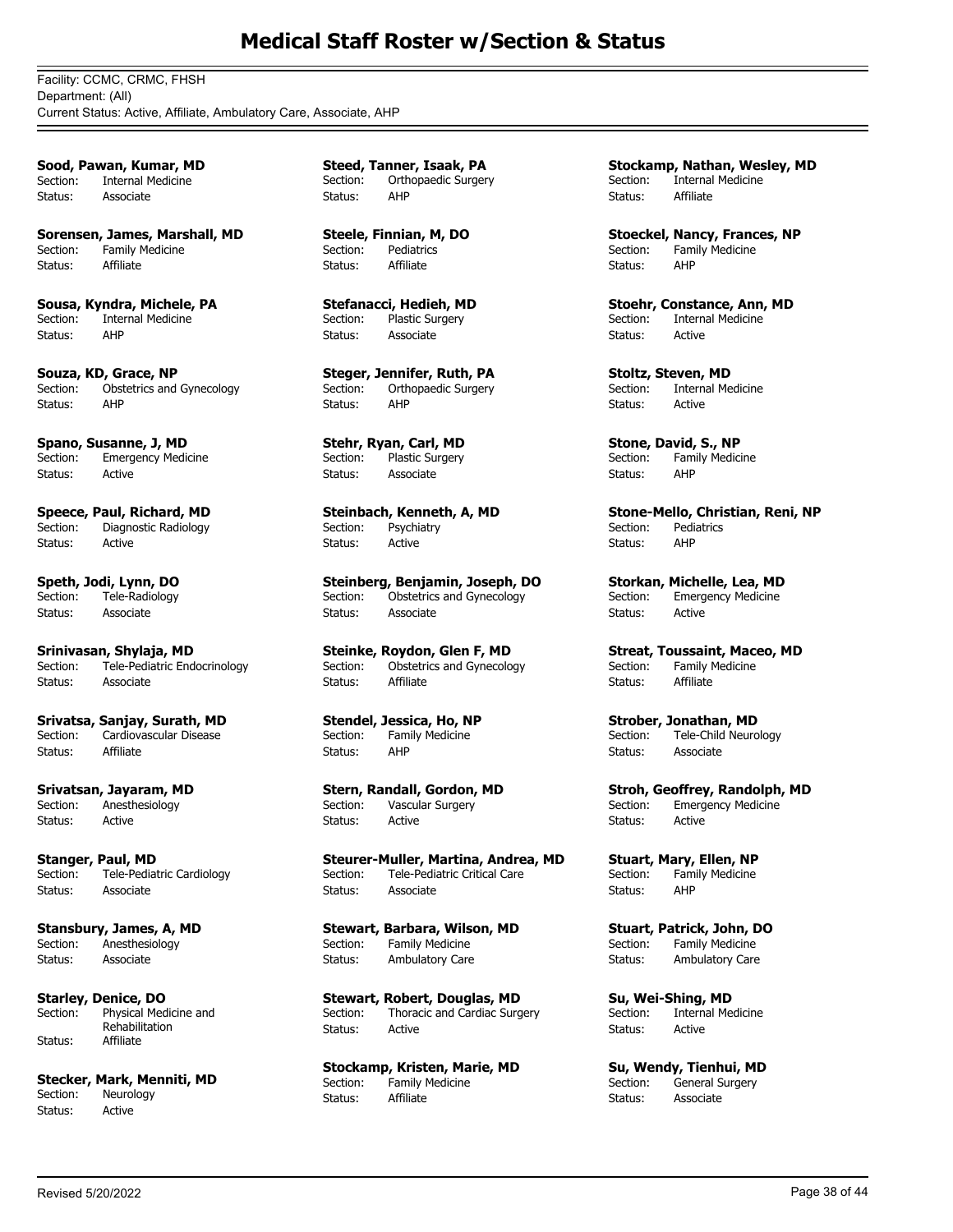Facility: CCMC, CRMC, FHSH Department: (All) Current Status: Active, Affiliate, Ambulatory Care, Associate, AHP

**Subramaniam, Rajarathinam, MD** Section: Internal Medicine Status: Associate

**Sue, Lawrence, Peter, MD** Section: General Surgery Status: Affiliate

**Sueldo, Carlos, Eduardo, MD** Section: Obstetrics and Gynecology Status: Associate

**Sueldo, Carolina, Mercedes, MD** Section: Obstetrics and Gynecology Status: Associate

**Suh, Steven, MD** Section: Internal Medicine Status: Associate

**Sullivan, Andre, Jawann, MD** Section: Tele-Psychiatry Status: Associate

**Sullivan, Joseph, MD** Section: Tele-Child Neurology Status: Associate

**Suman, Jagpal, Singh, MD**<br>Section: Internal Medicine Internal Medicine Status: Associate

**Sumner, Jessica, Lynn, PA** Section: Family Medicine Status: AHP

**Sumner, Karen, G, RNFA**<br>Section: Plastic Surgery Plastic Surgery Status: AHP

**Sumrell, Brad, Allan, MD** Section: Pediatrics Status: Affiliate

**Sun, Karen, MD** Section: Tele-Pediatric Hospital Medicine Status: Associate

**Sun, Yao, MD** Section: Tele-Neonatal-Perinatal Medicine Status: Associate

**Sundar, Balakrishna, MD**<br>Section: Urology Section: Status: Associate

**Sunde, Caleb, David, MD** Section: Emergency Medicine Status: Associate

**Sundrani, Rohit, MD** Section: Cardiovascular Disease Status: Active

**Suri, Anuradha, MD** Section: Internal Medicine Status: Active

**Suri, Madhav, MD** Section: Neurology/Child Neurology Status: Affiliate

**Sutton, Ernest, Allen, NP** Section: Neurology Status: AHP

**Suzuki, Emi, DO**<br>Section: Pediatrio Pediatrics Status: Associate

**Swanson, John, Arthur, MD** Section: Obstetrics and Gynecology Status: Active

**Swartz, Daniel, Evan, MD**<br>Section: General Surgery General Surgery Status: Affiliate

**Sweat, Christopher, Nelson, MD** Section: Emergency Medicine Status: Associate

**Syed, Wahid, Nawaz, MD Internal Medicine** Status: Associate

**Synn, Howard, Michael, MD** Section: Obstetrics and Gynecology Status: Associate

**Szkola, Sara, Jane, MD** Section: Tele-Pediatric Hospital Medicine Status: Associate

**Tabbutt, Sarah, MD** Section: Tele-Pediatric Critical Care Status: Associate

**Tabel, Mohammed, Malik, DDS** Oral/Maxillofacial Surgery Status: Affiliate

**Tadi, Ravikanth, Reddy, MD** Section: Internal Medicine Status: Active

**Taggard, Derek, Allan, MD** Section: Neurological Surgery Status: Active

**Taghikhan, Shahin, DDS** Section: Oral/Maxillofacial Surgery Status: Active

**Takhar, Sukhjit, Singh, MD** Section: Emergency Medicine Status: Associate

**Tallman, Kelsey, E, PA** Section: Neurology Status: AHP

**Tamir, Karina, DO** Tele-Psychiatry Status: Associate

**Tamura, Douglas, Y, MD** Section: General Surgery Status: Associate

**Tamura, Frank, Richard, MD**<br>Section: Diagnostic Radiology Diagnostic Radiology Status: Active

**Tandon, Abhishek, MD** Section: Internal Medicine Status: Active

**Tanel, Ronn, Eli, MD** Tele-Pediatric Cardiology Status: Associate

**Tang, Nai, Yu, MD** Section: Pediatrics Status: Associate

**Tanner, Cary, M, MD** Section: Orthopaedic Surgery Status: Affiliate

**Tat, San, Thach, MD** Tele-Pediatric Emergency Medicine Section: Status: Associate

**Taylor, Jr., David, Ray, MD** Dermatology Status: Affiliate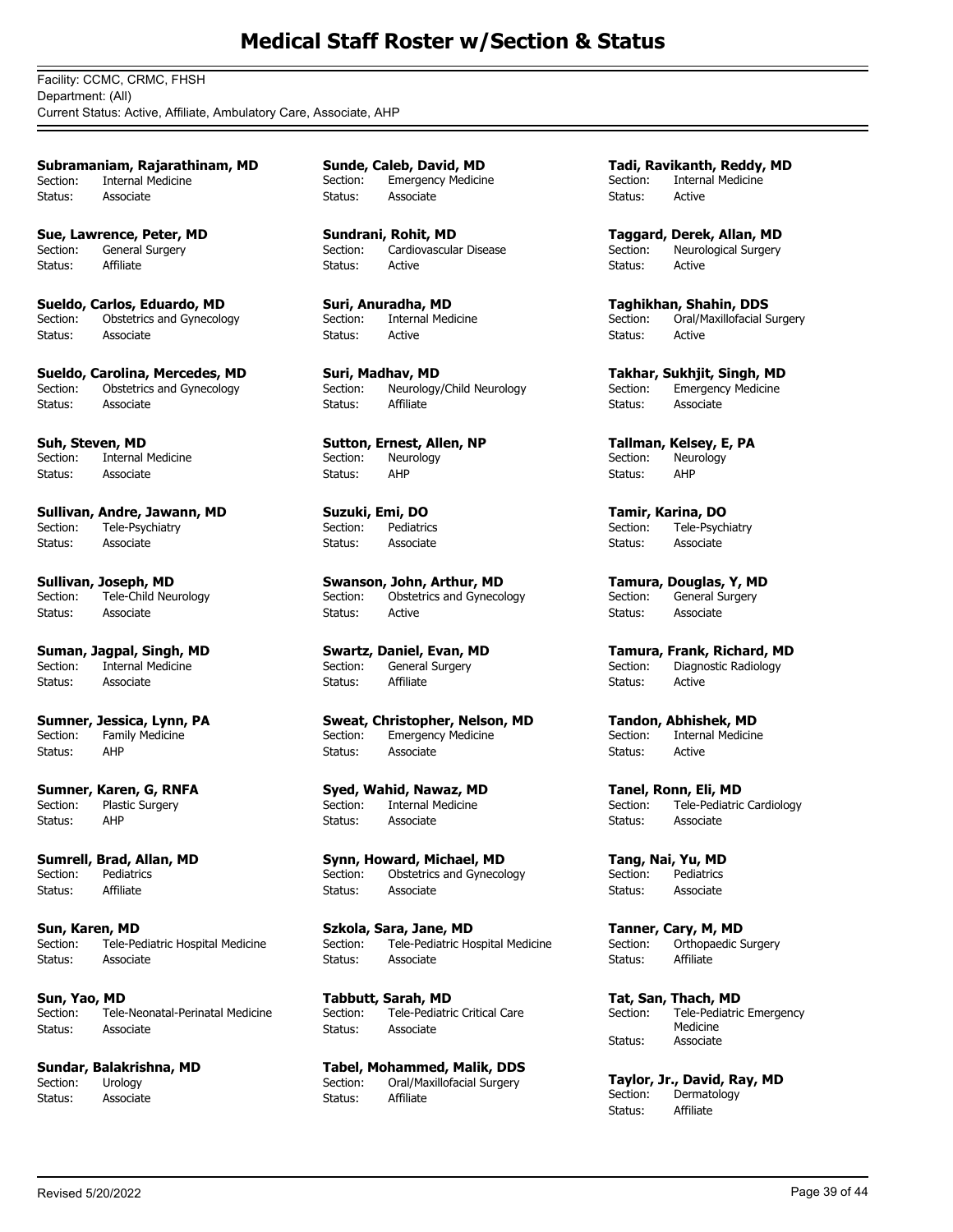Facility: CCMC, CRMC, FHSH Department: (All) Current Status: Active, Affiliate, Ambulatory Care, Associate, AHP

**Teasley, Laura, Anne, MD** Section: Ophthalmology Status: Affiliate

**Teitelbaum, Benjamin, Joel, MD** Section: Otolaryngology Status: Active

**Teixeira, Fernando, Jose, MD** Section: Emergency Medicine Status: Active

**Tekeste, Dejen, Stiphanos, CRNA** Section: Anesthesiology Status: AHP

**Telles, Connor, James, MD** Section: Orthopaedic Surgery Status: Active

**Telles, John, G, MD**<br>Section: Cardiovascul Cardiovascular Disease Status: Associate

**Terry Nichols, Wanda, MD** Section: Tele-Psychiatry Status: Associate

**Test Last, Test First, MD**<br>Section: Internal Medicine Internal Medicine Status: Active

**Thacker, Rupa, MD** Section: Pediatrics Status: Affiliate

**Thampy, Anila, Cherian, MD**<br>Section: Pediatrics Pediatrics Status: Associate

**Thant, Ronald, MD** Section: Diagnostic Radiology Status: Active

**Thao, Celena, NP** Section: Internal Medicine Status: AHP

**Thaxter, Catherine, Christine, PA** Section: Internal Medicine Status: AHP

**Thinda, Sumeer, MD**<br>Section: Ophthalmolog Ophthalmology Status: Active

**Thomas, Jeffrey, L, MD** Section: Obstetrics and Gynecology Status: Affiliate

**Thomas, Michelle, Antionette, MD** Section: Family Medicine Status: Associate

**Thomas, Sue, Ann, NP** Section: Obstetrics and Gynecology Status: AHP

**Thomson, Chris, Patrick, MD** Section: Internal Medicine Status: Active

**Thusu, Kajori, G, MD** Section: Pediatrics Status: Active

**Thweatt, Elaine, Walker, NP**<br>Section: Family Medicine Family Medicine Status: AHP

**Tilghman, Ana, Lacey, PA** Section: Emergency Medicine Status: AHP

**Ting, Jarriet Anne, Hinunangan, MD** Internal Medicine Status: Active

**Ting, Mark, Bryan Go, MD** Section: Psychiatry Status: Active

**Tiwana, Gursimranjit, NP Internal Medicine** Status: AHP

**Tiwary, Kaushik, MD** Section: Internal Medicine Status: Associate

**Tocchio, Shannon, Lisa, MD** Section: Tele-Pediatric Radiology<br>Status: Associate Associate

**Tom, Cynthia, Marilyn, MD** Section: Colon & Rectal Surgery Status: Associate

**Tookoian, Hagop, MD** Section: Diagnostic Radiology Status: Affiliate

**Toribio, Antonio, Perez, MD** Section: Internal Medicine Status: Active

**Toscano-Smith, Katherine, NP** Section: Internal Medicine Status: AHP

**Townsend, Dwight, Anthony, MD** Section: Tele-Radiology Status: Associate

**Tran, Cecilia, Van Thuy, NP** Section: Neurology/Child Neurology Status: AHP

**Tran, Eliza-Jasmine, Baotran, MD** Section: Plastic Surgery Status: Associate

**Tran, John, Ton Tu, MD**<br>Section: **Psychiatry** Psychiatry Status: Active

**Tran, NgocThuy, Nguyen, MD** Section: Internal Medicine Status: Associate

**Tran, Phillip, Huy, MD**<br>Section: Diagnostic Radi Diagnostic Radiology Status: Active

**Tran, Phu, Cao, MD** Section: Plastic Surgery Status: Associate

**Trannguyen, Minh, DO Internal Medicine** Status: Associate

**Travis, Talitha, Skory, MD** Section: Tele-Radiology Status: Associate

**Treese, Theodore, Robert, MD** Section: Tele-Psychiatry Status: Associate

**Trevino, Bruce, Alan, MD** Section: Family Medicine Status: Ambulatory Care

**Tringali, Steven, DO**<br>Section: **Internal Medi** Internal Medicine Status: Active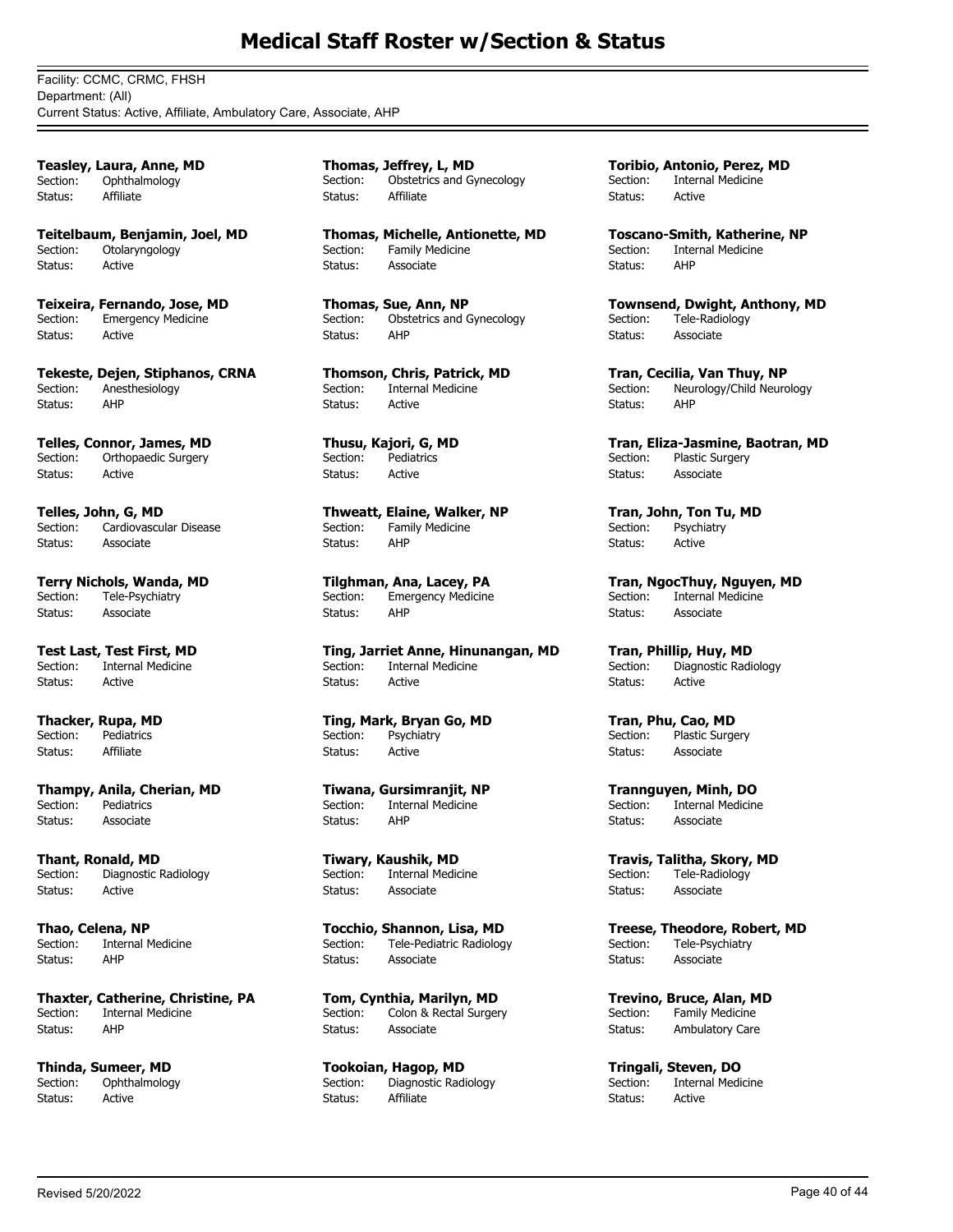Facility: CCMC, CRMC, FHSH Department: (All) Current Status: Active, Affiliate, Ambulatory Care, Associate, AHP

**Tripp, Elton, Ray, PA** Section: Orthopaedic Surgery Status: AHP

**Troop, Pamela, Ann, NP** Section: Obstetrics and Gynecology Status: AHP

**Tsai, Patrika, Montricul, MD** Section: Tele-Pediatric Gastroenterology Status: Associate

**Tsao, Derek, Yee Cheng, MD** Section: Internal Medicine Status: Associate

**Tsikoudakis, Aristides, Antonios, DMD** Section: General Dentistry Status: Associate

**Tsimerinov, Evgeny, Ilych, MD**<br>Section: Tele-Neurology Tele-Neurology Status: Associate

**Tung, Christie, E., MD** Section: Tele-Neurology Status: Associate

**Tureen, Jay, MD** Tele-Pediatric Hospital Medicine Status: Associate

**Turnage, Andrea, Marie, NP** Section: Cardiovascular Disease Status: AHP

**Tymn, Amanda, A, NP** Cardiovascular Disease Status: AHP

**Ueltzen, Elizabeth, Fegely, PA** Section: General Surgery Status: AHP

**Uller, Jeffrey, Kiyoshi, MD** Section: Emergency Medicine<br>Status: Affiliate Status:

**Ung, Feei Feei, Wu, MD** Section: Obstetrics and Gynecology Status: Active

**Unger, Alon, MD**<br>Section: Tele-Ped Tele-Pediatric Hospital Medicine Status: Associate

**Upadhyay, Daya, MD** Section: Internal Medicine Status: Affiliate

**Urbanek, Caroline, T, PA** Section: Orthopaedic Surgery Status: AHP

**Urbano, Gonzalo, Fernandez, MD** Section: Internal Medicine Status: Associate

**Urquilla, Jr., Hector, Eduardo, PA** Section: Emergency Medicine Status: AHP

**Usowicz, Anna, Grazyna, MD** Section: Pediatrics Status: Associate

**Utecht, Thomas, Alan, MD**<br>Section: Emergency Medicine Emergency Medicine Status: Affiliate

**Uttam, Jai, MD** Section: Anesthesiology Status: Active

**Uyan, Senen, Timoteo, MD** Section: Anesthesiology Status: Associate

**Valera, Redel, Dionisio Iglesias, MD** Section: Family Medicine Status: Associate

**Valles, Alfred, Gregory, MD** Cardiovascular Disease Status: Associate

**Van Beever, William, Thomas, DO** Section: Pediatrics Status: Active

**Van Dyne, Timothy, Allen, DPM** Section: Podiatry Status: Affiliate

**Van Gundy, Karl, P, MD** Section: Internal Medicine Status: Associate

**Van Schaik, Sandrijn, Madeleen, MD**<br>Section: Tele-Pediatric Critical Care Tele-Pediatric Critical Care Status: Associate

**Vander Werf, Brian, Dale, MD** Section: Anesthesiology Status: Active

**Vanderschelden, Philippe, MD** Section: Diagnostic Radiology Status: Active

**Vang, Chao, NP** Section: Urology Status: AHP

**Vang, Tia, MD** Section: Internal Medicine Status: Affiliate

**Vang, Victoria, Jessica, NP** Section: Internal Medicine Status: AHP

**Vargas, Victor, Manuel, MD**<br>Section: Pediatrics Pediatrics Status: Active

**Varma, Anshu, MD** Section: Internal Medicine Status: Active

**Varney, Erika, Ashley, NP** Pediatrics Status: AHP

**Vartanian, Suzanne, Renee, NP** Section: General Surgery Status: AHP

**Vazquez, Cesar, Anibal, MD** Pediatrics Status: Active

**Vecchione, Michael, Joseph, DO** Section: Tele-Neurology Status: Associate

**Vega, Cristina, M, PA** Section: Orthopaedic Surgery Status: AHP

**Velasco, Alfonso, MD** Section: Family Medicine Status: Ambulatory Care

**Vempilly, Jose, Joseph, MD**<br>Section: **Internal Medicine** Internal Medicine Status: Affiliate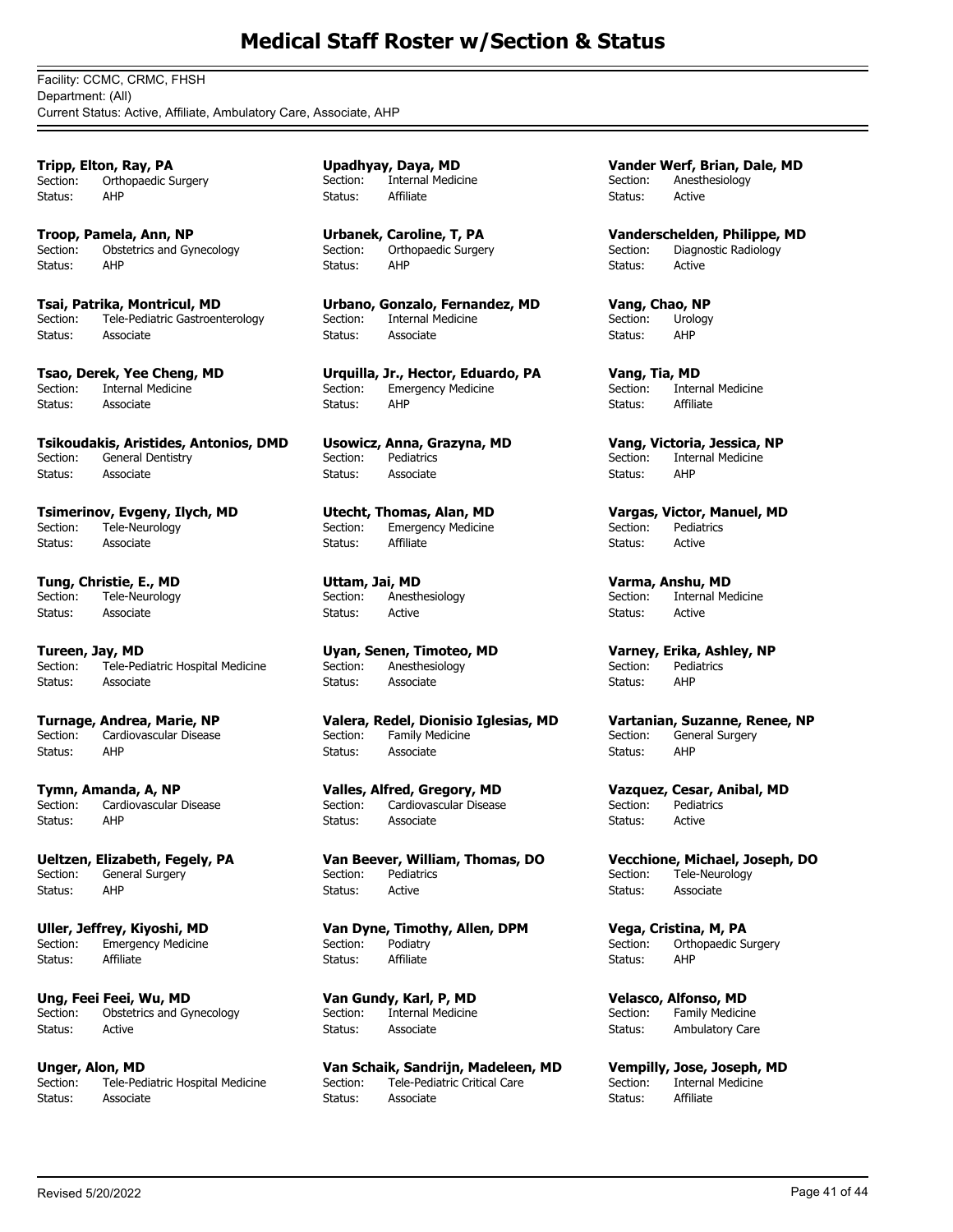Facility: CCMC, CRMC, FHSH Department: (All) Current Status: Active, Affiliate, Ambulatory Care, Associate, AHP

**Venturina, Arlin, Marie, MD** Section: Family Medicine Status: Active

**Venugopal, Chandrasekar, MD** Section: Diagnostic Radiology Status: Active

**Verma, Rajeev, MD** Section: Pediatrics Status: Affiliate

**Verstraete, Sofia, Guadalupe, MD** Section: Tele-Pediatric Gastroenterology Status: Associate

**Vichugsananon, Niponth, MD** Section: Pediatrics Status: Affiliate

**Villalvazo, Antonio, MD**<br>Section: Family Medicine Family Medicine Status: Affiliate

**Villalvazo, Humberto, Jesus, MD** Section: Family Medicine Status: Active

**Villarreal, Kathryn, Loree, PA**<br>Section: Urology Urology Status: AHP

**Vincent, Alix, MD**<br>Section: Tele-Radi Tele-Radiology Status: Associate

**Vinson, Jacob, Michael, PA** General Surgery Status: AHP

**Virk-Dulai, Amneet, MD** Section: Internal Medicine Status: Affiliate

**Vishwanath, Vasanth, Madhure, MD** Section: Obstetrics and Gynecology Status: Active

**Visser, Jessica, Lynn, MD** Section: Family Medicine Status: Associate

**Vohra, Rais, Bashir, MD Emergency Medicine** Status: Active

**Volkov, Pavel, Semenovich, MD** Section: Internal Medicine Status: Active

**Von Kaenel, William, E, MD** Section: Anesthesiology Status: Associate

**Von Scheven, Emily, MD** Section: Pediatrics Status: Associate

**Vradenburg Haworth, Jennifer, Odyne, MD** Family Medicine Status: Ambulatory Care

**Vu, Quang, Dang, MD** Section: Tele-Neurology Status: Associate

**Vuchkov, Katherine, Marie, MD** Section: Emergency Medicine Status: Associate

**Vydro, Aleksandr, MD** Section: Psychiatry Status: Affiliate

**Waddell, Adam, Charles, MD** Section: Tele-Neurology Status: Associate

**Wade, John, Sherer, MD** Section: Colon & Rectal Surgery Status: Associate

**Wagner, Andrew, Todd, CRNA**<br>Section: **Anesthesiology** Anesthesiology Status: AHP

**Wagoner, Jacquelynn, Michelle, DO** Pediatrics Status: Active

**Waireri, Andrew, N, NP** Neurology Status: AHP

**Waldrop, Frank, Campbell, MD** Section: Ophthalmology Status: Associate

**Walker, Ramona, MD** Internal Medicine Status: Associate

**Wallin, Dina, MD** Tele-Pediatric Emergency Medicine Section: Status: Associate

**Walls, Emerson, B, DO** Section: Pediatrics Status: Affiliate

**Walsh, Maura, Elizabeth, MD Emergency Medicine** Status: Associate

**Walters, Sophia, Lorraine, NP** Pediatrics Status: AHP

**Wang, Hongtao, MD**<br>Section: Internal Medi Internal Medicine Status: Associate

**Ward, Devon, Brooke, MD** Section: Pediatrics Status: Associate

**Ward, Shan, Lyn, MD**<br>Section: Tele-Pediatric Tele-Pediatric Critical Care Status: Associate

**Wareham, Meribeth, NP** Section: Emergency Medicine Status: AHP

**Wassell, Annette, Dixie, NP** Section: Pediatrics Status: AHP

**Wattier, Rachel, Lynn, MD** Section: Tele-Pediatric Infectious Disease Status: Associate

**Waubant, Emmanuelle, MD** Section: Tele-Child Neurology Status: Associate

**Weeks, David, Lewis, MD** Section: Anesthesiology Status: Active

**Weichenthal, Lori, A, MD**<br>Section: Emergency Medicin **Emergency Medicine** Status: Active

**Weil, Nichole, Lynn, RNFA**<br>Section: Thoracic and Cardiac Thoracic and Cardiac Surgery Status: AHP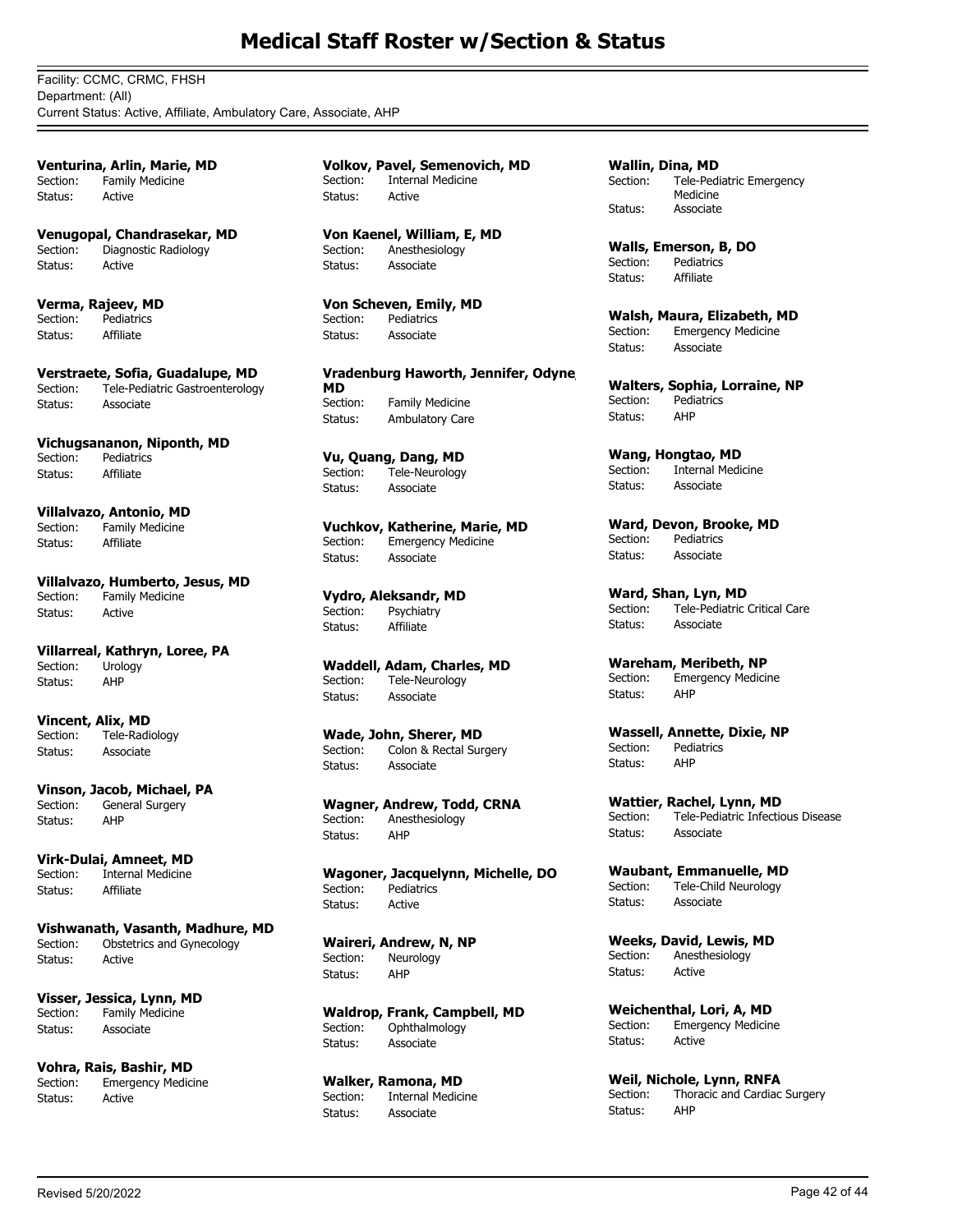Facility: CCMC, CRMC, FHSH Department: (All) Current Status: Active, Affiliate, Ambulatory Care, Associate, AHP

**Weinberg, Richard, Alan, MD** Section: Otolaryngology Status: Affiliate

**Weintrub, Peggy, Sue, MD** Section: Tele-Pediatric Infectious Disease Status: Associate

**Weiss, William, MD** Section: Tele-Child Neurology Status: Associate

**Wells, David, Lawrece Charles, MD** Tele-Radiology Status: Associate

**Wenthe, Martin, Thomas, MD** Section: Family Medicine Status: Affiliate

**Werner, Jessie, MD**<br>Section: Emergency I **Emergency Medicine** Status: Active

**Wessel, Ralph, Joseph, MD** Section: Cardiovascular Disease Status: Affiliate

**Whetsell, William, Michael, MD** Tele-Radiology Status: Associate

**Whitcher, Bruce, Lyman, DDS** Section: Oral/Maxillofacial Surgery Status: Affiliate

**Wickwire, Andrew, Nadir, PA** General Surgery Status: AHP

**Wiemann, John, Moritz, MD** Section: Orthopaedic Surgery Status: Active

**Wiest, Daniel, Jeffrey, MD** Section: Anesthesiology Status: Active

**Wild, Yvette, Kimberly, MD** Section: Tele-Pediatric Gastroenterology Status: Associate

**Wiley, Mylea, Nichole, MD**<br>Section: **Internal Medicine** Internal Medicine Status: Affiliate

**Wilkins, Carissa, Patrice, DO** Section: Internal Medicine Status: Associate

**Wilkins, Lisa, Marie, NP** Section: Thoracic and Cardiac Surgery Status: AHP

**Williams, Jason, Antonio, MD** Section: Tele-Neurology Status: Associate

**Williams, Katelyn, Leanne, NP** Section: Internal Medicine Status: AHP

**Willyard, Charles, Elmer, DO** Section: Internal Medicine Status: Associate

**Wilson, Stephen, David, MD**<br>Section: Tele-Pediatric Hospital Tele-Pediatric Hospital Medicine Status: Associate

**Win, Min, Soe, MD** Section: Internal Medicine Status: Active

**Win, Sandar, MD**<br>Section: Internal M **Internal Medicine** Status: Associate

**Windham, Charles, Parker, MD** Section: Tele-Psychiatry Status: Associate

**Wingert, Kevin, John, MD** Family Medicine Status: Ambulatory Care

**Winnie, Kirsten, Alysia, MD** Section: Family Medicine Status: Associate

**Witkosky, Michael, Elliot, MD** Section: Tele-Radiology Status: Associate

**Wolfe, Mary, Margaret, MD** Section: General Surgery Status: Active

**Wong, Helen, Winglun, MD**<br>Section: Internal Medicine Internal Medicine Status: Associate

**Wong, Jenise, Colleen, MD** Section: Tele-Pediatric Endocrinology Status: Associate

**Wong, Waikeong, Patrick, MD** Section: Tele-Radiology Status: Associate

**Woo, Brian, Michael, DDS, MD** Section: Oral/Maxillofacial Surgery Status: Active

**Woodbury, Brandon, Brent, MD** Section: Cardiovascular Disease Status: Active

**Woodbury, Brent, Loraine, DPM** Section: Podiatry Status: Affiliate

**Woodmansee, Susan, MD**<br>Section: Emergency Medicine Emergency Medicine Status: Active

**Woods, Elizabeth, Ann, MD** Section: Obstetrics and Gynecology Status: Active

**Woodworth, Kristin, Carol, PA** Emergency Medicine<sup>1</sup> Status: AHP

**Woywod, Erica, Michiko Abeler, PA** Section: Obstetrics and Gynecology Status: AHP

**Wu, Eijean, MD** Obstetrics and Gynecology Status: Affiliate

**Wu, Frederick, PA** Section: Emergency Medicine Status: AHP

**Wu, Muzo, MD** Section: Internal Medicine Status: Active

**Wu, Yvonne, MD** Section: Tele-Child Neurology Status: Associate

**Wylie, Jonathan, Scott, NP** Cardiovascular Disease Status: AHP